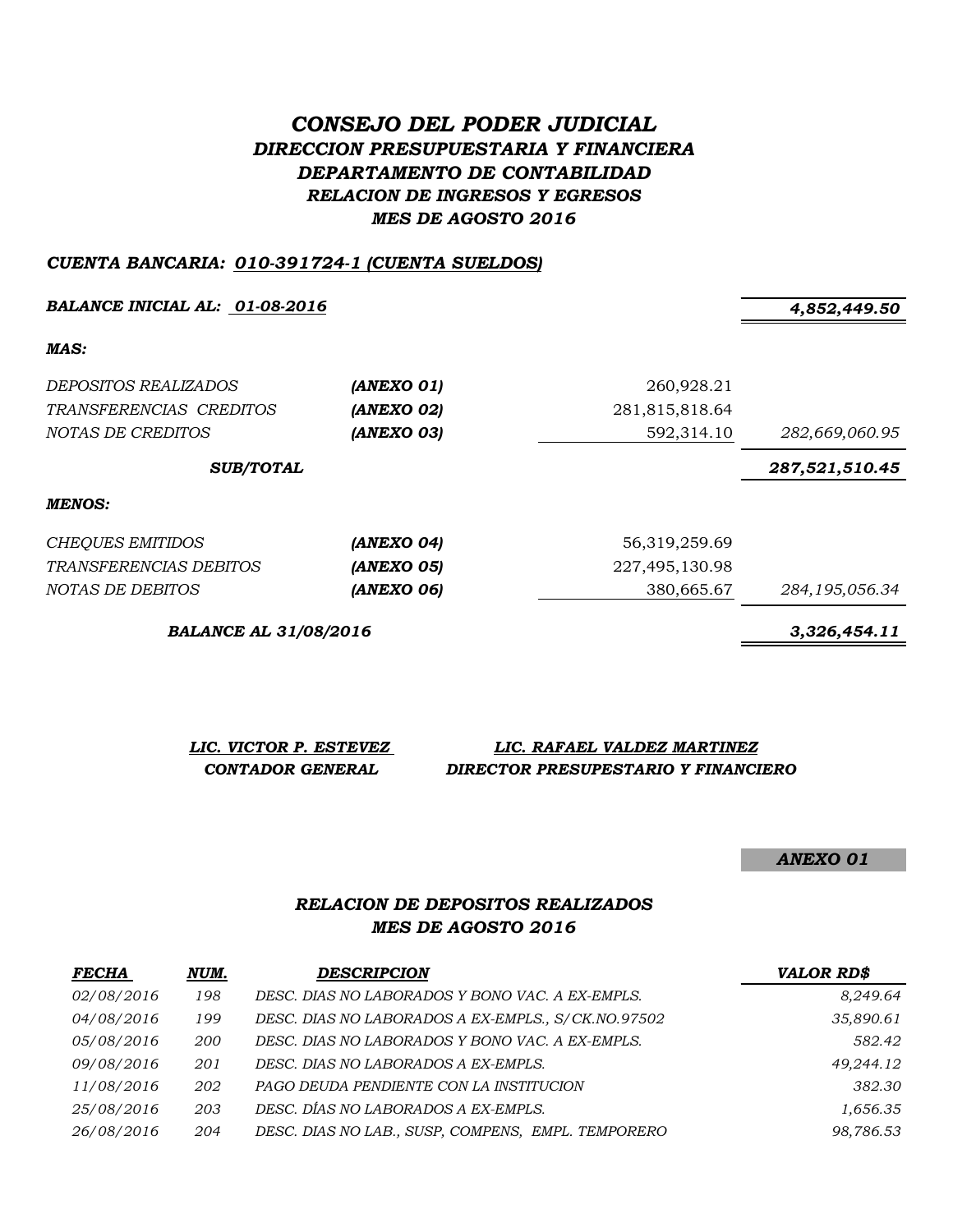|            |     | TOTAL RD\$                                             | 260,928.21 |
|------------|-----|--------------------------------------------------------|------------|
| 31/08/2016 | 207 | DESC. DIAS NO LAB A PEDRO L. POLANCO EX-EMPL.          | 3,566.12   |
| 30/08/2016 | 206 | DESC. DIAS NO LAB A MIRIAM A. FERNANDEZ G., EX-EMPL.   | 29,410.96  |
| 29/08/2016 | 205 | DESC. DIAS NO LABORADOS Y BONO VAC. A VARIOS EX-EMPLS. | 33,159.16  |

*ANEXO 02*

#### *RELACION DE TRANSFERENCIAS CREDITOS MES DE AGOSTO 2016*

| <b>FECHA</b> | NUM. | <b>DESCRIPCION</b>                        | VALOR RD\$     |
|--------------|------|-------------------------------------------|----------------|
| 19/08/2016   | 79   | TRANSF. DE FONDO DE LA CTA. OPERERACIONES | 281,815,818.64 |
|              |      | TOTAL RD\$                                | 281,815,818.64 |

*ANEXO 03*

### *RELACION NOTAS DE CREDITOS MES DE AGOSTO 2016*

| <i>FECHA</i> | NUM. | <b>DESCRIPCION</b>                                     | <b>VALOR RD\$</b> |
|--------------|------|--------------------------------------------------------|-------------------|
| 31/08/2016   | 12   | CHEQ No. 97340 PAGADO POR UN VALOR MENOR POR EL BANCO. | 0.07              |
| 24/08/2016   | 600  | REINTEGRO CHQ98135                                     | 11,000.00         |
| 24/08/2016   | 601  | REINTEGRO CHQ98136                                     | 10,000.00         |
| 24/08/2016   | 602  | REINTEGRO CHO98137                                     | 8,000.00          |
| 24/08/2016   | 603  | REINTEGRO CHO98138                                     | 12,000.00         |
| 24/08/2016   | 604  | REINTEGRO CHQ98139                                     | 9,900.00          |
| 24/08/2016   | 605  | REINTEGRO CHQ98140                                     | 7,900.00          |
| 24/08/2016   | 606  | REINTEGRO CHQ98141                                     | 4,900.00          |
| 24/08/2016   | 607  | REINTEGRO CHQ98142                                     | 6,500.00          |
| 24/08/2016   | 608  | REINTEGRO CHO98143                                     | 6,000.00          |
| 24/08/2016   | 609  | REINTEGRO CHO98144                                     | 6,000.00          |
| 24/08/2016   | 610  | REINTEGRO CHQ98145                                     | 5,500.00          |
| 24/08/2016   | 611  | REINTEGRO CHQ98146                                     | 5,000.00          |
| 24/08/2016   | 612  | REINTEGRO CHQ98147                                     | 5,000.00          |
| 24/08/2016   | 613  | REINTEGRO CHO98148                                     | 12,000.00         |
| 24/08/2016   | 614  | REINTEGRO CHO98149                                     | 8,200.00          |
| 24/08/2016   | 615  | REINTEGRO CHQ9815                                      | 8,000.00          |
| 24/08/2016   | 616  | REINTEGRO CHQ98151                                     | 8,000.00          |
| 24/08/2016   | 617  | REINTEGRO CHQ98152                                     | 6,000.00          |
| 24/08/2016   | 618  | REINTEGRO CHQ98153                                     | 7,000.00          |
| 24/08/2016   | 619  | REINTEGRO CHQ98154                                     | 6,000.00          |
| 24/08/2016   | 620  | REINTEGRO CHQ98155                                     | 5,000.00          |
| 24/08/2016   | 621  | REINTEGRO CHQ98156                                     | 9,000.00          |
| 24/08/2016   | 622  | REINTEGRO CHQ98157                                     | 8,200.00          |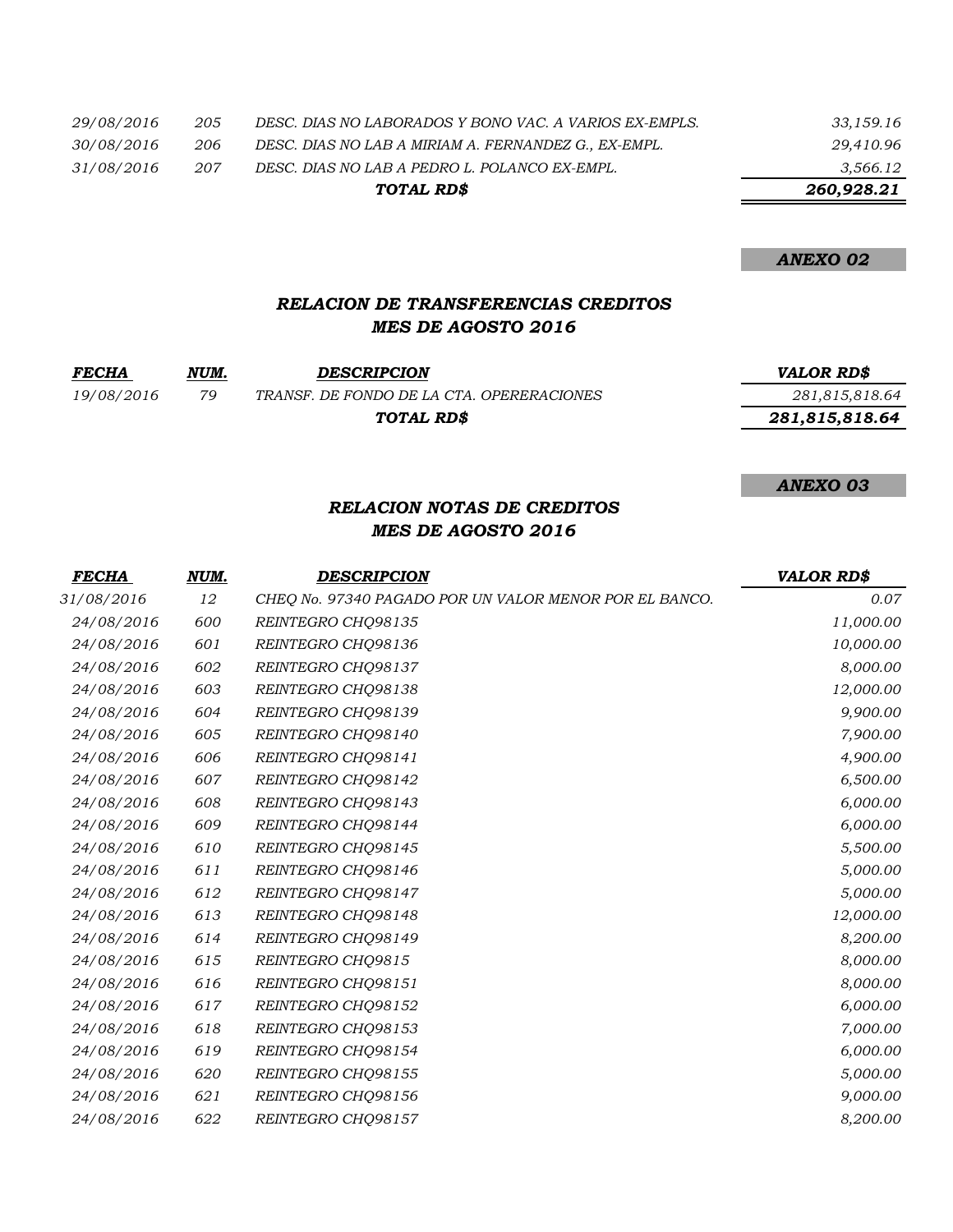|                   |     | TOTAL RD\$                                          | 592,314.10 |
|-------------------|-----|-----------------------------------------------------|------------|
| 31/08/2016        | 655 | RETENCION EN NOMINA DE BONO VACACIONAL AGOSTO/2016. | 23,292.50  |
| 31/08/2016        | 643 | EMPLEADOS EXCLUIDOS NOMINA, EN AGOSTO/2016.         | 172,614.16 |
| 31/08/2016        | 654 | REINTEGRO CHQ89559                                  | 1,067.43   |
| 22/08/2016        | 653 | REINTEGRO CHQ97651                                  | 21,709.26  |
| 26/08/2016        | 652 | REINTEGRO CHQ97652                                  | 6,018.18   |
| 29/08/2016        | 651 | REINTEGRO CHQ97487                                  | 18,012.50  |
| 24/08/2016        | 650 | REINTEGRO CHQ98184                                  | 5,500.00   |
| 24/08/2016        | 649 | REINTEGRO CHQ98183                                  | 5,500.00   |
| 24/08/2016        | 648 | REINTEGRO CHQ98182                                  | 5,500.00   |
| 24/08/2016        | 647 | REINTEGRO CHQ98181                                  | 5,500.00   |
| <i>24/08/2016</i> | 646 | REINTEGRO CHO98180                                  | 5,500.00   |
| 24/08/2016        | 645 | REINTEGRO CHQ98179                                  | 5,500.00   |
| 24/08/2016        | 644 | REINTEGRO CHQ98178                                  | 5,500.00   |
| 24/08/2016        | 642 | REINTEGRO CHQ98177                                  | 6,000.00   |
| 24/08/2016        | 641 | REINTEGRO CHQ98176                                  | 6,000.00   |
| 24/08/2016        | 640 | REINTEGRO CHQ98175                                  | 6,000.00   |
| 24/08/2016        | 639 | REINTEGRO CHQ98174                                  | 6,000.00   |
| 24/08/2016        | 638 | REINTEGRO CHQ98173                                  | 6,000.00   |
| 24/08/2016        | 637 | REINTEGRO CHQ98172                                  | 7,000.00   |
| <i>24/08/2016</i> | 636 | REINTEGRO CHQ98171                                  | 7,000.00   |
| 24/08/2016        | 635 | REINTEGRO CHQ98170                                  | 7,000.00   |
| 24/08/2016        | 634 | REINTEGRO CHQ98169                                  | 9,000.00   |
| 24/08/2016        | 633 | REINTEGRO CHQ98168                                  | 9,000.00   |
| 24/08/2016        | 632 | REINTEGRO CHQ98167                                  | 10,000.00  |
| 24/08/2016        | 631 | REINTEGRO CHQ98166                                  | 6,000.00   |
| 24/08/2016        | 630 | REINTEGRO CHQ98165                                  | 4,000.00   |
| 24/08/2016        | 629 | REINTEGRO CHQ98164                                  | 6,000.00   |
| <i>24/08/2016</i> | 628 | REINTEGRO CHQ98163                                  | 4,000.00   |
| <i>24/08/2016</i> | 627 | REINTEGRO CHQ98162                                  | 5,000.00   |
| 24/08/2016        | 626 | REINTEGRO CHQ98161                                  | 8,000.00   |
| 24/08/2016        | 625 | REINTEGRO CHQ98160                                  | 9,000.00   |
| 24/08/2016        | 624 | REINTEGRO CHQ98159                                  | 9,000.00   |
| 24/08/2016        | 623 | REINTEGRO CHQ98158                                  | 6,000.00   |

## *ANEXO 04*

## *RELACION DE CHEQUES EMITIDOS MES DE AGOSTO 2016*

| <u>FECHA</u> | NUM.  | <b>BENEFICIARIO</b>               | <b>VALOR RDS</b> |
|--------------|-------|-----------------------------------|------------------|
| 04/08/2016   | 97519 | FONDO DE PENSIONES Y JUBILACIONES | 18.752.97        |
| 08/08/2016   | 97520 | OSCAR D. FIGUEROA                 | 27.270.00        |
| 08/08/2016   | 97521 | GERMAN G. REYES GAUTREAUX         | 6.463.64         |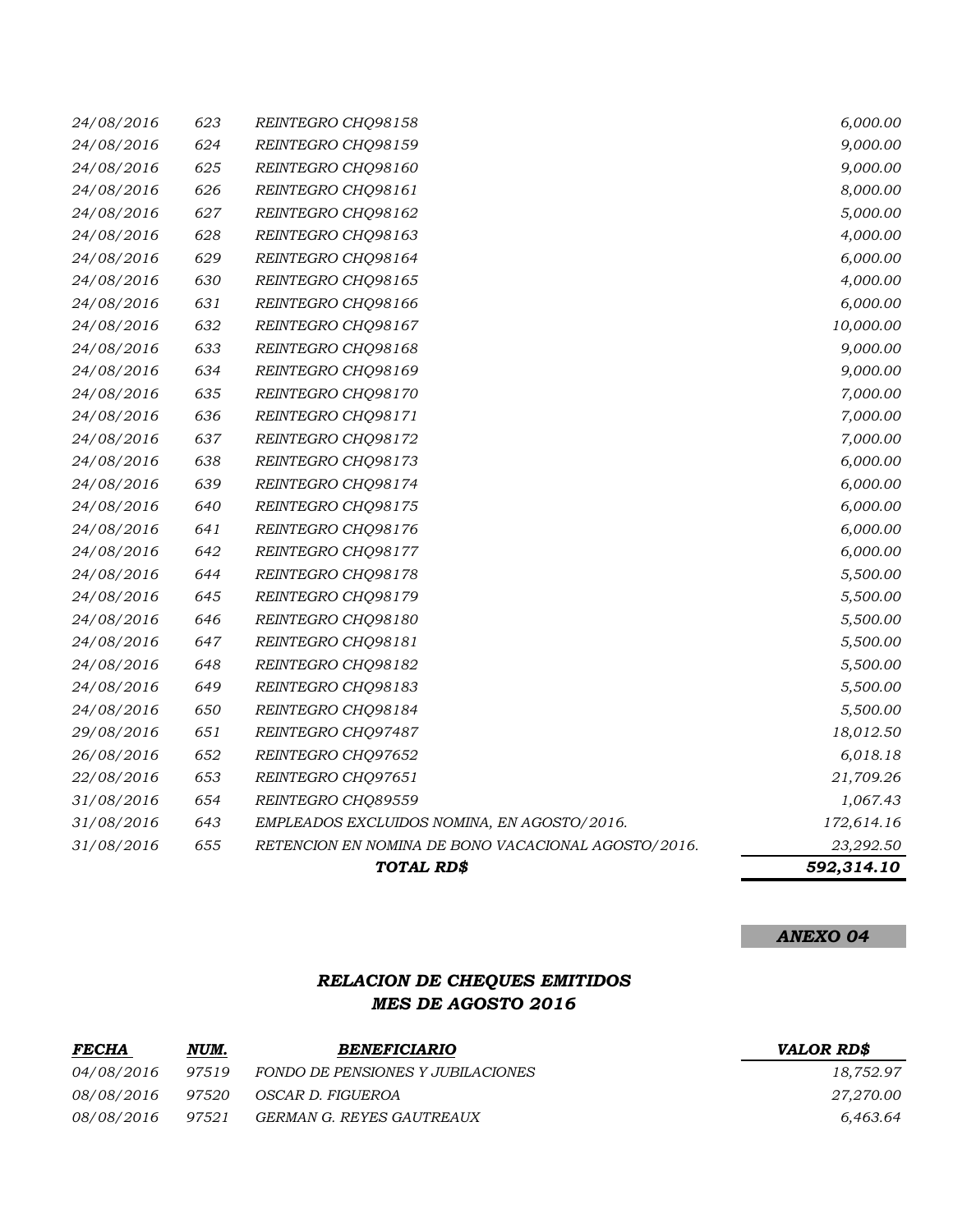| 08/08/2016 | 97522 | <b>CARMEN R. TORRES LEBRON</b>   | 12,445.00  |
|------------|-------|----------------------------------|------------|
| 08/08/2016 | 97523 | JENNIFFER DE FRIAS MERCEDES      | 3,857.22   |
| 08/08/2016 | 97524 | NOEMI PADILLA RAMIREZ            | 11,601.22  |
| 08/08/2016 | 97525 | CONSEJO DEL PODER JUDICIAL       | 49,244.12  |
| 08/08/2016 | 97526 | CONSEJO DEL PODER JUDICIAL       | 7,000.00   |
| 08/08/2016 | 97527 | COOPNASEJU                       | 28,964.75  |
| 11/08/2016 | 97528 | COLECTOR DE IMPUESTOS INTERNOS   | 88,242.00  |
| 17/08/2016 | 97529 | SAULO J. DE LOS SANTOS G.        | 19,392.68  |
| 17/08/2016 | 97530 | JAZMIN E. SANTANA R.             | 4,841.28   |
| 19/08/2016 | 97531 | COLECTOR DE IMPUESTOS INTERNOS   | 83,505.51  |
| 22/08/2016 | 97532 | MARIANO GERMAN MEJIA             | 299,962.75 |
| 22/08/2016 | 97533 | DULCE M. RODRIGUEZ BLANCO        | 281,245.72 |
| 22/08/2016 | 97534 | JOSE A. CRUCETA ALMANZAR         | 262,822.14 |
| 22/08/2016 | 97535 | FRANCISCO ANT. JEREZ MENA        | 279,276.97 |
| 22/08/2016 | 97536 | EDGARDO HERNANDEZ MEJIA          | 261,145.72 |
| 22/08/2016 | 97537 | SARA I. HENRIQUEZ MARIN          | 238,044.58 |
| 22/08/2016 | 97538 | ROBERT C. PLACENCIA ALVAREZ      | 281,245.72 |
| 22/08/2016 | 97539 | VICTOR J. CASTELLANOS ESTRELLA   | 251,795.18 |
| 22/08/2016 | 97540 | RHINA MONTILLA BRITO             | 7,641.92   |
| 22/08/2016 | 97541 | ARIEL A. VOLQUEZ MATOS           | 7,107.79   |
| 22/08/2016 | 97542 | GLORIA A. QUERO CABRERA          | 8,667.32   |
| 22/08/2016 | 97543 | NORA A. SOSA MARTINEZ            | 7,363.48   |
| 22/08/2016 | 97544 | SONIA CORADIN                    | 6,018.18   |
| 22/08/2016 | 97545 | CARLOS FLORES DE JESUS           | 19,903.10  |
| 22/08/2016 | 97546 | LILIAN M. DIAZ GIL               | 7,682.27   |
| 22/08/2016 | 97547 | LOURDES M. LORA MEJIA            | 24,152.04  |
| 22/08/2016 | 97548 | ROSA REYNOSO                     | 6,018.18   |
| 22/08/2016 | 97549 | SENOVIA ARIAS                    | 6,018.18   |
| 22/08/2016 | 97550 | RAMONA DIAZ                      | 6,018.18   |
| 22/08/2016 | 97551 | MARIA M. PIMENTEL FABIAN         | 6,018.18   |
| 22/08/2016 | 97552 | LUZ DEL C. MONTANO               | 6,018.18   |
| 22/08/2016 | 97553 | ELIGIA DE LA CRUZ                | 5,418.18   |
| 22/08/2016 | 97554 | OLGA M. ROSARIO V.               | 4,435.53   |
| 22/08/2016 | 97555 | IRIS RODRIGUEZ P.                | 6,018.18   |
| 22/08/2016 | 97556 | CARMEN POLANCO                   | 6,018.18   |
| 22/08/2016 | 97557 | ANA FCA. FELIZ SANCHEZ           | 6,018.18   |
| 22/08/2016 | 97558 | ALTAGRACIA A. RODRIGUEZ VICTORIA | 6,018.18   |
| 22/08/2016 | 97559 | MILTA ANT. RODRIGUEZ SANTOS      | 6,018.18   |
| 22/08/2016 | 97560 | OLGA E. DIAZ DIAZ                | 6,018.18   |
| 22/08/2016 | 97561 | JOSEFA R. BLANCO                 | 6,018.18   |
| 22/08/2016 | 97562 | MARIA DEL R. CUELLO PARADIS      | 19,387.01  |
| 22/08/2016 | 97563 | MELBA FCA. HENRIQUEZ GUZMAN      | 6,018.18   |
| 22/08/2016 | 97564 | ESTHER M. AMOR PEÑA              | 6,018.18   |
| 22/08/2016 | 97565 | FRANCIA C. MARTINEZ DRULLARD     | 21,441.25  |
| 22/08/2016 | 97566 | AMELIA DEL ORBE PEÑA             | 3,054.30   |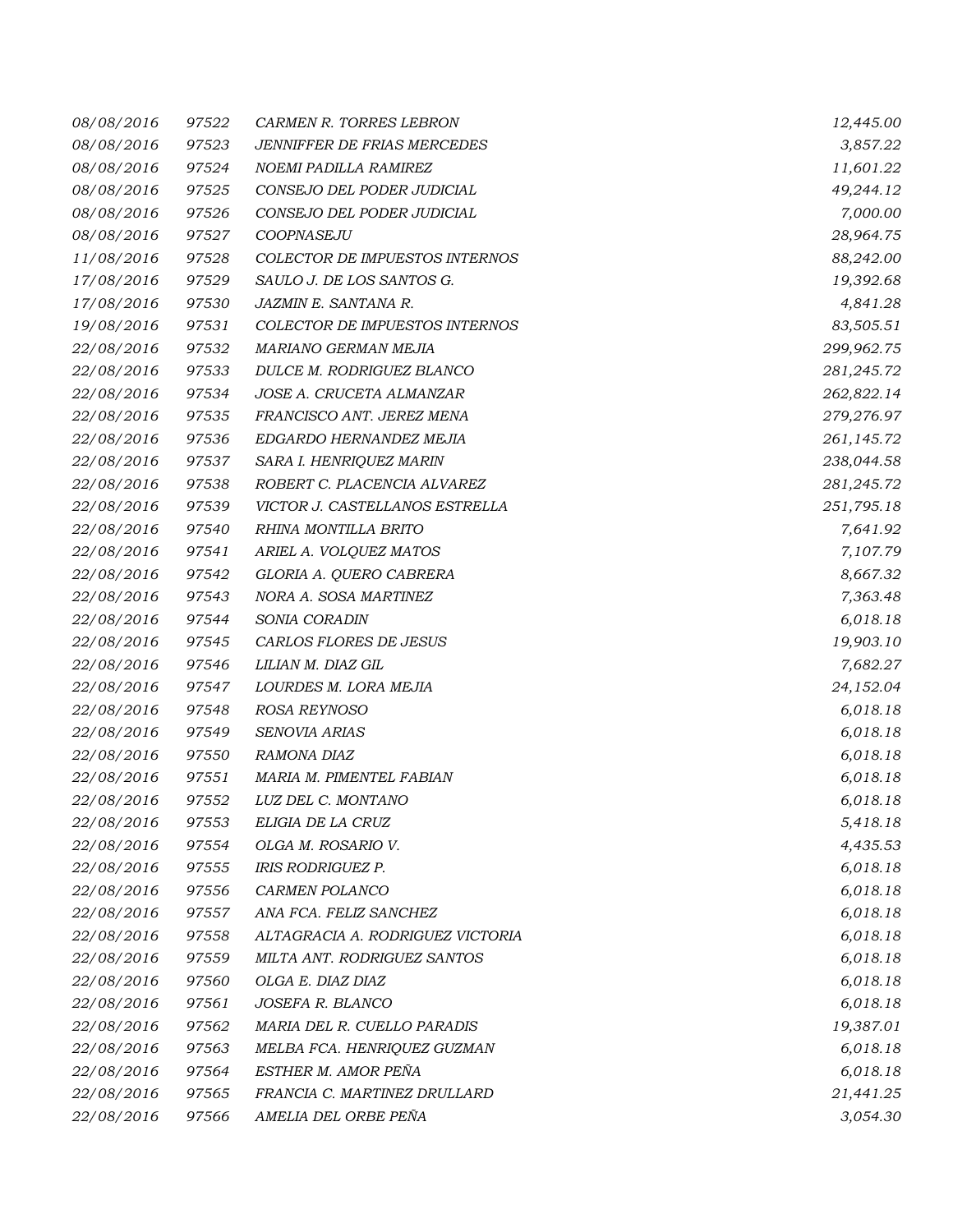| 22/08/2016 | 97567 | <b>BIENVENIDA BELLIARD</b>           | 36,119.77 |
|------------|-------|--------------------------------------|-----------|
| 22/08/2016 | 97568 | PACO PEREZ REYES                     | 6,018.18  |
| 22/08/2016 | 97569 | ROSA J. DE LOS SANTOS G.             | 6,018.18  |
| 22/08/2016 | 97570 | CARMEN L. PERALTA CASTELLANOS        | 6,018.18  |
| 22/08/2016 | 97571 | FIDIAS GONZALEZ VICIOSO              | 5,418.18  |
| 22/08/2016 | 97572 | ISABEL E. DE LOS SANTOS GOMEZ        | 6,018.18  |
| 22/08/2016 | 97573 | LUIS E. MOREL POUERIE                | 36,642.28 |
| 22/08/2016 | 97574 | YOLANDA E. DE WINDT DE GAUTREAU      | 12,993.40 |
| 22/08/2016 | 97575 | SENAIDA A. ALVAREZ PEREZ             | 6,018.18  |
| 22/08/2016 | 97576 | YDALIA PORTORREAL                    | 6,018.18  |
| 22/08/2016 | 97577 | MARTA N. MONTAS RAMIREZ              | 6,018.18  |
| 22/08/2016 | 97578 | HILDA CARRASCO PEREZ                 | 6,018.18  |
| 22/08/2016 | 97579 | LUZ M. DEL CARMEN RODRIGUEZ GAUTREAU | 6,018.18  |
| 22/08/2016 | 97580 | CRISTINO RODRIGUEZ                   | 6,018.18  |
| 22/08/2016 | 97581 | MAXIMO S. ROSARIO RODRIGUEZ          | 6,018.18  |
| 22/08/2016 | 97582 | RAFAEL CONTRERAS CONTRERAS           | 6,018.18  |
| 22/08/2016 | 97583 | VIRGINIA SUERO ESPINAL               | 3,853.36  |
| 22/08/2016 | 97584 | JOSEFA A. CUESTA DE MAÑON            | 6,929.81  |
| 22/08/2016 | 97585 | ANA M. BAUTISTA                      | 6,018.18  |
| 22/08/2016 | 97586 | MIRELLA DE LA ROSA DOMINGUEZ         | 6,018.18  |
| 22/08/2016 | 97587 | DORA H. STERLING VAZQUEZ             | 6,018.18  |
| 22/08/2016 | 97588 | FELIX R. CUEVAS RUFINO               | 6,018.18  |
| 22/08/2016 | 97589 | JOSEFINA SUAZO ABREU                 | 32,621.32 |
| 22/08/2016 | 97590 | ALTAGRACIA A. GIL NOBLE              | 6,018.18  |
| 22/08/2016 | 97591 | RAFAELA DE JS. PEÑA LORA             | 3,086.66  |
| 22/08/2016 | 97592 | BRIGIDA FELIZ VDA. OZUNA             | 6,018.18  |
| 22/08/2016 | 97593 | MIGUEL A. POLANCO                    | 32,440.83 |
| 22/08/2016 | 97594 | <b>LEON FLORES</b>                   | 32,440.83 |
| 22/08/2016 | 97595 | MARIA A. PAULINO MARTE               | 6,018.18  |
| 22/08/2016 | 97596 | CESAR A. VALLEJO NICOLAS             | 6,018.18  |
| 22/08/2016 | 97597 | LUCIA M. REYES PEREZ                 | 17,301.77 |
| 22/08/2016 | 97598 | <b>MERCEDES HIRALDO</b>              | 6,018.18  |
| 22/08/2016 | 97599 | RAMONA FLORES DE MATOS               | 5,143.18  |
| 22/08/2016 | 97600 | ELOISA NUÑEZ DE GONZALEZ             | 11,519.20 |
| 22/08/2016 | 97601 | MIREYA CAPELLAN A.                   | 6,018.18  |
| 22/08/2016 | 97602 | LUZ DEL C. SANCHEZ CALDERON          | 6,018.18  |
| 22/08/2016 | 97603 | <b>INES MDES. REYES CABRERA</b>      | 5,518.18  |
| 22/08/2016 | 97604 | SILVESTRE COCO                       | 4,263.41  |
| 22/08/2016 | 97605 | ELISA VIVIECA                        | 5,982.71  |
| 22/08/2016 | 97606 | TERESA MORA DE LA ROSA               | 6,018.18  |
| 22/08/2016 | 97607 | PEDRO A. FERNANDEZ SALCEDO           | 35,273.49 |
| 22/08/2016 | 97608 | RAFAEL A. RODRIGUEZ GONZALEZ         | 27,900.61 |
| 22/08/2016 | 97609 | AFRICA E. SANTOS GUZMAN              | 6,018.18  |
| 22/08/2016 | 97610 | MILEDYS S. SOSA R.                   | 27,533.27 |
| 22/08/2016 | 97611 | MARCIANA ALT. RAMIREZ CORONA         | 21,441.25 |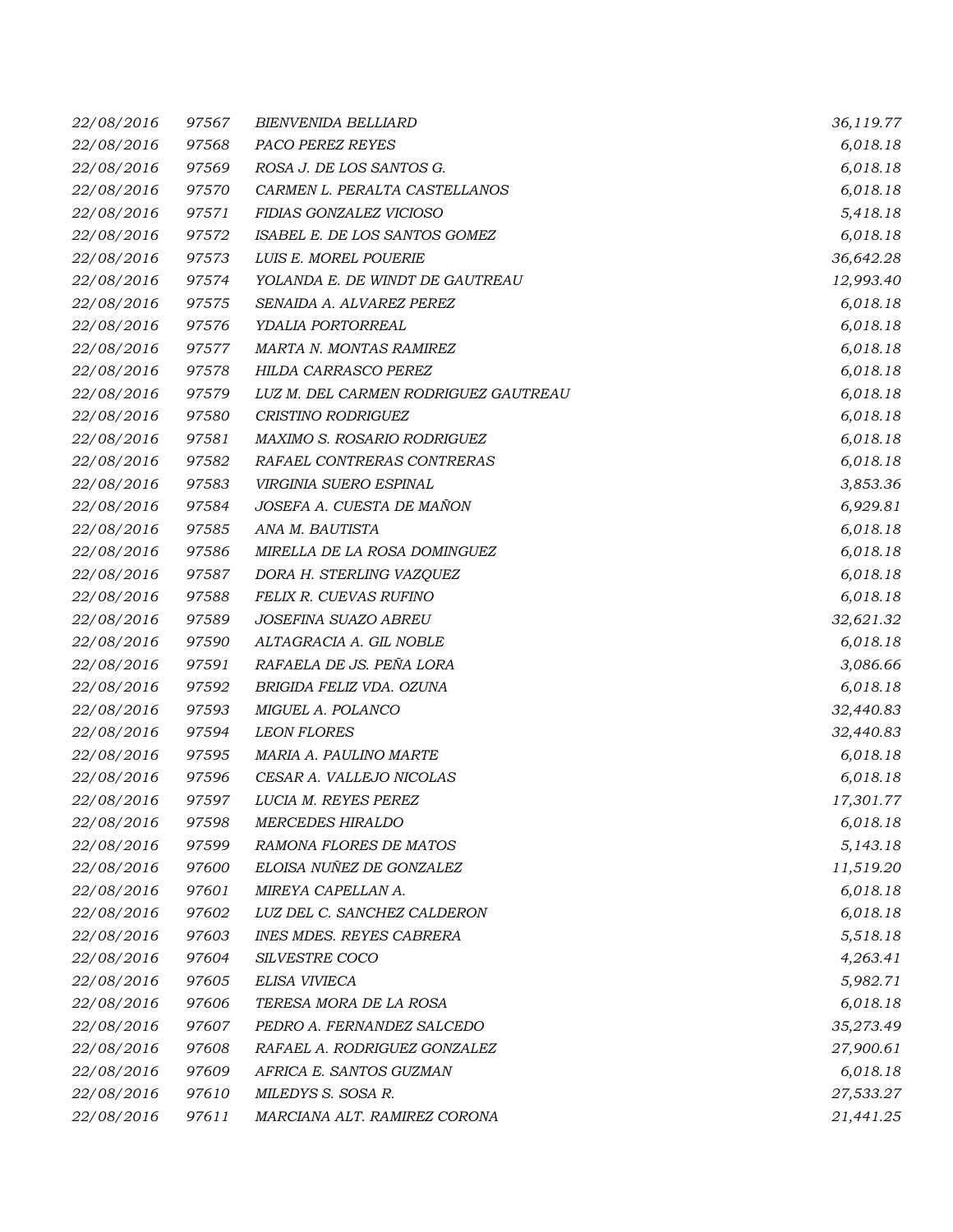| 22/08/2016 | 97612 | DAYSI R. VASQUEZ CRUZ                | 6,018.18  |
|------------|-------|--------------------------------------|-----------|
| 22/08/2016 | 97613 | CARMEN DE LOS A. LUCIANO GARCIA      | 3,221.50  |
| 22/08/2016 | 97614 | NEREYDA E. JAQUEZ LOZANO             | 6,018.18  |
| 22/08/2016 | 97615 | CARMEN L. SANTOS PIMENTEL            | 6,018.18  |
| 22/08/2016 | 97616 | AMERICA G. ESPINAL HUED              | 6,018.18  |
| 22/08/2016 | 97617 | RAMON ANT. CARABALLO ABREU           | 6,018.18  |
| 22/08/2016 | 97618 | CARLOS D. GARCIA GARCIA              | 6,018.18  |
| 22/08/2016 | 97619 | DULCE M. ESTEVEZ                     | 6,018.18  |
| 22/08/2016 | 97620 | MARIA DE LA C. CANELA CANELA         | 3,623.78  |
| 22/08/2016 | 97621 | FRANCISCO J. NUÑEZ GOMEZ             | 37,742.61 |
| 22/08/2016 | 97622 | MARIA G. DALMASI LORA                | 6,018.18  |
| 22/08/2016 | 97623 | CARMEN L. EDUARDO ICIANO             | 6,018.18  |
| 22/08/2016 | 97624 | CARMEN Y. COSME GUTIERREZ            | 3,498.67  |
| 22/08/2016 | 97625 | FRANCISCA R. PEREZ PEÑA              | 6,018.18  |
| 22/08/2016 | 97626 | ADRIANO GONZALEZ PANTALEON           | 5,418.18  |
| 22/08/2016 | 97627 | ANA J. LOPEZ GERMOSEN                | 6,018.18  |
| 22/08/2016 | 97628 | ROSAURA JULIA JIMENEZ DAJER DE LOPEZ | 26,372.75 |
| 22/08/2016 | 97629 | RAMONA DE JESUS ROSARIO              | 6,018.18  |
| 22/08/2016 | 97630 | MARIA A. CASTRO AGRAMONTE            | 6,018.18  |
| 22/08/2016 | 97631 | <b>AGUSTINA MARTE</b>                | 5,734.18  |
| 22/08/2016 | 97632 | EURIPIDES A. GARCIA GARCIA           | 36,436.81 |
| 22/08/2016 | 97633 | GENOVEVA I. ROSARIO                  | 6,018.18  |
| 22/08/2016 | 97634 | MARIA A. HONRADO BADIA               | 6,018.18  |
| 22/08/2016 | 97635 | MARIA ALT. RAMOS GARCIA              | 6,018.18  |
| 22/08/2016 | 97636 | JUAN ANT. SANCHEZ VILLA              | 3,763.09  |
| 22/08/2016 | 97637 | RAMONA JIMENEZ LIZARDO               | 6,018.18  |
| 22/08/2016 | 97638 | JOSEFA ALT. MEJIA MIESES             | 6,018.18  |
| 22/08/2016 | 97639 | ROSA PAREDES GARCIA                  | 6,018.18  |
| 22/08/2016 | 97640 | <b>GUARIONEX BRITO TAVERAS</b>       | 6,018.18  |
| 22/08/2016 | 97641 | PEDRO HERNANDEZ CRUCEY               | 6,018.18  |
| 22/08/2016 | 97642 | JUANA TRAVIESO VASQUEZ               | 6,018.18  |
| 22/08/2016 | 97643 | ROSA DOMINGUEZ                       | 6,018.18  |
| 22/08/2016 | 97644 | <b>JUAN SEBASTIAN RODRIGUEZ</b>      | 6,018.18  |
| 22/08/2016 | 97645 | AMELIA VALDEZ M.                     | 6,018.18  |
| 22/08/2016 | 97646 | VALENTIN SUAREZ G.                   | 6,018.18  |
| 22/08/2016 | 97647 | CAROLINA A. VICTORIA                 | 6,018.18  |
| 22/08/2016 | 97648 | FRANCISCA A. TEJADA                  | 6,018.18  |
| 22/08/2016 | 97649 | LOURDES M. NUÑEZ ROSARIO             | 6,018.18  |
| 22/08/2016 | 97650 | JOSE P. FLORES M.                    | 8,145.85  |
| 22/08/2016 | 97651 | GREGORIO ARIAS CARRASCO              | 21,709.26 |
| 22/08/2016 | 97652 | DAVID A. FELIZ FELIZ                 | 6,018.18  |
| 22/08/2016 | 97653 | MERCEDES SEGURA CUEVAS               | 2,997.94  |
| 22/08/2016 | 97654 | NERY MEDINA DIAZ                     | 3,968.18  |
| 22/08/2016 | 97655 | MIGUELINA PEÑA MENDEZ                | 2,952.51  |
| 22/08/2016 | 97656 | DOMINGO GUZMAN MORETA FELIZ          | 3,009.09  |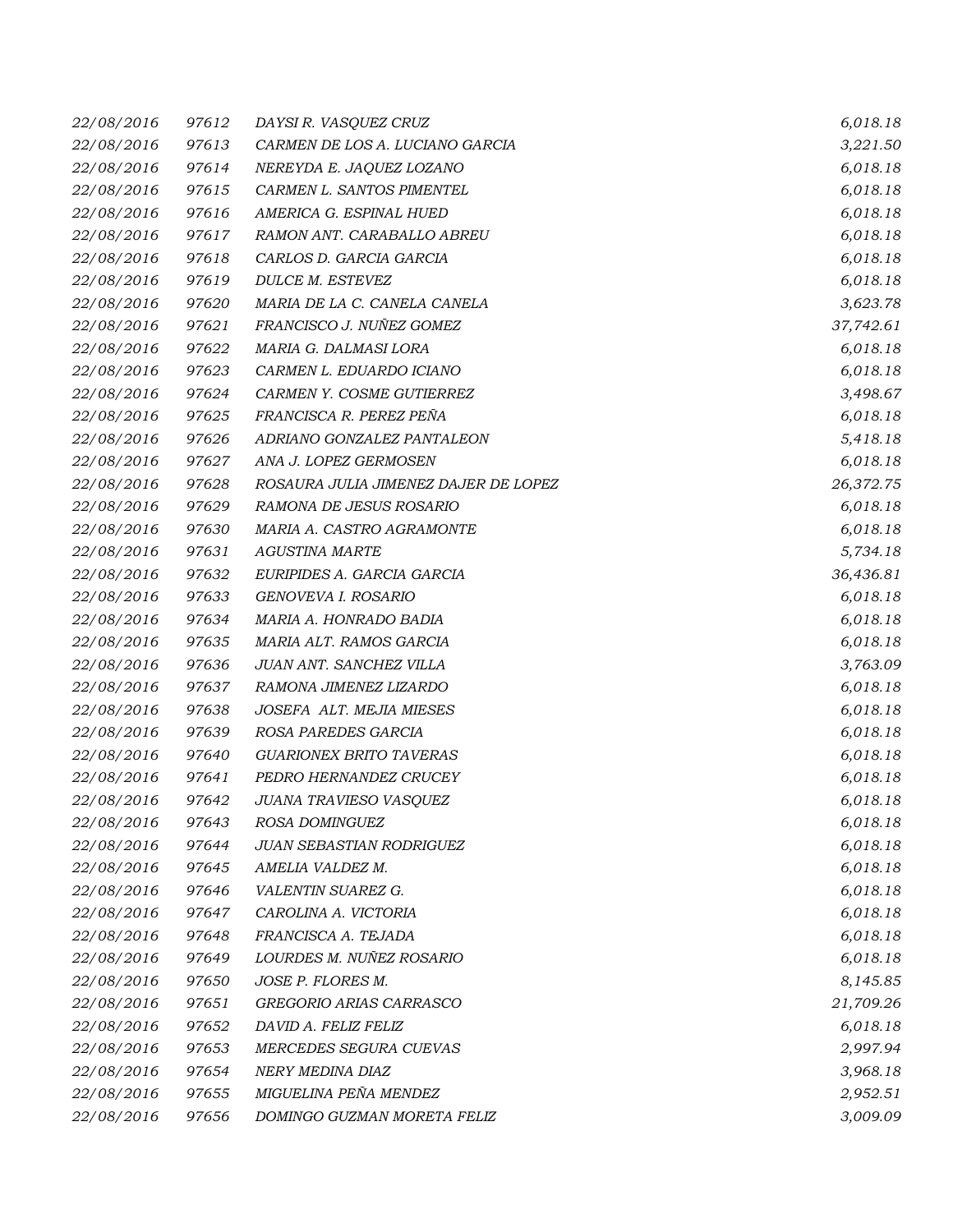| 22/08/2016 | 97657 | RICHARDIN DE J. DOTEL                   | 7,490.44  |
|------------|-------|-----------------------------------------|-----------|
| 22/08/2016 | 97658 | EUDES M. ENCARNACION FELIZ              | 6,018.18  |
| 22/08/2016 | 97659 | NEREIDA FLORIAN SANTANA                 | 6,018.18  |
| 22/08/2016 | 97660 | SERGIO OLIVERO FELIZ                    | 7,453.56  |
| 22/08/2016 | 97661 | ROSAURA FERRERAS FERRERAS               | 6,018.18  |
| 22/08/2016 | 97662 | NURIS M. NOVAS MATOS                    | 4,316.57  |
| 22/08/2016 | 97663 | MIGUEL MEDINA PEREZ                     | 12,252.15 |
| 22/08/2016 | 97664 | LIVIO G. RIVAS                          | 6,018.18  |
| 22/08/2016 | 97665 | ISMAEL PEÑA                             | 10,720.63 |
| 22/08/2016 | 97666 | <b>BIENVENIDA VELOZ</b>                 | 6,018.18  |
| 22/08/2016 | 97667 | EUGENIA PEREZ SANTANA                   | 5,359.88  |
| 22/08/2016 | 97668 | PEDRO REYES MEDINA                      | 5,718.18  |
| 22/08/2016 | 97669 | FELICIA CUEVAS CARVAJAL                 | 3,696.13  |
| 22/08/2016 | 97670 | <b>JUSTO FERRERAS PEREZ</b>             | 6,018.18  |
| 22/08/2016 | 97671 | VICTOR R. CONCEPCION ROMERO             | 6,018.18  |
| 22/08/2016 | 97672 | ADELFA A. HERRERA TERRERO               | 6,018.18  |
| 22/08/2016 | 97673 | <b>JULIO H. HERRERA MATOS</b>           | 1,103.33  |
| 22/08/2016 | 97674 | SENEO MONTERO MONTAS                    | 3,753.86  |
| 22/08/2016 | 97675 | XIOMARA A. MONTERO JIMENEZ              | 5,534.11  |
| 22/08/2016 | 97676 | RAMON A. MORETA                         | 5,618.18  |
| 22/08/2016 | 97677 | SIMONA FAMILIA ZABALA                   | 4,065.48  |
| 22/08/2016 | 97678 | VENECIA RUIZ MATEO                      | 5,518.18  |
| 22/08/2016 | 97679 | AUGUSTO E. OVIEDO PEÑA                  | 6,846.76  |
| 22/08/2016 | 97680 | ANERTA ALT. RODRIGUEZ                   | 32,683.32 |
| 22/08/2016 | 97681 | RAMON A. GUTIERREZ GARCIA               | 6,018.18  |
| 22/08/2016 | 97682 | JUAN DE LA C. TEJEDA ACOSTA             | 10,020.54 |
| 22/08/2016 | 97683 | JUANA LUCIA A. SANCHEZ G.               | 6,018.18  |
| 22/08/2016 | 97684 | ANTHIA M. REYES JIMENEZ                 | 5,376.89  |
| 22/08/2016 | 97685 | MANUEL E. SOSA CRUZ                     | 5,518.18  |
| 22/08/2016 | 97686 | DANIEL MEDINA BELLIARD                  | 6,018.18  |
| 22/08/2016 | 97687 | LUCILA NUÑEZ CASTRO                     | 6,018.18  |
| 22/08/2016 | 97688 | ANA M. BAEZ ROSARIO                     | 6,018.18  |
| 22/08/2016 | 97689 | RAMONA REYES CARRASCO                   | 6,018.18  |
| 22/08/2016 | 97690 | ELBA H. VARGAS FRIAS                    | 6,018.18  |
| 22/08/2016 | 97691 | EVARISTO JIMENEZ FIGUEREO               | 10,720.63 |
| 22/08/2016 | 97692 | GUARINA E. MERCEDES HERNANDEZ FERDINARD | 6,018.18  |
| 22/08/2016 | 97693 | LUIS J. BOURGET FROMETA                 | 38,387.50 |
| 22/08/2016 | 97694 | RUTH MONTALVO FRANCISCO                 | 29,497.03 |
| 22/08/2016 | 97695 | ROSARIO N. ARIAS GERMAN                 | 6,018.18  |
| 22/08/2016 | 97696 | ELIDA E. SANCHEZ NINA                   | 16,855.44 |
| 22/08/2016 | 97697 | ENEIDA DOMINGUEZ                        | 6,018.18  |
| 22/08/2016 | 97698 | JOSEFINA GURIDIS POZO                   | 6,018.18  |
| 22/08/2016 | 97699 | ALTAGRACIA M. PLACENCIO FORTUNA         | 6,018.18  |
| 22/08/2016 | 97700 | ARGENTINA ORTIZ PERDOMO                 | 4,543.18  |
| 22/08/2016 | 97701 | CARMELA MATOS TEJEDA                    | 6,018.18  |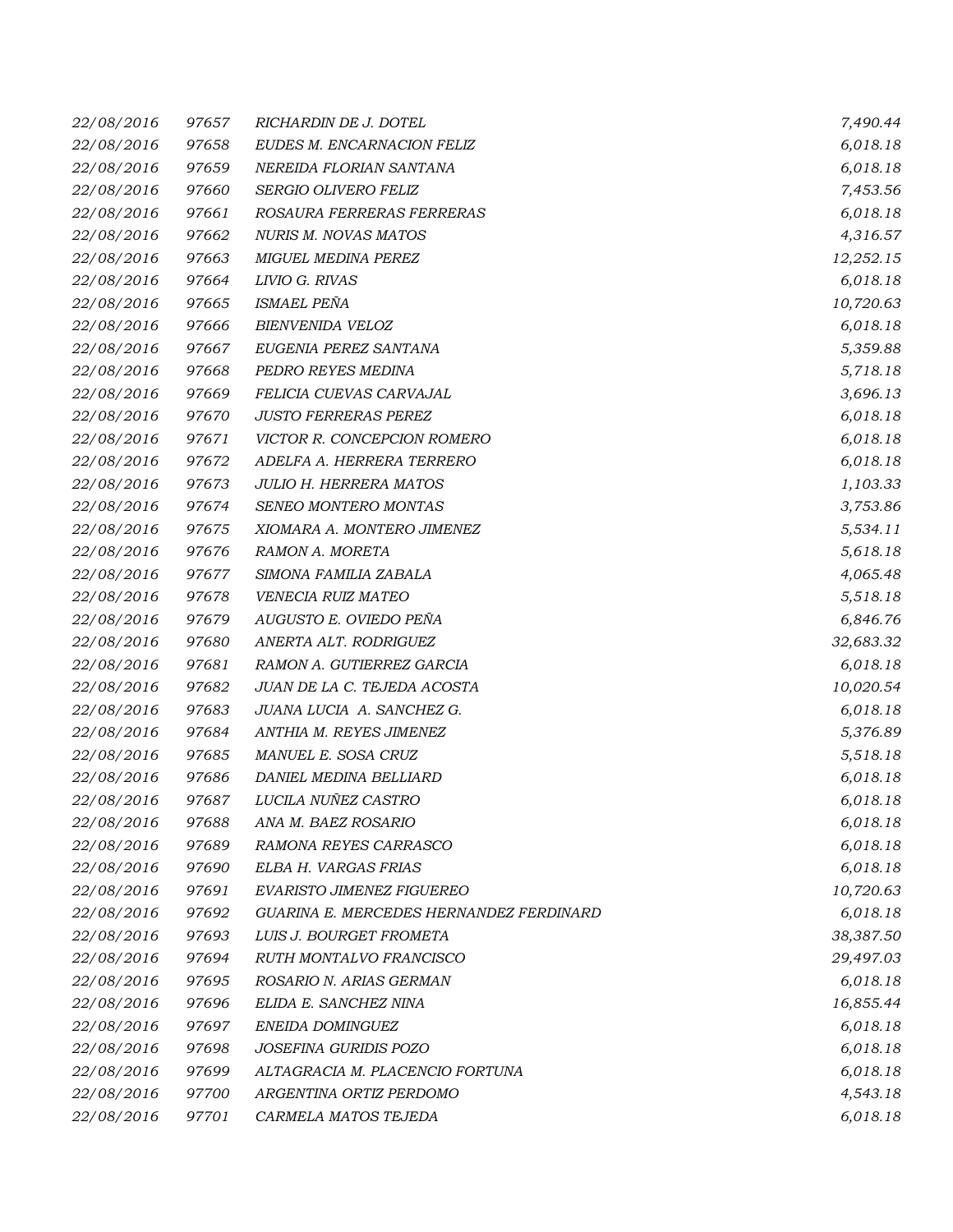| 22/08/2016 | 97702 | MARIA SEVERINO DE LEON                  | 6,018.18  |
|------------|-------|-----------------------------------------|-----------|
| 22/08/2016 | 97703 | JULIANA PINEDA                          | 6,018.18  |
| 22/08/2016 | 97704 | MANUEL A. LEMONIER JIMENEZ              | 311.88    |
| 22/08/2016 | 97705 | MARITZA MEJIA DUVERGE                   | 5,518.18  |
| 22/08/2016 | 97706 | <b>JOSEFA REYES APONTE</b>              | 6,018.18  |
| 22/08/2016 | 97707 | CARMEN MA. MORALES MORALES              | 5,518.18  |
| 22/08/2016 | 97708 | <b>JULIA ARRIAGA PONTIER</b>            | 6,018.18  |
| 22/08/2016 | 97709 | HILDA L. LAMARCHE UBIERA                | 3,159.48  |
| 22/08/2016 | 97710 | EDELMIRA RAMIREZ DE ESPINAL             | 6,018.18  |
| 22/08/2016 | 97711 | LUCINDA ESPINAL                         | 5,834.18  |
| 22/08/2016 | 97712 | CARMEN A. CASADO MARTINEZ               | 6,018.18  |
| 22/08/2016 | 97713 | INES JOSE G.                            | 922.18    |
| 22/08/2016 | 97714 | <b>EMILIO PEREZ CASTRO</b>              | 6,018.18  |
| 22/08/2016 | 97715 | <b>MELANIA BELEN</b>                    | 3,180.56  |
| 22/08/2016 | 97716 | MARINA VASQUEZ M.                       | 6,018.18  |
| 22/08/2016 | 97717 | JUANA JIMENEZ E.                        | 6,018.18  |
| 22/08/2016 | 97718 | GRAL. ROBERTO M. RAMIREZ MARTINEZ       | 55,674.02 |
| 22/08/2016 | 97719 | 2DO. TTE. NELSON G. SUAREZ MOREL        | 16,000.00 |
| 22/08/2016 | 97720 | CAP. ALFREDO PEREZ MEDRANO              | 16,000.00 |
| 22/08/2016 | 97721 | ASIMILADO ANGEL ANT. M. MORBAN GARCIA   | 16,000.00 |
| 22/08/2016 | 97722 | SGTO. JUAN C. MADE PIÑA                 | 16,000.00 |
| 22/08/2016 | 97723 | SGTO. MR. GERARDO A. ENCARNACION RINCON | 16,000.00 |
| 22/08/2016 | 97724 | 2DO. TTE. PASCUAL NOVAS SEGURA          | 15,000.00 |
| 22/08/2016 | 97725 | SGTO. AURELIO A. SILBESTRE FROMETA      | 8,000.00  |
| 22/08/2016 | 97726 | CABO FRANCISCO DE LA CRUZ DE LA CRUZ    | 8,000.00  |
| 22/08/2016 | 97727 | MAYOR RICARDO SUBERVI PEREZ             | 18,000.00 |
| 22/08/2016 | 97728 | MAYOR FRANKLIN A. ESTEVEZ CONTRERAS     | 18,000.00 |
| 22/08/2016 | 97729 | CAP. LORENZO GARCIA MARTINEZ            | 14,000.00 |
| 22/08/2016 | 97730 | 1ER.TTE. SABINO ALCANTARA MARTINEZ      | 13,000.00 |
| 22/08/2016 | 97731 | 1ER. TTE. GEOVANNY B. PERALTA BRITO     | 13,000.00 |
| 22/08/2016 | 97732 | TTE. DE FRAGATA RAMON DIAZ MARIA        | 12,000.00 |
| 22/08/2016 | 97733 | 2DO. TTE. ANA F. ORTEGA POLANCO         | 12,000.00 |
| 22/08/2016 | 97734 | 2DO. TTE. EDGAR ANT. ROSARIO RODRIGUEZ  | 12,000.00 |
| 22/08/2016 | 97735 | 2DO. TTE. SANTIAGO CONTRERAS HERRERA    | 12,000.00 |
| 22/08/2016 | 97736 | 2DO. TTE. PEDRO J. MARTINEZ ENCARNACION | 12,000.00 |
| 22/08/2016 | 97737 | 2DO. TTE. LAISY VASQUEZ SEGURA          | 12,000.00 |
| 22/08/2016 | 97738 | 2DO. TTE. FELIX GIRON FIGUEROA          | 12,000.00 |
| 22/08/2016 | 97739 | SGTO. MR. GREGORIO RAMIREZ DOMINGUEZ    | 11,000.00 |
| 22/08/2016 | 97740 | SGTO. MR. CARLOS Y. DE OLEO MATEO       | 11,000.00 |
| 22/08/2016 | 97741 | SGTO. MR. VICTOR ANT. CHECO CORNELIO    | 11,000.00 |
| 22/08/2016 | 97742 | SGTO. MR. RAULY LIZARDO LORENZO         | 11,000.00 |
| 22/08/2016 | 97743 | SGTO. MR. ALBERTO RAMIREZ DE LA CRUZ    | 11,000.00 |
| 22/08/2016 | 97744 | SGTO. PABLO BRAND ADON                  | 10,000.00 |
| 22/08/2016 | 97745 | SGTO. JULIO C. HEREDIA                  | 10,000.00 |
| 22/08/2016 | 97746 | RASO MICHELL D. ORTEGA ORTIZ            | 8,000.00  |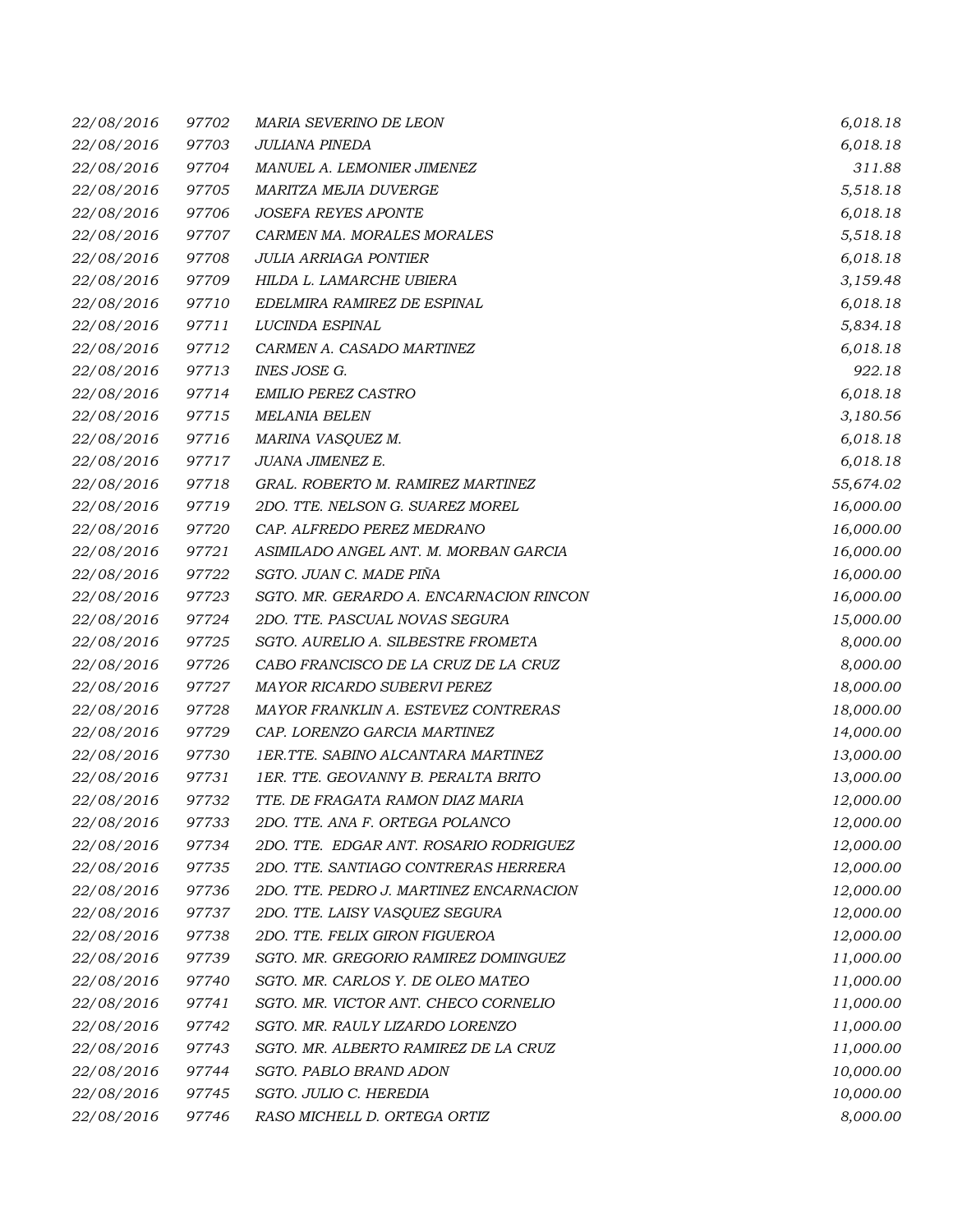| 22/08/2016 | 97747 | RASO WILLIAM VALDEZ CABRERA              | 8,000.00  |
|------------|-------|------------------------------------------|-----------|
| 22/08/2016 | 97748 | RASO JOSE R. BRITO ORTEGA                | 8,000.00  |
| 22/08/2016 | 97749 | CABO DANNIS ACOSTA REINOSO               | 8,000.00  |
| 22/08/2016 | 97750 | MAYOR MARIO O. PEREZ NOVAS               | 29,000.00 |
| 22/08/2016 | 97751 | CABO NELSON ARIAS ESPINAL                | 8,739.50  |
| 22/08/2016 | 97752 | 1ER. TTE. RANCIS N. ROSARIO RODRIGUEZ    | 13,000.00 |
| 22/08/2016 | 97753 | 1ER. TTE. ANGEL A. NERO ACOSTA           | 13,000.00 |
| 22/08/2016 | 97754 | 1ER. TTE. MANUEL CONTRERAS SANTANA       | 13,000.00 |
| 22/08/2016 | 97755 | 2DO. TTE. JOSE VLADIMIR UREÑA ORTEGA     | 11,950.00 |
| 22/08/2016 | 97756 | 2DO. TTE. EUGENIA RAMIREZ DE JESUS       | 12,000.00 |
| 22/08/2016 | 97757 | 2DO. TTE. RICARDO ANT. SOSA DISLA        | 12,000.00 |
| 22/08/2016 | 97758 | 2DO. TTE. EDDY ANT. OVALLE               | 12,000.00 |
| 22/08/2016 | 97759 | 2DO. TTE. DOMINGO NUÑEZ                  | 12,000.00 |
| 22/08/2016 | 97760 | 2DO. TTE. KENNEDY PINALES ENCARNACION    | 12,000.00 |
| 22/08/2016 | 97761 | SGTO. MR. JUAN ALB. ACOSTA MEJIA         | 10,000.00 |
| 22/08/2016 | 97762 | SGTO. JOSE ML. SOSA MARTE                | 10,000.00 |
| 22/08/2016 | 97763 | SGTO. MR. JOSE P. REYES CONCEPCION       | 10,000.00 |
| 22/08/2016 | 97764 | SGTO. BACILIO SILVERIO POLE              | 10,000.00 |
| 22/08/2016 | 97765 | SGTO. JOSE D. ADAMES HEREDIA             | 10,000.00 |
| 22/08/2016 | 97766 | SGTO. REYNARDO F. SELMO                  | 10,000.00 |
| 22/08/2016 | 97767 | SGTO. AMAURIS J. SANCHEZ CASTILLO        | 10,000.00 |
| 22/08/2016 | 97768 | CABO ANGELA MA. QUEZADA VASQUEZ          | 8,000.00  |
| 22/08/2016 | 97769 | RASO MARIO O. PEREZ PEREZ                | 8,000.00  |
| 22/08/2016 | 97770 | 2DO. TTE. YEAN E. ROBLES SOTO            | 22,000.00 |
| 22/08/2016 | 97771 | MAYOR JULIO PEREZ ESPINAL                | 20,000.00 |
| 22/08/2016 | 97772 | TTE. COR. SECUNDINO MERCEDES PEGUERO     | 20,000.00 |
| 22/08/2016 | 97773 | CAP. PABLO R. PEREZ VOLQUEZ              | 23,110.00 |
| 22/08/2016 | 97774 | 1ER. TTE. JUAN R. DUARTE LIRANZO         | 14,000.00 |
| 22/08/2016 | 97775 | CAP. FELICIANO OGANDO RODRIGUEZ          | 14,000.00 |
| 22/08/2016 | 97776 | CAP. CARLOS ROSARIO MORILLO              | 14,000.00 |
| 22/08/2016 | 97777 | 1ER. TTE. JOSE DEL C. BELLO PEREZ        | 13,000.00 |
| 22/08/2016 | 97778 | TTE. DE FRAGATA ARSENIO DIAZ RAMIREZ     | 12,000.00 |
| 22/08/2016 | 97779 | 2DO. TTE. RAFAEL ANT. FAÑA RODRIGUEZ     | 12,000.00 |
| 22/08/2016 | 97780 | 2DO. TTE. LUIS R. VARGAS GOMEZ           | 12,000.00 |
| 22/08/2016 | 97781 | 2DO. TTE. RAFAEL ESPINAL BRITO           | 12,000.00 |
| 22/08/2016 | 97782 | 2DO. TTE. NELCIDO RODRIGUEZ ACOSTA       | 12,000.00 |
| 22/08/2016 | 97783 | 2DO. TTE. JOSE ML. REYES MENDEZ          | 12,000.00 |
| 22/08/2016 | 97784 | 2DO. TTE. HENRY G. RAMIREZ LLAUGER       | 12,000.00 |
| 22/08/2016 | 97785 | 2DO. TTE. IDALINO DIAZ PEREZ             | 12,000.00 |
| 22/08/2016 | 97786 | 2DO. TTE. LEOCADIO MORILLO MORILLO       | 12,000.00 |
| 22/08/2016 | 97787 | SGTO. MR. CHARLES AMADO BENCOSME POLANCO | 11,000.00 |
| 22/08/2016 | 97788 | SGTO. MR. JEUDY V. READ TINEO            | 11,000.00 |
| 22/08/2016 | 97789 | SGTO. MR. ANTERO DECENA HEREDIA          | 11,000.00 |
| 22/08/2016 | 97790 | SGTO. EDGAR ML. BRITO MOTA               | 10,000.00 |
| 22/08/2016 | 97791 | SGTO. KELVIN DEL JESUS ENCARNACION       | 10,000.00 |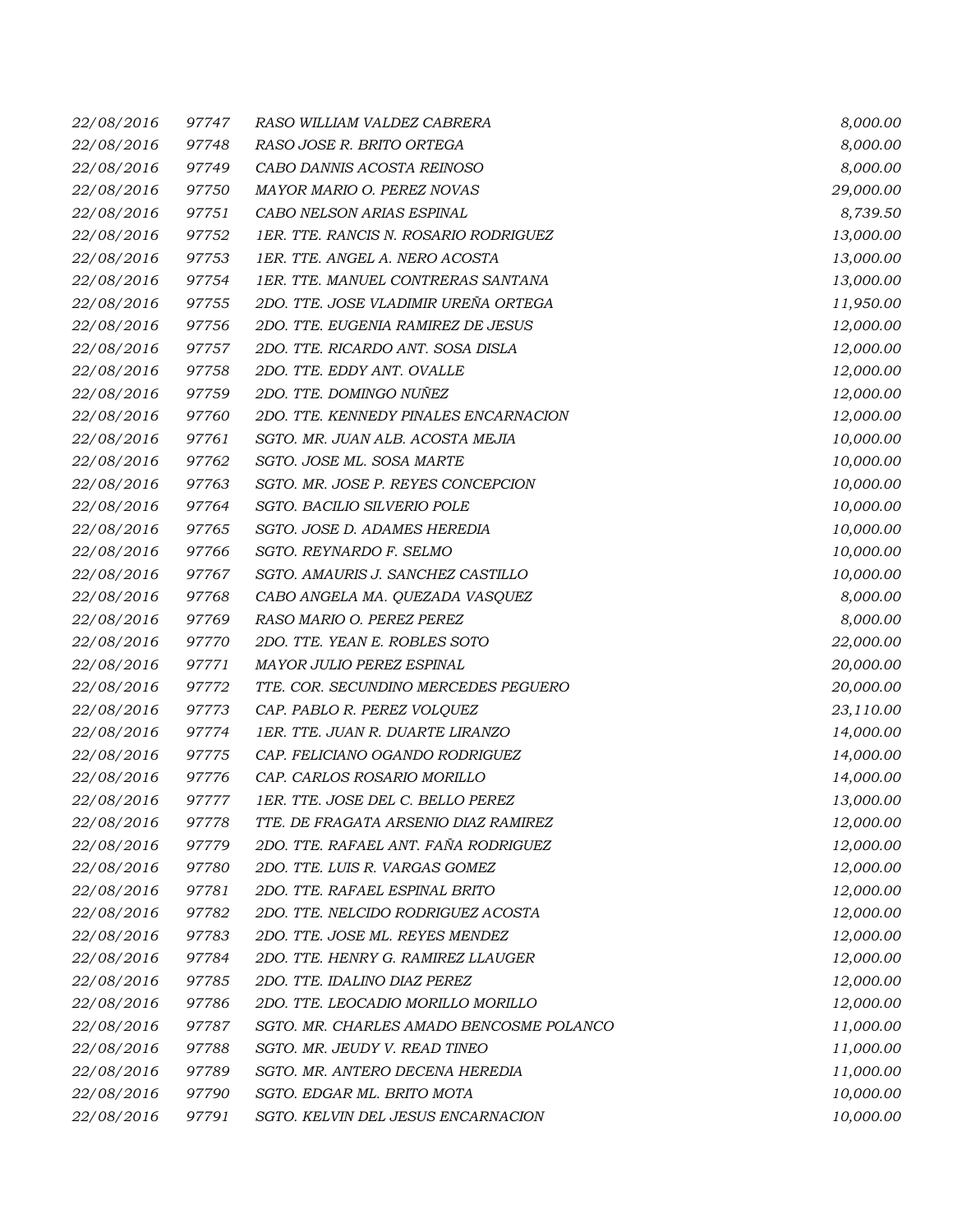| 22/08/2016 | 97792 | SGTO. FELIX ANT NOBOA NOBOA                   | 10,000.00 |
|------------|-------|-----------------------------------------------|-----------|
| 22/08/2016 | 97793 | SGTO. JOSE MONTERO VALDEZ                     | 10,000.00 |
| 22/08/2016 | 97794 | SGTO. FRANCISCO DE LOS SANTOS CAPELLAN        | 10,000.00 |
| 22/08/2016 | 97795 | SGTO. JOSE ALB. ANTUNA CALDERON               | 10,000.00 |
| 22/08/2016 | 97796 | SGTO. FRANCISCO J. CARRASCO CABREJA           | 10,000.00 |
| 22/08/2016 | 97797 | SGTO. ELVIS RODRIGUEZ RODRIGUEZ               | 10,000.00 |
| 22/08/2016 | 97798 | SGTO. RICARDO MONTES DE OCA DE LA CRUZ        | 10,000.00 |
| 22/08/2016 | 97799 | SGTO. MR. JESUS D. RIVERA FRIAS               | 10,000.00 |
| 22/08/2016 | 97800 | SGTO. EZEQUIEL ALCANTARA ALCANTARA            | 10,000.00 |
| 22/08/2016 | 97801 | CABO ELISAUL FELIZ BATISTA                    | 8,000.00  |
| 22/08/2016 | 97802 | RASO EDWARD DOÑE ALCANTARA                    | 8,000.00  |
| 22/08/2016 | 97803 | CABO OSCAL L. NIN NIN                         | 8,000.00  |
| 22/08/2016 | 97804 | CABO ANDERSON PAREDES RAMIREZ                 | 8,000.00  |
| 22/08/2016 | 97805 | RASO LUIS G. HERNANDEZ SOSA                   | 8,000.00  |
| 22/08/2016 | 97806 | TTE. COR. RAMON ANT. NIN RAMIREZ              | 20,000.00 |
| 22/08/2016 | 97807 | MAYOR PEDRO L. ALVAREZ AGRAMONTE              | 20,000.00 |
| 22/08/2016 | 97808 | TTE. COR. JUNIOR SAVIÑON PEREZ                | 20,000.00 |
| 22/08/2016 | 97809 | CAPITAN LUIS MARIÑEZ PEÑA                     | 19,197.23 |
| 22/08/2016 | 97810 | 1 ER TTE. MARTIN NUÑEZ P.                     | 16,602.93 |
| 22/08/2016 | 97811 | MAYOR CARLOS J. LORA JIMENEZ                  | 16,360.00 |
| 22/08/2016 | 97812 | RASO ANDY DE LOS SANTOS RODRIGUEZ             | 16,000.00 |
| 22/08/2016 | 97813 | SGTO. MR. TONY DE LA ROSA PEREZ               | 16,000.00 |
| 22/08/2016 | 97814 | 2DO TTE. PEDRO RAMIREZ M. P.N.                | 15,501.64 |
| 22/08/2016 | 97815 | 2DO. TTE. SANTOS SANTANA LEBRON               | 15,000.00 |
| 22/08/2016 | 97816 | 2DO TTE. PEDRO GARCIA ROMERO                  | 13,354.00 |
| 22/08/2016 | 97817 | TTE. COR. DOMINGO A. SALAZAR M.               | 12,000.00 |
| 22/08/2016 | 97818 | SGTO. ISRRAEL CABRERA CABRERA                 | 12,000.00 |
| 22/08/2016 | 97819 | TTE. COR. MIGUEL ALB. BALBUENA ALVAREZ        | 12,000.00 |
| 22/08/2016 | 97820 | MAYOR LUIS MARIA REYNOSO                      | 10,939.73 |
| 22/08/2016 | 97821 | MAYOR CARLOS E. AQUINO                        | 10,000.00 |
| 22/08/2016 | 97822 | 1ER. TTE. JUAN MARTINEZ SALAS                 | 10,000.00 |
| 22/08/2016 | 97823 | MAYOR VICTOR J. MOREL DE LA CRUZ              | 10,000.00 |
| 22/08/2016 | 97824 | MAYOR ROBERTO AVILA CONCEPCION                | 10,000.00 |
| 22/08/2016 | 97825 | MAYOR SANTIAGO B. FRANCO LORENZO              | 10,000.00 |
| 22/08/2016 | 97826 | MAYOR ROBERTO L. LEREBOURS GARCIA             | 10,000.00 |
| 22/08/2016 | 97827 | CAPITAN SEGUNDO RIVERA                        | 14,000.00 |
| 22/08/2016 | 97828 | CAP. ANATACIO S. MARIÑEZ BRUJAN               | 21,000.00 |
| 22/08/2016 | 97829 | SGTO. MR. PORFIRIO DE LOS SANTOS ROSARIO      | 8,000.00  |
| 22/08/2016 | 97830 | CAP. JOSE GARCIA BELTRE                       | 8,000.00  |
| 22/08/2016 | 97831 | 1ER. TTE. ISAAC VALDEZ CESPEDES               | 7,500.00  |
| 22/08/2016 | 97832 | 1ER. TTE. MANUEL A. CUEVAS ROSARIO            | 7,500.00  |
| 22/08/2016 | 97833 | 1ER. TTE. FRANCISCO ALB. MORA                 | 7,500.00  |
| 22/08/2016 | 97834 | 1ER. TTE. HENDRIK ANT. DE LOS SANTOS CESPEDES | 7,500.00  |
| 22/08/2016 | 97835 | 1ER. TTE. BIENVENIDA ALT. ORTIZ CUEVAS        | 7,500.00  |
| 22/08/2016 | 97836 | 1ER. TTE. DORKA O. PEÑA CAMPOS                | 7,500.00  |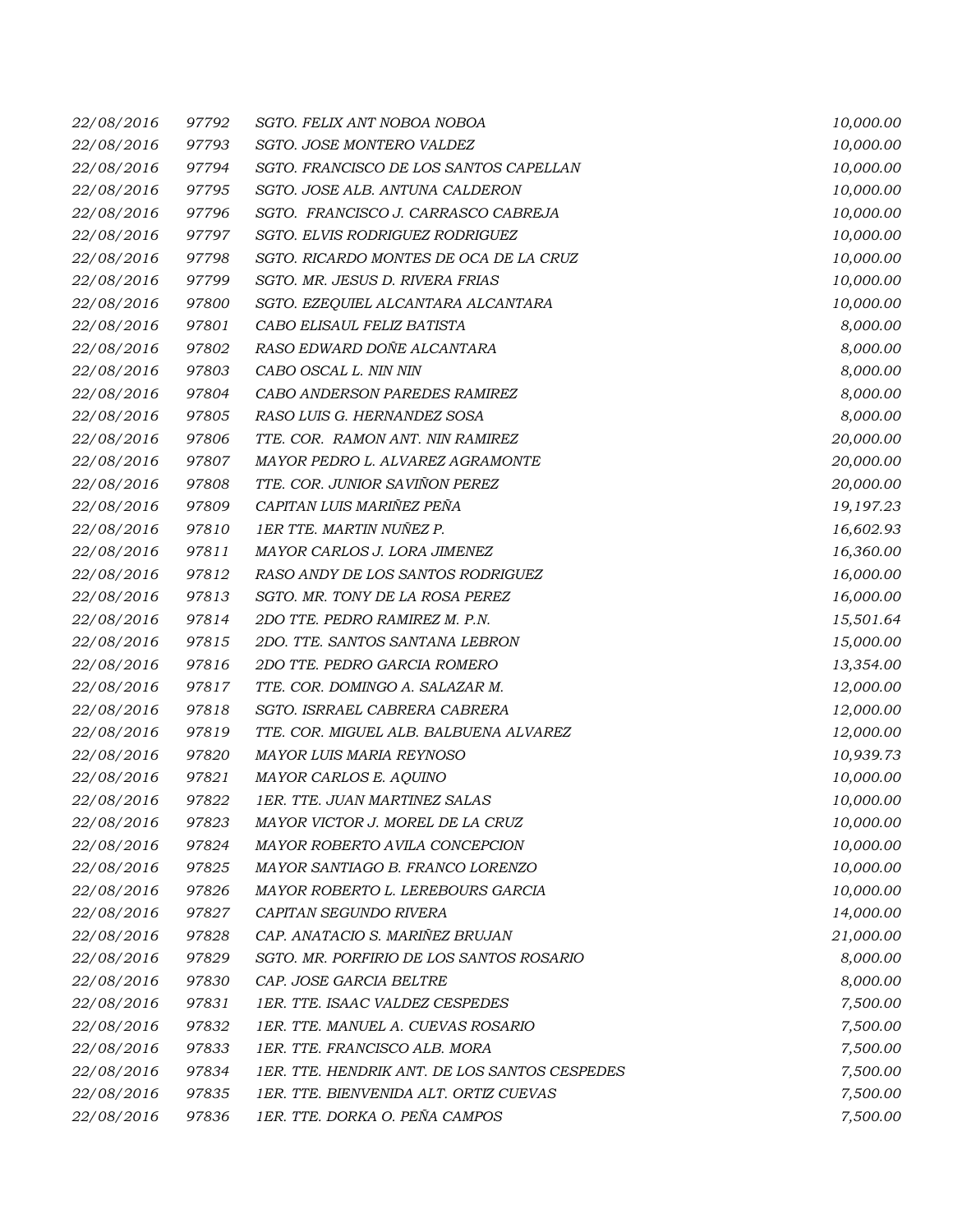| 22/08/2016 | 97837 | 1ER. TTE. NAPOLES O. MEJIA MORDAN      | 7,500.00  |
|------------|-------|----------------------------------------|-----------|
| 22/08/2016 | 97838 | 2DO. TTE. LUIS ANT. REYES CUEVAS       | 7,000.00  |
| 22/08/2016 | 97839 | 2DO. TTE. SIRIACO VARGAS PICHARDO      | 7,000.00  |
| 22/08/2016 | 97840 | 2DO. TTE. JOSE O. GUZMAN RAMIREZ       | 7,000.00  |
| 22/08/2016 | 97841 | 2DO. TTE. PEDRO BELTRE VICIOSO         | 7,000.00  |
| 22/08/2016 | 97842 | 2DO. TTE. EDDY ANT. TRIUNFEL SOCORRO   | 7,000.00  |
| 22/08/2016 | 97843 | 2DO. TTE. PABLO PAREDES DE JESUS       | 7,000.00  |
| 22/08/2016 | 97844 | 1ER. TTE. DIOMEDES VALLEJO ALCANTARA   | 7,000.00  |
| 22/08/2016 | 97845 | TTE. DE CORBETA DENNY ANT ANTIGUA PEÑA | 7,000.00  |
| 22/08/2016 | 97846 | 2DO. TTE. ELADIO SANCHEZ PANIAGUA      | 7,000.00  |
| 22/08/2016 | 97847 | 2DO. TTE. DIONICIO DE LA ROSA CASILLA  | 7,000.00  |
| 22/08/2016 | 97848 | 2DO. TTE. EDUALDO DE LEON LORENZO      | 7,000.00  |
| 22/08/2016 | 97849 | 2DO. TTE. ANGEL DE JESUS TORIBIO       | 6,500.00  |
| 22/08/2016 | 97850 | SGTO. MR. ELIZABETH GERMOSEN REYES     | 6,500.00  |
| 22/08/2016 | 97851 | 1ER. TTE. JULIO E. LUGO GARCIA         | 6,500.00  |
| 22/08/2016 | 97852 | 2DO. TTE. ARIEL I. ORTEGA CORDERO      | 6,500.00  |
| 22/08/2016 | 97853 | 1ER. TTE. CARMENCITA NOVAS JAQUEZ      | 6,500.00  |
| 22/08/2016 | 97854 | SGTO. AMAURYS GOMEZ SIMON              | 6,000.00  |
| 22/08/2016 | 97855 | SGTO. SIMON DE LA ROSA ARCANGEL        | 6,000.00  |
| 22/08/2016 | 97856 | SGTO. VENTURA ADON MAMBRU              | 6,000.00  |
| 22/08/2016 | 97857 | SGTO. CRISELVA GARCIA VALDEZ           | 6,000.00  |
| 22/08/2016 | 97858 | SGTO. JEOVANNY H. PEÑA ORTIZ           | 6,000.00  |
| 22/08/2016 | 97859 | SGTO. ROBERTO PEREZ VASQUEZ            | 6,000.00  |
| 22/08/2016 | 97860 | SGTO. SERGIO H. NIN ABAD               | 6,000.00  |
| 22/08/2016 | 97861 | SGTO. DIACONA LORENZO GARCIA           | 6,000.00  |
| 22/08/2016 | 97862 | 1ER. TTE. AUDRY MA. OSORIA VILLAR      | 6,000.00  |
| 22/08/2016 | 97863 | SGTO. EURIPIDE R. ALBERTO TOLENTINO    | 6,000.00  |
| 22/08/2016 | 97864 | SGTO. FRAWILKEN CISNERO FARIÑA         | 6,000.00  |
| 22/08/2016 | 97865 | SGTO. VINICIO ROSARIO SANCHEZ          | 10,000.00 |
| 22/08/2016 | 97866 | SGTO. MR. MILAGROS ALT. MEDINA ROSARIO | 5,500.00  |
| 22/08/2016 | 97867 | RASO ELIANA E. SENCION PEREZ           | 5,000.00  |
| 22/08/2016 | 97868 | RASO HECTOR Y. GUERRERO RODRIGUEZ      | 5,000.00  |
| 22/08/2016 | 97869 | SGTO. MR. MARIO ANT. FULGENCIO GARCIA  | 5,000.00  |
| 22/08/2016 | 97870 | CABO ANGEL A. ARRIAGA RODRIGUEZ        | 5,000.00  |
| 22/08/2016 | 97871 | CABO EDGAR PINEDA ROSSO                | 5,000.00  |
| 22/08/2016 | 97872 | RASO DIANA K. PERDOMO DE LA CRUZ       | 5,000.00  |
| 22/08/2016 | 97873 | <b>RASO DEYVI RAMIREZ</b>              | 5,000.00  |
| 22/08/2016 | 97874 | RASO MARITZA SILFA FAÑA                | 5,000.00  |
| 22/08/2016 | 97875 | 2DO. TTE. EDGAR ANT. RODRIGUEZ VEGA    | 5,000.00  |
| 22/08/2016 | 97876 | CABO WILLIAM HERNANDEZ ROSARIO         | 7,900.00  |
| 22/08/2016 | 97877 | SGTO. YOHANYS MA. ALVAREZ JIMENEZ      | 5,000.00  |
| 22/08/2016 | 97878 | RASO RICHARDSON OGANDO MELO            | 5,000.00  |
| 22/08/2016 | 97879 | RASO RENE A. MARCELINO MORAN           | 5,000.00  |
| 22/08/2016 | 97880 | SGTO. HILARIO AMPARO REYES             | 5,000.00  |
| 22/08/2016 | 97881 | SGTO. FELIX J. PUELLO JIMENEZ          | 5,000.00  |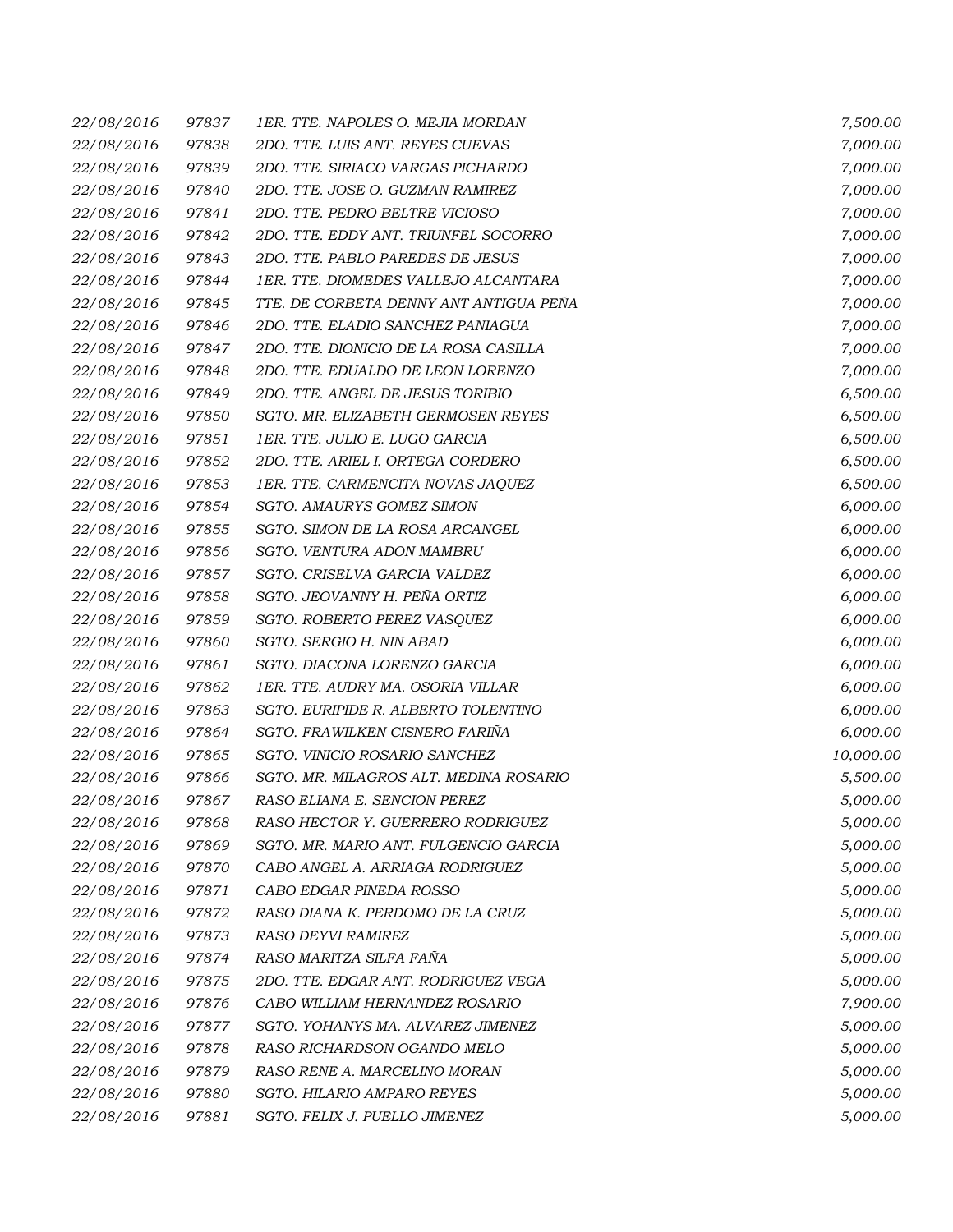| 22/08/2016 | 97882 | CABO EDUARDO ENCARNACION AQUINO           | 5,000.00  |
|------------|-------|-------------------------------------------|-----------|
| 22/08/2016 | 97883 | RASO FERNANDO DE LOS SANTOS DE LOS SANTOS | 5,000.00  |
| 22/08/2016 | 97884 | SGTO. MR. ANTONIO PEREZ VOLQUEZ           | 5,000.00  |
| 22/08/2016 | 97885 | CABO MARCOS ANT. FRIAS SANCHEZ            | 5,000.00  |
| 22/08/2016 | 97886 | SGTO. HONARKIN DE LOS SANTOS RODRIGUEZ    | 4,000.00  |
| 22/08/2016 | 97887 | SGTO. WENDY G. REYES CEPEDA               | 4,000.00  |
| 22/08/2016 | 97888 | SGTO. RICARDO ANT. CAMPUSANO TERRERO      | 4,000.00  |
| 22/08/2016 | 97889 | MAYOR ROQUE HERNANDEZ BENAVIDES           | 24,000.00 |
| 22/08/2016 | 97890 | 1ER. TTE. INRY J. ALCANTARA ROMERO        | 13,500.00 |
| 22/08/2016 | 97891 | SGTO. MR. SANDY M. PUENTE DE LOS SANTOS   | 16,000.00 |
| 22/08/2016 | 97892 | MAYOR RAUL TAVERAS D.                     | 18,000.00 |
| 22/08/2016 | 97893 | RASO NATANEL BELEN HERNANDEZ              | 8,739.50  |
| 22/08/2016 | 97894 | CAP. ANGEL DE LOS S. DUVERGE AGUASVIVAS   | 14,000.00 |
| 22/08/2016 | 97895 | CAP. FAUSTO CARRASCO RAMIREZ              | 14,000.00 |
| 22/08/2016 | 97896 | 2DO. TTE. JOSE G. MARIÑEZ TURBI           | 12,000.00 |
| 22/08/2016 | 97897 | 2DO. TTE. YOHANIS GONZALEZ ALVAREZ        | 12,000.00 |
| 22/08/2016 | 97898 | SGTO. MR. WILSON NUÑEZ TOLENTINO          | 11,000.00 |
| 22/08/2016 | 97899 | SGTO. JUNIOR CUETO GIL                    | 10,000.00 |
| 22/08/2016 | 97900 | CABO CARLOS W. DIAZ BAEZ                  | 8,000.00  |
| 22/08/2016 | 97901 | CABO DOMINGO DE LEON MORENO               | 8,000.00  |
| 22/08/2016 | 97902 | RASO LUIS ANT. JAQUEZ DIAZ                | 8,000.00  |
| 22/08/2016 | 97903 | SGTO. EYOEL TOLENTINO DE LA CRUZ          | 10,000.00 |
| 22/08/2016 | 97904 | COR. PAUL CORDERO MONTES DE OCA           | 59,674.02 |
| 22/08/2016 | 97905 | MAYOR RAFAEL ESPINOSA F.                  | 18,000.00 |
| 22/08/2016 | 97906 | CAP. EDWARD A. CASTILLO RODRIGUEZ         | 24,000.00 |
| 22/08/2016 | 97907 | 2DO. TTE. JUAN A. MERCEDES VASQUEZ        | 18,000.00 |
| 22/08/2016 | 97908 | 1ER. TTE. VICTOR ML. PEREZ JIMENEZ        | 17,000.00 |
| 22/08/2016 | 97909 | 1ER. TTE. GARY A. MEDRANO SOTO            | 17,000.00 |
| 22/08/2016 | 97910 | 2DO. TTE. YSIDRO ML. RODRIGUEZ ROJAS      | 16,000.00 |
| 22/08/2016 | 97911 | SGTO. GERFIS ROA DE LA ROSA               | 16,000.00 |
| 22/08/2016 | 97912 | CABO ANDRES A. MERCEDES MORILLO           | 16,000.00 |
| 22/08/2016 | 97913 | RASO HANSEL DE LOS SANTOS RODRIGUEZ       | 19,000.00 |
| 22/08/2016 | 97914 | CAP. KAROL R. MENDEZ ROSARIO              | 15,000.00 |
| 22/08/2016 | 97915 | SGTO. PEDRO ANT. SERRANO DILONE           | 15,000.00 |
| 22/08/2016 | 97916 | RASO JUNIOR A. VALENTIN PUENTE            | 15,000.00 |
| 22/08/2016 | 97917 | SGTO. JOSE L. MARIA                       | 15,000.00 |
| 22/08/2016 | 97918 | SGTO. DIONY GARCIA SUERO                  | 16,000.00 |
| 22/08/2016 | 97919 | SGTO. RAMON ANT. ROSARIO PEÑA             | 12,000.00 |
| 22/08/2016 | 97920 | CABO YSAURI GOMEZ MENDEZ                  | 11,000.00 |
| 22/08/2016 | 97921 | SGTO. REYES ARIAS                         | 10,196.33 |
| 22/08/2016 | 97922 | 1ER. TTE. YESENIA ANT. BATISTA ORTIZ      | 10,000.00 |
| 22/08/2016 | 97923 | MAYOR DAMIAN F. MORA                      | 18,000.00 |
| 22/08/2016 | 97924 | CABO HILARIO SEVERINO PASCUAL             | 9,000.00  |
| 22/08/2016 | 97925 | CABO SANTO A. BRUJAN AQUINO               | 8,739.81  |
| 22/08/2016 | 97926 | CABO ELPIDIO DIAZ VALLEJO                 | 8,739.73  |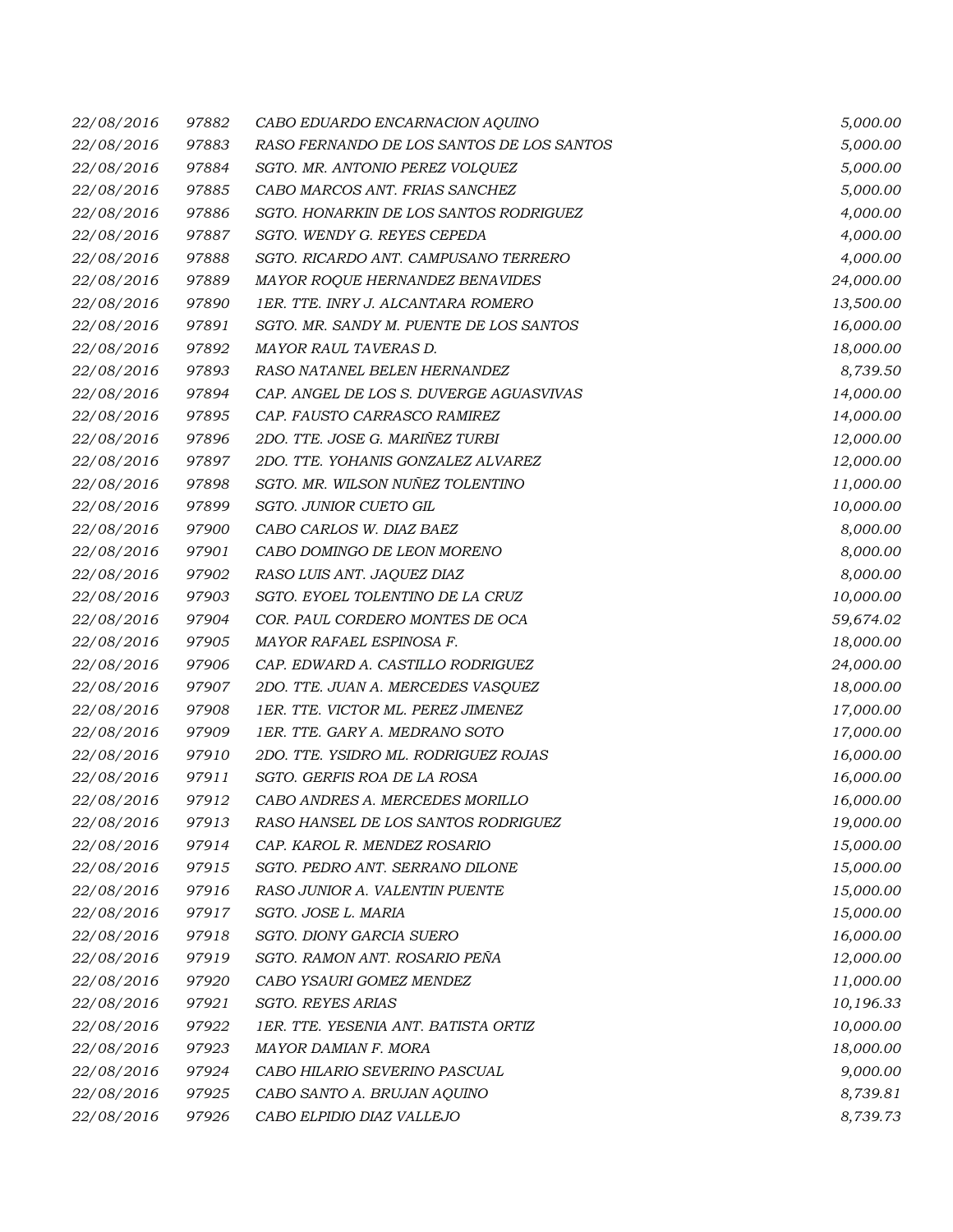| 22/08/2016 | 97927 | CAP. VIRGILIO DE J. SARMIENTO              | 14,000.00 |
|------------|-------|--------------------------------------------|-----------|
| 22/08/2016 | 97928 | CABO ENRIQUE RESTITUYO                     | 7,945.00  |
| 22/08/2016 | 97929 | 1ER. TTE. MARIO L. CASTRO RINCON           | 13,000.00 |
| 22/08/2016 | 97930 | SGTO. MR. VICTOR DE JS. BASILIO GARCIA     | 11,000.00 |
| 22/08/2016 | 97931 | SGTO. MR. KELVIN W. ALMONTE MERCEDES       | 11,000.00 |
| 22/08/2016 | 97932 | SGTO. JUAN C. HEREDIA DE LOS SANTOS        | 10,000.00 |
| 22/08/2016 | 97933 | 1ER. TTE. JORGE E. CUEVAS SANTANA          | 10,000.00 |
| 22/08/2016 | 97934 | SGTO. MR. ADOLFO A. GOMEZ MIESES           | 9,000.00  |
| 22/08/2016 | 97935 | 2DO. TTE. LUIS ROSARIO MANZUETA            | 8,000.00  |
| 22/08/2016 | 97936 | RASO JUAN C. PERALTA                       | 8,000.00  |
| 22/08/2016 | 97937 | CABO JANEIRO MATOS CUEVAS                  | 8,000.00  |
| 22/08/2016 | 97938 | SGTO. MR. JICLIES A. RONDON PERALTA        | 8,200.00  |
| 22/08/2016 | 97939 | CABO SUJENLI Y. HEREDIA DE LOS SANTOS      | 5,200.00  |
| 22/08/2016 | 97940 | 2DO. TTE. DANIEL PEREZ F.                  | 9,200.00  |
| 22/08/2016 | 97941 | SGTO. VICTOR M. ESPIRITU SORIANO           | 7,200.00  |
| 22/08/2016 | 97942 | CABO STALIN J. ANDUJAR DIAZ                | 5,200.00  |
| 22/08/2016 | 97943 | RASO HERIBERTO A. ALVAREZ MONTAS           | 5,200.00  |
| 22/08/2016 | 97944 | RASO ANDDY SUAREZ BENITEZ                  | 4,000.00  |
| 22/08/2016 | 97945 | RASO ANGEL R. ARROYO RIVAS                 | 5,200.00  |
| 22/08/2016 | 97946 | TTE. COR. MANUEL R. ROJAS POLANCO          | 15,600.00 |
| 22/08/2016 | 97947 | MAYOR HENRY A. MEDRANO                     | 10,000.00 |
| 22/08/2016 | 97948 | TTE. COR. KELVIN R. MARTE ALMONTE          | 9,000.00  |
| 22/08/2016 | 97949 | CAPITAN ENRIQUE OLIVERO PEREZ              | 7,000.00  |
| 22/08/2016 | 97950 | CAP. MARINO RODRIGUEZ MARIÑEZ              | 7,000.00  |
| 22/08/2016 | 97951 | 1ER. TTE. LUIS ANT. AYBAR RIVERA           | 6,500.00  |
| 22/08/2016 | 97952 | 1ER. TTE. ALEJANDRINA FORTUNA ROA          | 6,500.00  |
| 22/08/2016 | 97953 | 1RE. TTE. PREVISTILIO LUGO RAMIREZ         | 6,500.00  |
| 22/08/2016 | 97954 | CAP. LORENZO REYES DE LEON                 | 6,500.00  |
| 22/08/2016 | 97955 | 1ER. TTE. HAMLET A. PEREZ MARTINEZ         | 6,500.00  |
| 22/08/2016 | 97956 | 1ER. TTE. JOSE L. REYES BAUTISTA           | 6,500.00  |
| 22/08/2016 | 97957 | 2DO. TTE. ANA Y. BURGOS DURAN              | 6,000.00  |
| 22/08/2016 | 97958 | 2DO. TTE. ALEJANDRO E. MENDEZ VENTURA      | 6,000.00  |
| 22/08/2016 | 97959 | 2DO. TTE. TORIBIO J. FELIZ DIAZ            | 6,000.00  |
| 22/08/2016 | 97960 | 2DO. TTE. NEURY MERCEDES TAVAREZ           | 6,000.00  |
| 22/08/2016 | 97961 | 2DO. TTE. HAMLET JAQUEZ JIMENEZ            | 6,000.00  |
| 22/08/2016 | 97962 | 2DO. TTE. ALBERTO REYES SENA               | 6,000.00  |
| 22/08/2016 | 97963 | 2DO. TTE. ROBERT RINCON SALAS              | 6,000.00  |
| 22/08/2016 | 97964 | 2DO. TTE. MANUEL DE JS. ENCARNACION MONTAS | 6,000.00  |
| 22/08/2016 | 97965 | 2DO. TTE. MAXIMO FORTUNA DE LA CRUZ        | 6,000.00  |
| 22/08/2016 | 97966 | 2DO. TTE. JHONNY CADENA CORPORAN           | 6,000.00  |
| 22/08/2016 | 97967 | 2DO. TTE. JOSE D. RODRIGUEZ VENTURA        | 6,000.00  |
| 22/08/2016 | 97968 | SGTO. MR. GERSON ANTONIO ESCAÑO V.         | 5,500.00  |
| 22/08/2016 | 97969 | SGTO. MR. REYNALDO E. PEREZ CABRERA        | 5,500.00  |
| 22/08/2016 | 97970 | SGTO. MR. YSIDRO MOTA ESPINO               | 5,500.00  |
| 22/08/2016 | 97971 | SGTO. MR. EZEQUIEL LARA                    | 5,500.00  |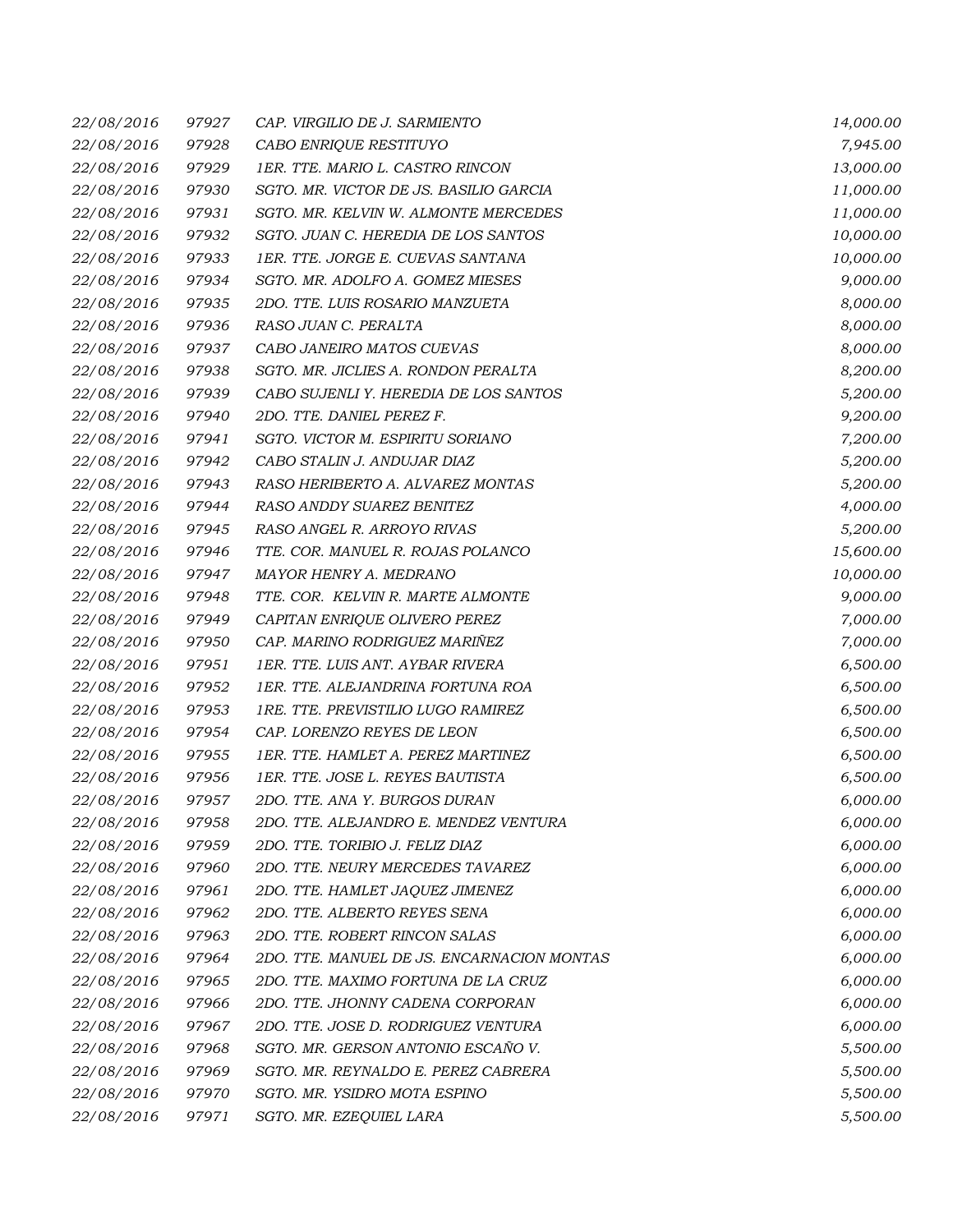| 22/08/2016 | 97972 | SGTO. MR. ORLANDO ROMERO                       | 5,500.00 |
|------------|-------|------------------------------------------------|----------|
| 22/08/2016 | 97973 | SGTO. AQUILES MARTE SUERO                      | 5,000.00 |
| 22/08/2016 | 97974 | SGTO. ALEXANDER BELLO DE LEON                  | 5,000.00 |
| 22/08/2016 | 97975 | SGTO. WILMAN PEÑA MENDEZ                       | 5,000.00 |
| 22/08/2016 | 97976 | SGTO. MARINO DE LA CRUZ GALVEZ                 | 5,000.00 |
| 22/08/2016 | 97977 | SGTO. ALTAGRACIA ACOSTA ACOSTA                 | 5,000.00 |
| 22/08/2016 | 97978 | SGTO. DOMINGO DE S. HERRAND ESPINOSA           | 5,000.00 |
| 22/08/2016 | 97979 | SGTO. DANIEL TEJEDA MARTINEZ                   | 5,000.00 |
| 22/08/2016 | 97980 | SGTO. ROLANDO E. ENCARNACION ENCARNACION       | 5,000.00 |
| 22/08/2016 | 97981 | SGTO. WILLIAM BAEZ TAVAREZ                     | 5,000.00 |
| 22/08/2016 | 97982 | 2DO. TTE. ALEXANDER MONTAS DE JESUS            | 5,000.00 |
| 22/08/2016 | 97983 | SGTO. JOAN ML. BRITO NUÑEZ                     | 5,000.00 |
| 22/08/2016 | 97984 | 2DO. TTE. IGNACIO L. TRINIDAD                  | 5,000.00 |
| 22/08/2016 | 97985 | SGTO. SLEVER Y. BRITO POLANCO                  | 5,000.00 |
| 22/08/2016 | 97986 | CABO FRENCIS ANT. LEBRON VICENTE               | 4,000.00 |
| 22/08/2016 | 97987 | CABO YESENIA Y. RAMIREZ RODRIGUEZ              | 4,000.00 |
| 22/08/2016 | 97988 | SGTO. LEUDIS J. CRUZ DECENA                    | 4,000.00 |
| 22/08/2016 | 97989 | RASO RICHARD R. JACINTO MONTERO                | 4,000.00 |
| 22/08/2016 | 97990 | <b>RASO KEYDI PEREZ</b>                        | 4,000.00 |
| 22/08/2016 | 97991 | CABO FRANCISCO ALB. HERRAND BERIGUETE          | 4,000.00 |
| 22/08/2016 | 97992 | RASO GUSTAVO A. FELIZ FLORIAN                  | 4,000.00 |
| 22/08/2016 | 97993 | RASO JEFFERSON PRENSA CALDERON                 | 4,000.00 |
| 22/08/2016 | 97994 | CABO WILLIAM M. MENDEZ FERNANDEZ               | 4,000.00 |
| 22/08/2016 | 97995 | RASO MANUEL DE JS. MORA MATEO                  | 4,000.00 |
| 22/08/2016 | 97996 | CABO RAFAEL G. CRUZ DIAZ                       | 4,000.00 |
| 22/08/2016 | 97997 | RASO FELIX ANT. DE LA CRUZ                     | 4,000.00 |
| 22/08/2016 | 97998 | CABO CHARLES L. FERRERA VASQUEZ                | 4,000.00 |
| 22/08/2016 | 97999 | CABO HENRRY J. RAMIREZ DE OLEO                 | 4,000.00 |
| 22/08/2016 | 98000 | SGTO. ROLANDO OGANDO DE LOS SANTOS             | 4,000.00 |
| 22/08/2016 | 98001 | CABO WILSON A. ROMAN ESTEVEZ                   | 4,000.00 |
| 22/08/2016 | 98002 | RASO RAILIN DE LA ROSA MOQUETE                 | 4,000.00 |
| 22/08/2016 | 98003 | RASO JULIO E. BELLIARD RODRIGUEZ               | 4,000.00 |
| 22/08/2016 | 98004 | CABO ANTONIO MEDINA MEDINA                     | 5,000.00 |
| 22/08/2016 | 98005 | CABO EDELSON Y. CALDERON PEREZ                 | 4,000.00 |
| 22/08/2016 | 98006 | RASO JOSE ANT. MATEO MARTINEZ                  | 4,000.00 |
| 22/08/2016 | 98007 | CABO DELVIN B. CACERES CACERES                 | 5,200.00 |
| 22/08/2016 | 98008 | CABO JUAN PEÑA RAMIREZ                         | 4,000.00 |
| 22/08/2016 | 98009 | SGTO. NATHANAEL FELIZ LOPEZ                    | 7,200.00 |
| 22/08/2016 | 98010 | SGTO. MR. CRISTIAN ML. CAMPUSANO DE LOS SANTOS | 5,200.00 |
| 22/08/2016 | 98011 | CAP. HAIROL LUCIANO MONTERO                    | 6,500.00 |
| 22/08/2016 | 98012 | 2DO. TTE. RAMON ELIAS RAMIREZ PEÑA             | 6,000.00 |
| 22/08/2016 | 98013 | 2DO. TTE. CARLOS ANT. TRINIDAD MARINE          | 6,000.00 |
| 22/08/2016 | 98014 | 2DO. TTE. ADRIANO ENCARNACION ESCOTO           | 6,000.00 |
| 22/08/2016 | 98015 | SGTO. MR. ROLANDO DE LA CRUZ DE LA CRUZ        | 5,500.00 |
| 22/08/2016 | 98016 | SGTO. MR. DESIDERIO POLANCO BRITO              | 5,500.00 |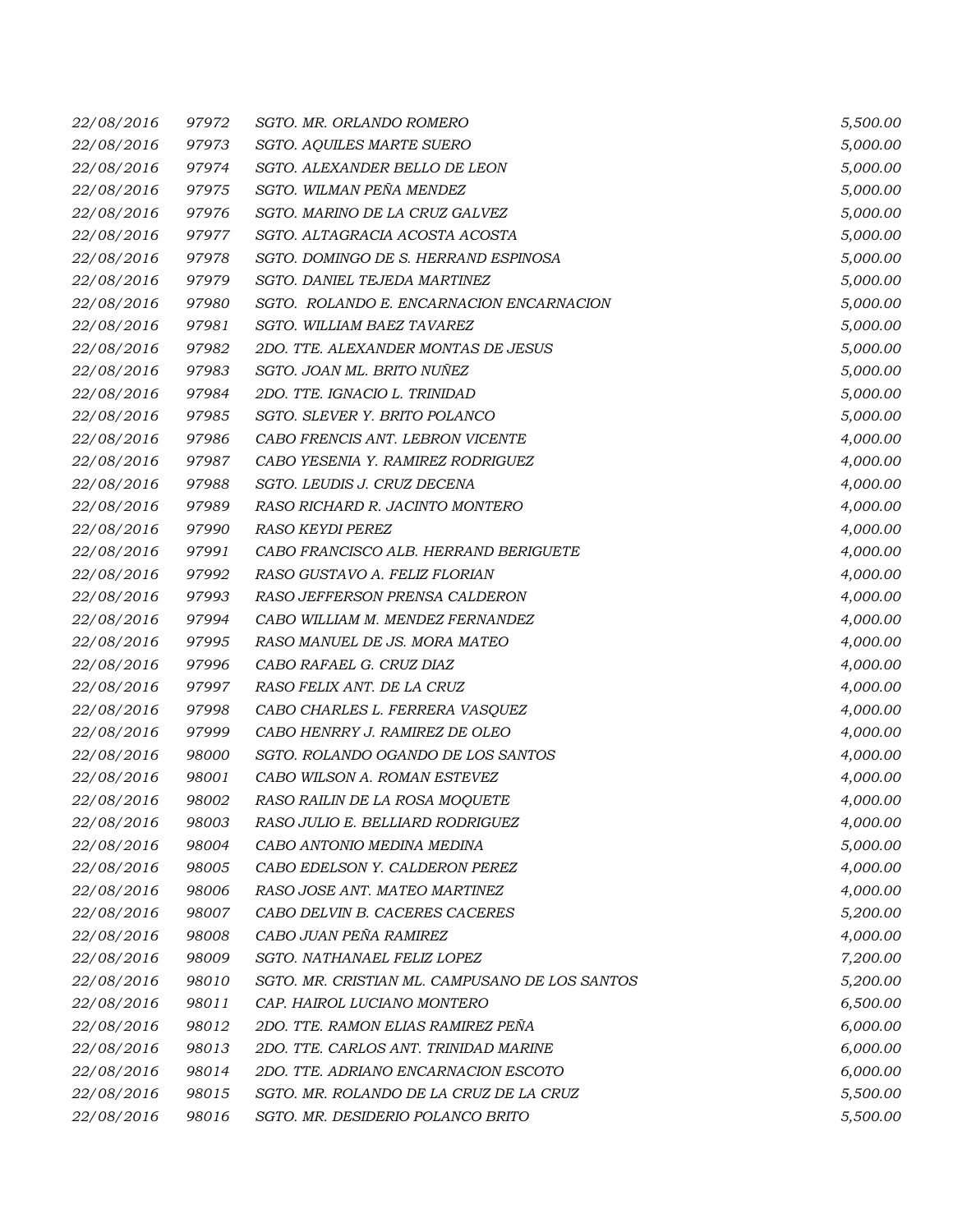| 22/08/2016 | 98017 | SGTO. MR. MARIA TERRERO PEREZ           | 5,500.00  |
|------------|-------|-----------------------------------------|-----------|
| 22/08/2016 | 98018 | SGTO. YAQUIRA S. NIN LAHOZ              | 5,000.00  |
| 22/08/2016 | 98019 | RASO LUIS ML. DIAZ BEATO                | 4,000.00  |
| 22/08/2016 | 98020 | CABO MIGUEL NOVAS FLORIAN               | 4,000.00  |
| 22/08/2016 | 98021 | RASO TOMAS MARTINEZ                     | 4,000.00  |
| 22/08/2016 | 98022 | RASO MARCO A. BATISTA RUIZ              | 5,200.00  |
| 22/08/2016 | 98023 | 2DO. TTE. FAUTINO MONTERO DE LOS SANTOS | 5,500.00  |
| 22/08/2016 | 98024 | COR. FELIX ML. ANTIGUA GERMAN           | 50,000.00 |
| 22/08/2016 | 98025 | MAYOR MANUEL DE JESUS DECENA            | 10,060.00 |
| 22/08/2016 | 98026 | 1ER. TTE. ALCADIO HERRERA DE LA CRUZ    | 11,000.00 |
| 22/08/2016 | 98027 | CAP. PEDRO F. JIMENEZ CAPELLAN          | 6,500.00  |
| 22/08/2016 | 98028 | 1ER. TTE. WILFREDO SANCHEZ CORDERO      | 6,500.00  |
| 22/08/2016 | 98029 | 2DO. TTE. JUAN ABAD                     | 6,000.00  |
| 22/08/2016 | 98030 | SGTO. MR. JOSE J. ENCARNACION MONTERO   | 5,500.00  |
| 22/08/2016 | 98031 | 2DO. TTE. BERNARDO QUEZADA PERALTA      | 5,500.00  |
| 22/08/2016 | 98032 | 1ER. TTE. SICTO HEREDIA                 | 5,500.00  |
| 22/08/2016 | 98033 | SGTO. LUIS M. DE LA ROSA DE LA ROSA     | 5,000.00  |
| 22/08/2016 | 98034 | CABO ELISON PEREZ RAMIREZ               | 4,000.00  |
| 22/08/2016 | 98035 | MRO. JOSE ANT. MERCEDES BELLO           | 4,000.00  |
| 22/08/2016 | 98036 | CABO RADHAIRSA GUZMAN DE LA CRUZ        | 4,000.00  |
| 22/08/2016 | 98037 | CABO FREDDY PEREZ OTAÑO                 | 6,000.00  |
| 22/08/2016 | 98038 | RASO JUAN C. ANTIGUA ACOSTA             | 6,000.00  |
| 22/08/2016 | 98039 | RASO JUAN C. CRUZ VASQUEZ               | 6,000.00  |
| 22/08/2016 | 98040 | 2DO. TTE. LOIDA E, REYES AMPARO         | 4,000.00  |
| 22/08/2016 | 98041 | RASO NICOL S. FIGUEROA ZAPEY            | 4,000.00  |
| 22/08/2016 | 98042 | TTE. DE CORBETA BARTOLO NUÑEZ SMITH     | 8,200.00  |
| 22/08/2016 | 98043 | SGTO. MR. RAFAEL JAQUEZ RAFAEL          | 5,200.00  |
| 22/08/2016 | 98044 | CAP. FELIX BRITO HERNANDEZ              | 7,000.00  |
| 22/08/2016 | 98045 | 2DO. TTE. RAMON E. DEL ORBE GUILLEN     | 5,000.00  |
| 22/08/2016 | 98046 | RASO JACQUELINE MERCEDES MARTINEZ       | 4,000.00  |
| 22/08/2016 | 98047 | SGTO. NELFRAN D. BAUTISTA FELIX         | 5,000.00  |
| 22/08/2016 | 98048 | 2DO. TTE. JOSE T. DE LEON RODRIGUEZ     | 8,200.00  |
| 22/08/2016 | 98049 | SGTO. MR. ALEJANDRO BATISTA ROSARIO     | 7,200.00  |
| 22/08/2016 | 98050 | CABO MOISES CONTRERAS PAULINO           | 6,000.00  |
| 22/08/2016 | 98051 | SGTO. MR. JAINER CUEVAS FERRERAS        | 8,200.00  |
| 22/08/2016 | 98052 | MAYOR TEODORO VALDEZ PEREZ              | 9,000.00  |
| 22/08/2016 | 98053 | CAP. FELIPE SIERRA DOTEL                | 7,000.00  |
| 22/08/2016 | 98054 | 2DO TTE. CIPRIAN ROSARIO SUERO          | 6,000.00  |
| 22/08/2016 | 98055 | CABO YASMIN MA. GONZALEZ CABRERA        | 4,000.00  |
| 22/08/2016 | 98056 | MAYOR JULIO C. HERNANDEZ CRUZ           | 7,000.00  |
| 22/08/2016 | 98057 | RASO WANDER MERCEDES MATEO              | 5,200.00  |
| 22/08/2016 | 98058 | SGTO. FREDDY A. REYES CAMPUSANO         | 5,000.00  |
| 22/08/2016 | 98059 | SGTO. MR. CANDIDA R. AGUERO ENCARNACION | 5,500.00  |
| 22/08/2016 | 98060 | SGTO. GUARINA DEL P. PEREZ RODRIGUEZ    | 5,000.00  |
| 22/08/2016 | 98061 | CABO MERQUIADES LORENZO GONZALEZ        | 4,000.00  |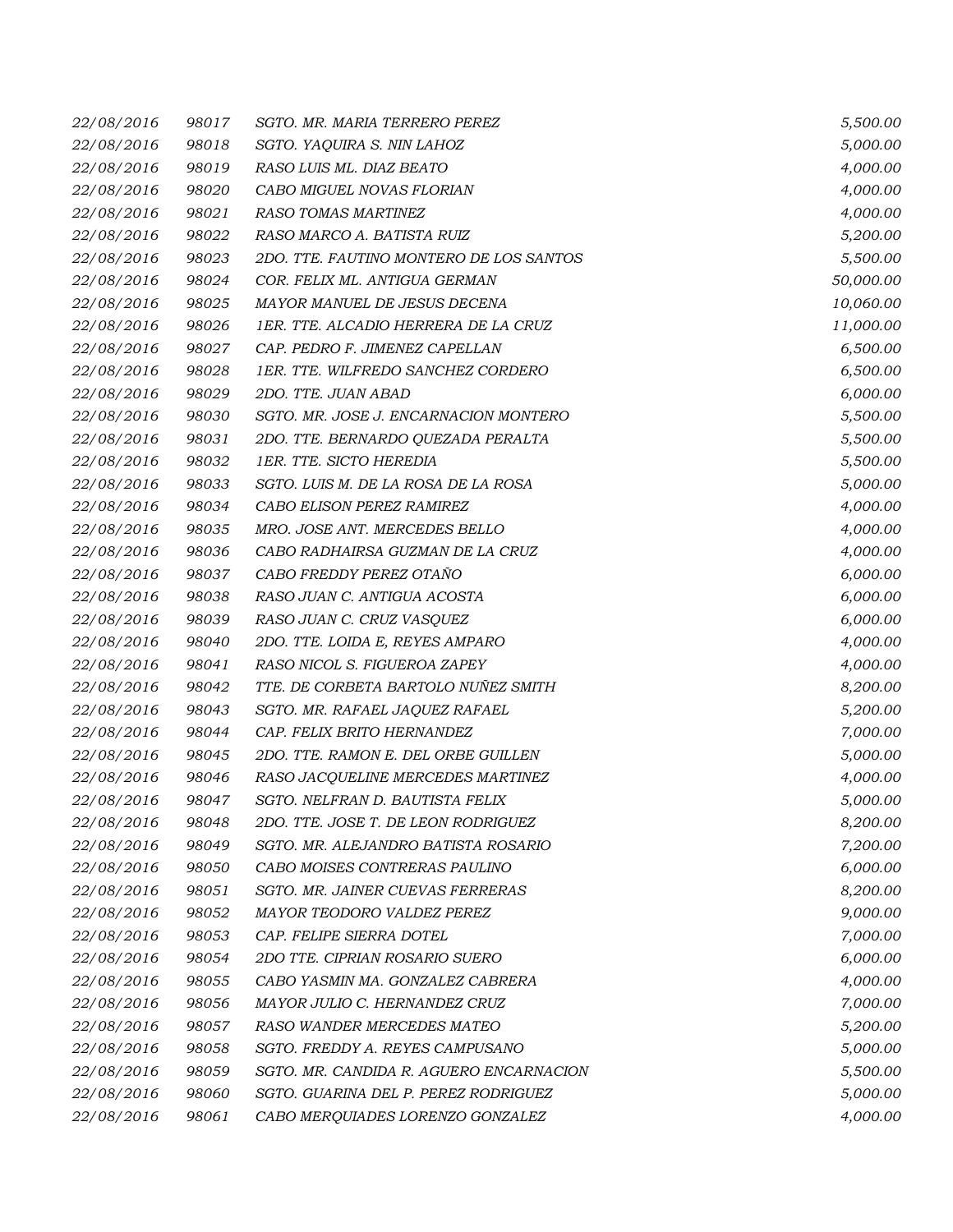| 22/08/2016 | 98062 | 2DO. TTE CONCEPCION DEL C MENDOZA JORGE    | 6,000.00  |
|------------|-------|--------------------------------------------|-----------|
| 22/08/2016 | 98063 | MARINERO HENRY VALERA GARCIA               | 4,000.00  |
| 22/08/2016 | 98064 | SGTO. FELIX MUESES MARTINEZ                | 7,200.00  |
| 22/08/2016 | 98065 | SGTO. MR. IVAN J. AMPARO                   | 12,000.00 |
| 22/08/2016 | 98066 | 1ER. TTE. MAXIMO DIAZ VALDEZ               | 11,000.00 |
| 22/08/2016 | 98067 | SGTO. LEON F. COLOMBO CASTILLO             | 8,000.00  |
| 22/08/2016 | 98068 | 1ER. TTE. TOMAS MONTERO M.                 | 6,500.00  |
| 22/08/2016 | 98069 | 2DO. TTE. JUAN F. MANZANILLO PASCUAL       | 6,000.00  |
| 22/08/2016 | 98070 | 2DO. TTE. JOSE O. MENDOZA DE LA CRUZ       | 6,000.00  |
| 22/08/2016 | 98071 | SGTO. SIXTA SANCHEZ SANTOS                 | 5,000.00  |
| 22/08/2016 | 98072 | SGTO. MR. MARIO DE LA ROSA LIRANZO         | 5,000.00  |
| 22/08/2016 | 98073 | RASO BIENVENIDO CABRERA NOVAS              | 4,000.00  |
| 22/08/2016 | 98074 | <i>1ER. TTE. PEDRO CONTRERAS ALCANTARA</i> | 6,500.00  |
| 22/08/2016 | 98075 | SGTO. MR. WENDY D. TEJEDA TORRES           | 5,500.00  |
| 22/08/2016 | 98076 | TTE. DE FRAGATA MANUEL MONTAÑO MENDEZ      | 6,500.00  |
| 22/08/2016 | 98077 | 2DO. TTE. FRANCISCO DE LA CRUZ TEJEDA      | 6,000.00  |
| 22/08/2016 | 98078 | SGTO. ELIZABETH ACEVEDO QUIROZ             | 5,000.00  |
| 22/08/2016 | 98079 | CABO IRENO BAUTISTA MANZUETA               | 4,000.00  |
| 22/08/2016 | 98080 | RASO JUAN FCO. HERASME PEÑA                | 4,900.00  |
| 22/08/2016 | 98081 | 1ER. TTE. REYNA I. CARABALLO MENDEZ        | 6,500.00  |
| 22/08/2016 | 98082 | SGTO. MR. PEDRO A. MOQUETE                 | 5,500.00  |
| 22/08/2016 | 98083 | RASO MARIA H. ESPINAL FABIAN               | 4,000.00  |
| 22/08/2016 | 98084 | RASO JUAN D. PEREZ ROJAS                   | 4,000.00  |
| 22/08/2016 | 98085 | 2DO. TTE. CRUZ ANT. FELIZ MEDRANO          | 6,000.00  |
| 22/08/2016 | 98086 | MAYOR JOEL SANTANA HERNANDEZ               | 20,000.00 |
| 22/08/2016 | 98087 | MAYOR FLORENTINO LOPEZ ROJAS               | 15,000.00 |
| 22/08/2016 | 98088 | 2DO. TTE. FRANCISCO DE A. JIMENEZ ALMONTE  | 12,000.00 |
| 22/08/2016 | 98089 | 1ER. TTE. YERDY FCO. MENDEZ TRINIDAD       | 6,500.00  |
| 22/08/2016 | 98090 | 1ER. TTE. LAZARO B. CAMACHO DE LA CRUZ     | 6,500.00  |
| 22/08/2016 | 98091 | 2DO. TTE. DOMINGA G. DE JESUS AMPARO       | 6,000.00  |
| 22/08/2016 | 98092 | 2DO. TTE. EPIFANIO SANCHEZ LLUBERES        | 6,000.00  |
| 22/08/2016 | 98093 | 2DO. TTE. DIEGO ML. PEÑA FIGUEROA          | 6,000.00  |
| 22/08/2016 | 98094 | 2DO. TTE. HERIBERTO COMAS DE LEON          | 6,000.00  |
| 22/08/2016 | 98095 | SGTO. MR. BOLIVIA B. TERRERO PEREZ         | 5,500.00  |
| 22/08/2016 | 98096 | SGTO. MR. ANYELO MORENO GARCIA             | 5,500.00  |
| 22/08/2016 | 98097 | SGTO. MR. FELIX MARCELO MESA               | 5,500.00  |
| 22/08/2016 | 98098 | SGTO. MR. JUAN C. DIAZ HERRERA             | 5,500.00  |
| 22/08/2016 | 98099 | SGTO. KELVIN PANIAGUA DE LOS SANTOS        | 5,000.00  |
| 22/08/2016 | 98100 | SGTO. AMAURYS CALZADO JAVIER               | 5,000.00  |
| 22/08/2016 | 98101 | SGTO. MR. PEDRO ENCARNACION SANCHEZ        | 5,000.00  |
| 22/08/2016 | 98102 | SGTO. CRISTIAN GUZMAN                      | 4,000.00  |
| 22/08/2016 | 98103 | RASO JOSE M. PEREZ CUEVAS                  | 4,000.00  |
| 22/08/2016 | 98104 | RASO MABEL P. SANCHEZ LOPEZ                | 4,000.00  |
| 22/08/2016 | 98105 | RASO JULIO C. SOLANO PEÑA                  | 4,000.00  |
| 22/08/2016 | 98106 | RASO LUCIA M. CRUZ POLANCO                 | 4,000.00  |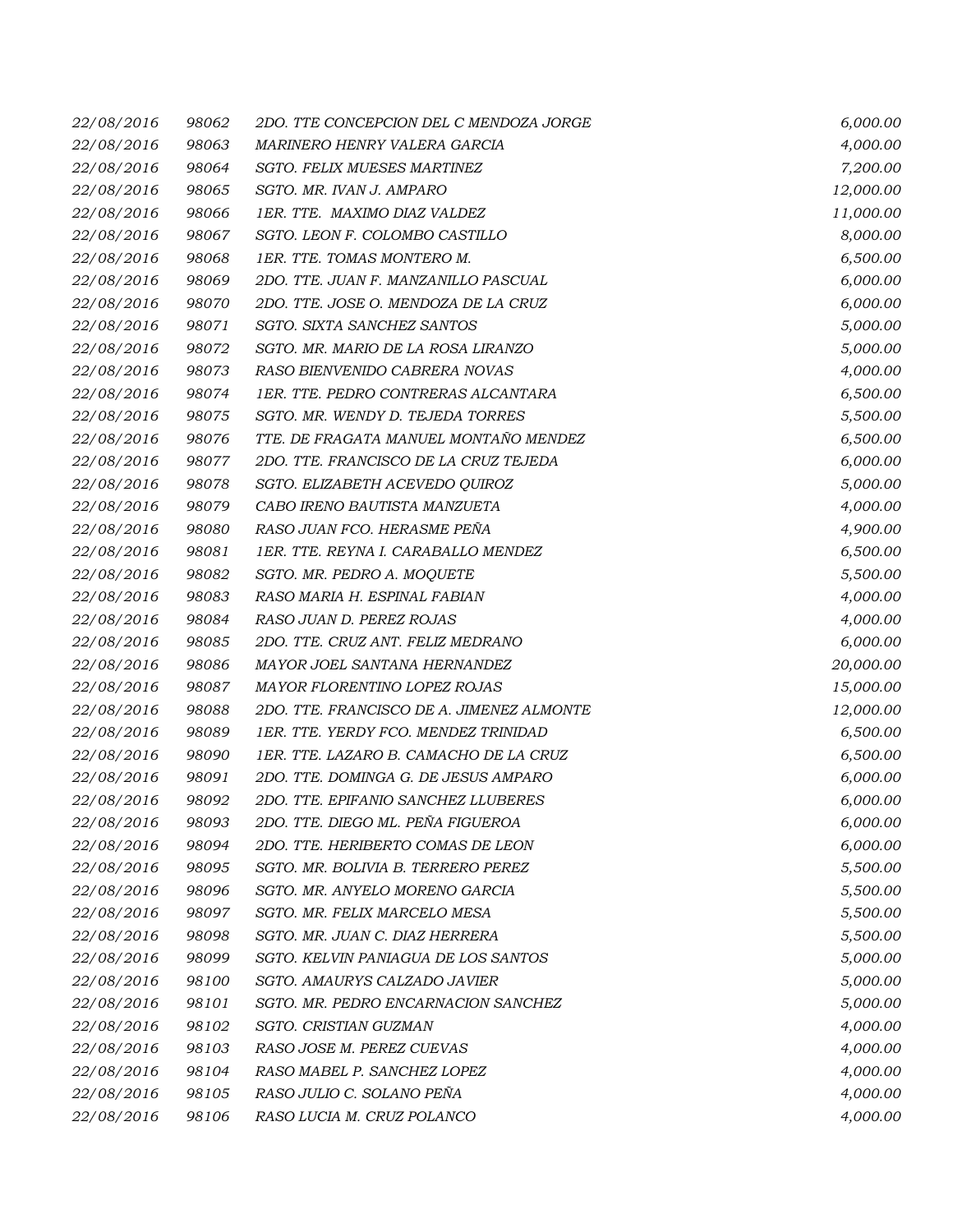| 22/08/2016 | 98107 | CABO MIGUEL A. DIAZ BENITEZ               | 4,000.00  |
|------------|-------|-------------------------------------------|-----------|
| 22/08/2016 | 98108 | SGTO. DOMINGO E. MONTERO PEÑA             | 8,000.00  |
| 22/08/2016 | 98109 | 1ER. TTE. FELIX ANT. MOQUETE MONTILLA     | 11,000.00 |
| 22/08/2016 | 98110 | 2DO. TTE. RAMON MA. CABRERA RINCON        | 10,000.00 |
| 22/08/2016 | 98111 | SGTO. JULIO C. ESPINAL PEREZ              | 8,000.00  |
| 22/08/2016 | 98112 | RASO OCTAVIANO MONTERO BAEZ               | 13,000.00 |
| 22/08/2016 | 98113 | SGTO. PEDRO MONEGRO ROSA                  | 5,000.00  |
| 22/08/2016 | 98114 | CABO JUAN A. SANTOS MORBAN                | 6,000.00  |
| 22/08/2016 | 98115 | 2DO. TTE. ORLANDO DUVAL MELENDEZ          | 5,500.00  |
| 22/08/2016 | 98116 | SGTO. RAFAEL ANT. UCETA MONTAN            | 7,200.00  |
| 22/08/2016 | 98117 | CABO MARCIA MONTERO MONTERO               | 5,000.00  |
| 22/08/2016 | 98118 | SGTO. MR. GETULIO RODRIGUEZ FIGUEREO      | 8,200.00  |
| 22/08/2016 | 98119 | SGTO. MR. SACARIA E. DOMINGUEZ HEREDIA    | 9,000.00  |
| 22/08/2016 | 98120 | SGTO. MR. CRISTIAN DEMORIZI BALBUENA      | 9,000.00  |
| 22/08/2016 | 98121 | 1ER. TTE. FIDIAN GONZALEZ                 | 11,000.00 |
| 22/08/2016 | 98122 | 1ER. TTE. BIENVENIDO RUBIO SENA           | 11,000.00 |
| 22/08/2016 | 98123 | 2DO. TTE. ANGEL MA. MORILLO ROSARIO       | 10,000.00 |
| 22/08/2016 | 98124 | SGTO. MR. CARLOS ML. SANCHEZ CUEVAS       | 9,000.00  |
| 22/08/2016 | 98125 | SGTO. LUIS ML. GONZALEZ CARPIO            | 8,000.00  |
| 22/08/2016 | 98126 | RASO LUIS A. LARA PUJOLS                  | 6,000.00  |
| 22/08/2016 | 98127 | 1ER. TTE. SANTOS E. GARCIA OGANDO         | 11,000.00 |
| 22/08/2016 | 98128 | 1ER. TTE. JACOBO DE LEON PEREZ            | 11,000.00 |
| 22/08/2016 | 98129 | 1ER. TTE. REMEDIO PEREZ FELIZ             | 11,000.00 |
| 22/08/2016 | 98130 | 2DO. TTE. JUAN B. OLMOS HERNANDEZ.        | 10,000.00 |
| 22/08/2016 | 98131 | 2DO. TTE. JUAN C. NOVAS ROSARIO           | 10,000.00 |
| 22/08/2016 | 98132 | SGTO. GUILLERMO DEL ROSARIO MUÑOZ         | 8,000.00  |
| 22/08/2016 | 98133 | SGTO. MR. RUBEN ALCANTARA JIMENEZ         | 4,000.00  |
| 22/08/2016 | 98134 | RASO LUIS A. PEREZ MEDINA                 | 6,000.00  |
| 22/08/2016 | 98135 | 1ER. TTE. DIGNO JIMENEZ ROMERO            | 11,000.00 |
| 22/08/2016 | 98136 | 2DO. TTE. CLODOMIRO ZABALA SANTOS         | 10,000.00 |
| 22/08/2016 | 98137 | SGTO. JUAN C. MONTILLA MONTERO            | 8,000.00  |
| 22/08/2016 | 98138 | SGTO. MR. WINKY R. REYES ZABALA           | 12,000.00 |
| 22/08/2016 | 98139 | 1ER. TTE. FERNANDO GOMEZ MENDEZ           | 9,900.00  |
| 22/08/2016 | 98140 | SGTO. RAUL GARCIA HENRIQUEZ               | 7,900.00  |
| 22/08/2016 | 98141 | CABO FRANKLIN MONTERO MONTERO             | 4,900.00  |
| 22/08/2016 | 98142 | CAP. JOSE M. JAQUEZ FERNANDEZ             | 6,500.00  |
| 22/08/2016 | 98143 | 2DO. TTE. MIRIAM ALT. LARA CUEVAS         | 6,000.00  |
| 22/08/2016 | 98144 | 2DO. TTE. NELSON SANTANA BAUTISTA         | 6,000.00  |
| 22/08/2016 | 98145 | SGTO. MR. ENEROLINDA AQUINO DE LOS SANTOS | 5,500.00  |
| 22/08/2016 | 98146 | SGTO. CARMELINO CONTRERAS OFFRER          | 5,000.00  |
| 22/08/2016 | 98147 | SGTO. JOSE ALT. ENCARNACION VALDEZ        | 5,000.00  |
| 22/08/2016 | 98148 | 2DO. TTE. JORGE DE LOS SANTOS ANDUJAR     | 12,000.00 |
| 22/08/2016 | 98149 | SGTO. MR. JOVANNY ABREU SURIEL            | 8,200.00  |
| 22/08/2016 | 98150 | SGTO. MARINO ABAD PUELLO                  | 8,000.00  |
| 22/08/2016 | 98151 | SGTO. MARTIN BERNABEL VIZCAINO            | 8,000.00  |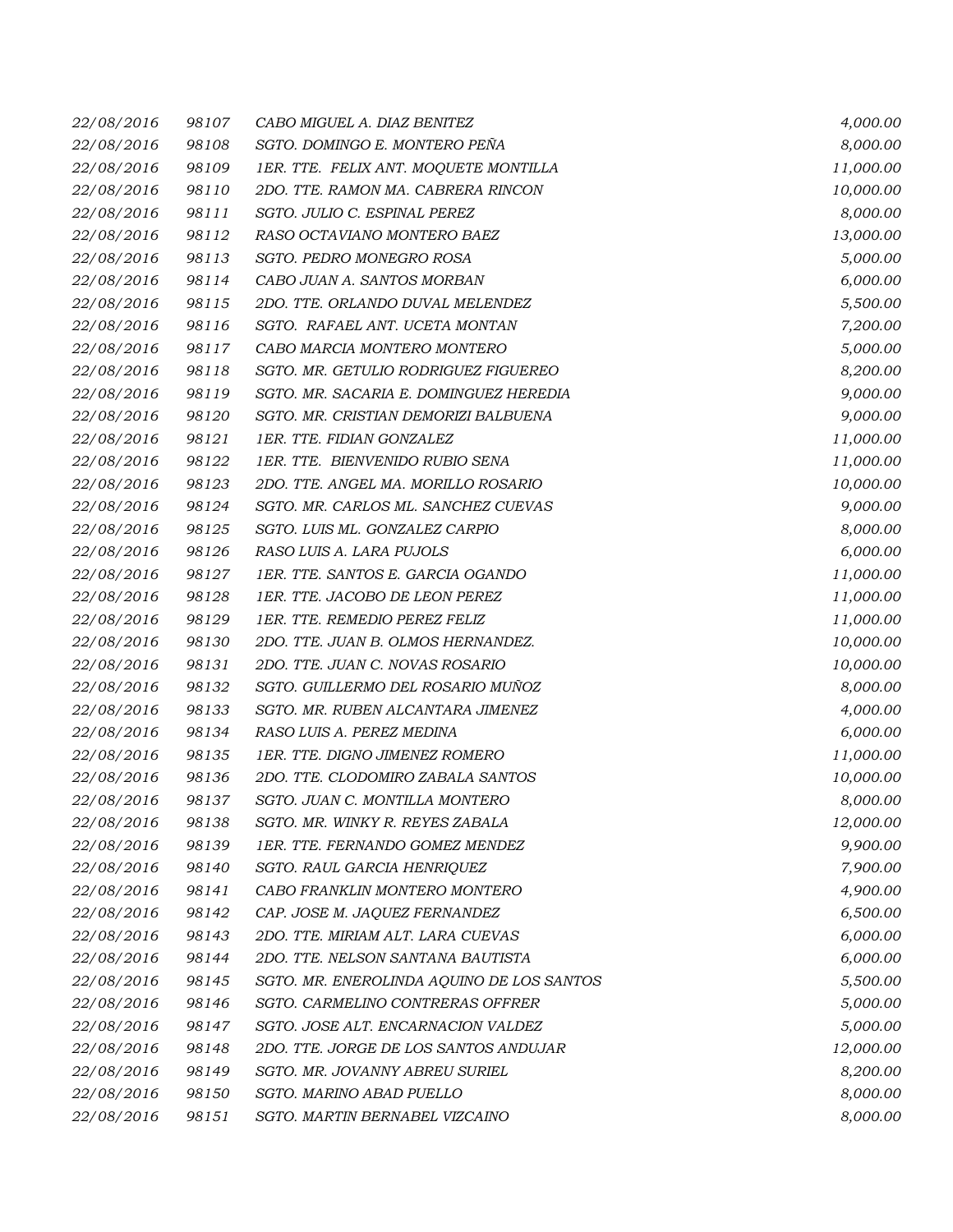| 22/08/2016 | 98152 | RASO CARLOS ML. ROSARIO NUÑEZ             | 6,000.00  |
|------------|-------|-------------------------------------------|-----------|
| 22/08/2016 | 98153 | CAP. JOSE DIAZ FLORIAN                    | 7,000.00  |
| 22/08/2016 | 98154 | 2DO TTE. FELICIANO REYES FLORIAN          | 6,000.00  |
| 22/08/2016 | 98155 | SGTO. CEVERO RODRIGUEZ RODRIGUEZ          | 5,000.00  |
| 22/08/2016 | 98156 | SGTO. MR. RAFAEL FRANCO LUNA              | 9,000.00  |
| 22/08/2016 | 98157 | 2DO. TTE. MAXIMO F. CRUZ ROSARIO          | 8,200.00  |
| 22/08/2016 | 98158 | CABO JUAN C. NATERA SANTANA               | 6,000.00  |
| 22/08/2016 | 98159 | SGTO. MR. LEANDRO ALB. JAVIER ENCARNACION | 9,000.00  |
| 22/08/2016 | 98160 | SGTO. MR. RAMON R. VICTORIANO AQUINO      | 9,000.00  |
| 22/08/2016 | 98161 | SGTO. WILSON MATEO PEREZ                  | 8,000.00  |
| 22/08/2016 | 98162 | SGTO. ALEXANDER A. MATEO AGUASVIVA        | 5,000.00  |
| 22/08/2016 | 98163 | CABO CARLOS FLORENTINO FLORENTINO         | 4,000.00  |
| 22/08/2016 | 98164 | 2DO. TTE. WILLIAN DISLA BAEZ              | 6,000.00  |
| 22/08/2016 | 98165 | SGTO. MR. AQUINO BELLIARD ROJAS           | 4,000.00  |
| 22/08/2016 | 98166 | RASO HUGO M. RODRIGUEZ OGANDO             | 6,000.00  |
| 22/08/2016 | 98167 | TTE. COR. JOSE M. ROSARIO AQUINO          | 10,000.00 |
| 22/08/2016 | 98168 | MAYOR HILARIO O. AYBAR POLANCO            | 9,000.00  |
| 22/08/2016 | 98169 | MAYOR JORGE L. ZOUAIN TAVAREZ             | 9,000.00  |
| 22/08/2016 | 98170 | CAP. JOSE L. MENDEZ CRUZ                  | 7,000.00  |
| 22/08/2016 | 98171 | CAP. FELIPE ANT. GARCIA PERALTA           | 7,000.00  |
| 22/08/2016 | 98172 | CAP. JOSE L. MORROBEL                     | 7,000.00  |
| 22/08/2016 | 98173 | 2DO. TTE. BLAS FERNANDEZ GIL              | 6,000.00  |
| 22/08/2016 | 98174 | 1ER. TTE. ISIDRO A. HERRERA MADERA        | 6,000.00  |
| 22/08/2016 | 98175 | 1ER. TTE. SANTO CALZADO                   | 6,000.00  |
| 22/08/2016 | 98176 | 1ER. TTE. JOSE N. BETANCES DIAZ           | 6,000.00  |
| 22/08/2016 | 98177 | 1ER. TTE. CARLOS J. BIDO D OLEO           | 6,000.00  |
| 22/08/2016 | 98178 | SGTO. MR. ELIAS R. MEDINA TERRERO         | 5,500.00  |
| 22/08/2016 | 98179 | SGTO. MR. REIMUNDO ALVAREZ PEÑA           | 5,500.00  |
| 22/08/2016 | 98180 | SGTO. MR. RAYMUNDO FAÑAS REYES            | 5,500.00  |
| 22/08/2016 | 98181 | SGTO. MAYOR GUSTAVO A. ZARZUELA ARROYO    | 5,500.00  |
| 22/08/2016 | 98182 | SGTO. MR. RAFAEL ANT. ALCANTARA REYES     | 5,500.00  |
| 22/08/2016 | 98183 | SGTO. MR. MANUEL ANT. GIL DE LEON         | 5,500.00  |
| 22/08/2016 | 98184 | SGTO. MR. GILBERTO ACOSTA GONZALEZ        | 5,500.00  |
| 22/08/2016 | 98185 | 2DO. TTE. JUAN J. PIMENTEL                | 5,500.00  |
| 22/08/2016 | 98186 | SGTO. ALBERTO ANT. DE LA CRUZ MATA        | 5,000.00  |
| 22/08/2016 | 98187 | SGTO. DANNY R. ABREU CONCEPCION           | 5,000.00  |
| 22/08/2016 | 98188 | SGTO. ROBERT E. TEJADA SUAREZ             | 5,000.00  |
| 22/08/2016 | 98189 | SGTO. MIGUEL ANT. PASCUAL LAHOZ           | 5,000.00  |
| 22/08/2016 | 98190 | CABO ROBERTO DEL ROSARIO CENA             | 4,000.00  |
| 22/08/2016 | 98191 | CABO HECTOR R. BAUTISTA PICHARDO          | 4,000.00  |
| 22/08/2016 | 98192 | RASO KATIUSKA DEL C. MERCEDES             | 4,000.00  |
| 22/08/2016 | 98193 | RASO JALBRIN R. SANTANA GOMEZ             | 4,000.00  |
| 22/08/2016 | 98194 | RASO EDINSON J. MARTINEZ GIL              | 4,000.00  |
| 22/08/2016 | 98195 | CABO JUAN STGO. PEÑA RODRIGUEZ            | 4,000.00  |
| 22/08/2016 | 98196 | RASO LUIS ML. RODRIGUEZ SIGOLLEN          | 4,000.00  |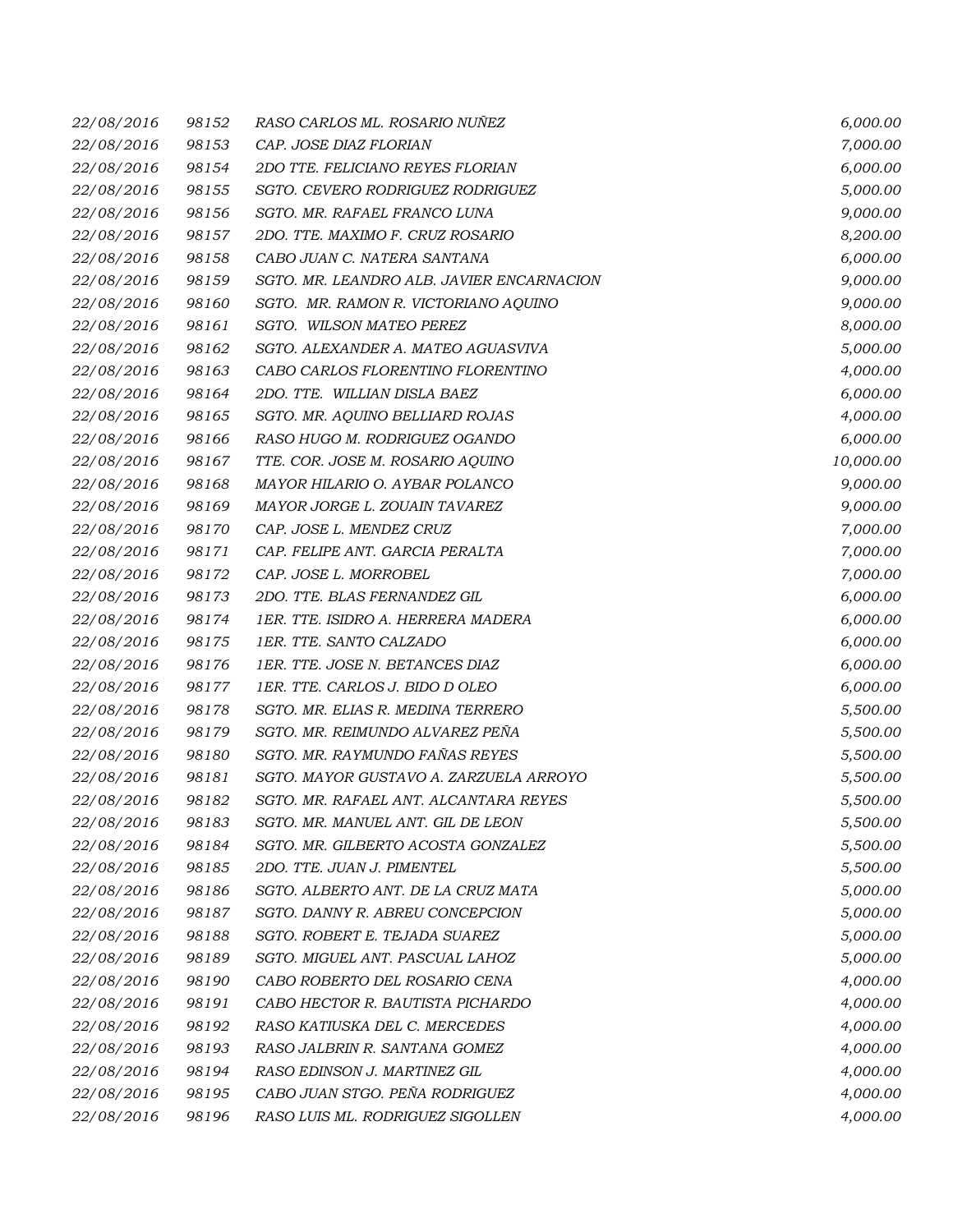| 22/08/2016 | 98197 | CABO ARELIS M. VILLAR SANTOS          | 4,000.00  |
|------------|-------|---------------------------------------|-----------|
| 22/08/2016 | 98198 | CABO JOSE R. ACEVEDO FAMILIA          | 4,000.00  |
| 22/08/2016 | 98199 | SGTO. GERMAN RAMIREZ JIMENEZ          | 4,000.00  |
| 22/08/2016 | 98200 | CABO HECTOR A. DE LOS SANTOS NONE     | 4,000.00  |
| 22/08/2016 | 98201 | 2DO. TTE. JULIO A. FRANCO DE AZA      | 9,200.00  |
| 22/08/2016 | 98202 | SGTO. MR. JOSE ANT. ROSARIO MARTINEZ  | 4,000.00  |
| 22/08/2016 | 98203 | 2DO. TTE. JOSE LUIS CRUZ JORGE        | 9,200.00  |
| 22/08/2016 | 98204 | SGTO. MIGUEL SILVERIO MARIA           | 5,000.00  |
| 22/08/2016 | 98205 | SGTO. JOSE ALT. SANCHEZ DE LA CRUZ    | 5,200.00  |
| 22/08/2016 | 98206 | SGTO. MARTIRES ULLOA HERNANDEZ        | 5,000.00  |
| 22/08/2016 | 98207 | CABO ALFREDO ABREU                    | 5,200.00  |
| 22/08/2016 | 98208 | SGTO. DOMINGO DE LOS S. ESTEVEZ       | 7,200.00  |
| 22/08/2016 | 98209 | SGTO. FELIX ANT. JAQUEZ               | 7,200.00  |
| 22/08/2016 | 98210 | RASO MIGUEL FELIZ CABRERA             | 4,000.00  |
| 22/08/2016 | 98211 | SGTO. CARLOS O. BRITO PEÑA            | 7,200.00  |
| 22/08/2016 | 98212 | SGTO. MR. FRANCISCO D. BAEZ VALERIO   | 4,000.00  |
| 22/08/2016 | 98213 | RASO FRANCISCO DURAN RAMIREZ          | 4,000.00  |
| 22/08/2016 | 98214 | CABO MIGUEL V. ARAGONEZ GOMEZ         | 4,000.00  |
| 22/08/2016 | 98215 | CAP. LUCILO PEÑA PASCUAL              | 6,500.00  |
| 22/08/2016 | 98216 | 2DO. TTE. ERNESTO ENCARNACION ROSARIO | 6,000.00  |
| 22/08/2016 | 98217 | SGTO. MR. JUAN ANT. ROSA GOMEZ        | 5,500.00  |
| 22/08/2016 | 98218 | CABO SANTA M. HENRIQUEZ PASCUAL       | 4,000.00  |
| 22/08/2016 | 98219 | SGTO. REYNOSO PIÑA GUERRERO           | 5,000.00  |
| 22/08/2016 | 98220 | CABO JOSE M. MINAYA GOMEZ             | 4,000.00  |
| 22/08/2016 | 98221 | 2DO. TTE. SILVESTRE FELIZ HERNANDEZ   | 10,000.00 |
| 22/08/2016 | 98222 | SGTO. ANTONIO CASTRO BELEN            | 8,000.00  |
| 22/08/2016 | 98223 | SGTO. JAIME Y. VERAS QUEZADA          | 12,000.00 |
| 22/08/2016 | 98224 | MAYOR LORENZO DE LEON FLORES          | 9,000.00  |
| 22/08/2016 | 98225 | SGTO. MR. ISMAEL DE LA CRUZ TAPIA     | 5,500.00  |
| 22/08/2016 | 98226 | SGTO. MR. JUAN G. BONIFACIO GUTIERREZ | 5,500.00  |
| 22/08/2016 | 98227 | RASO RUDDY R. RUIZ GARCIA             | 4,000.00  |
| 22/08/2016 | 98228 | RASO ROSA ANT. RODRIGUEZ JORAN        | 4,000.00  |
| 22/08/2016 | 98229 | 1ER. TTE. HENRY R. HILARIO PERALTA    | 6,500.00  |
| 22/08/2016 | 98230 | SGTO. JOSE VICTORIANO ROSA            | 5,000.00  |
| 22/08/2016 | 98231 | SGTO. NICOLAS HERRERA GRATEREAUX      | 5,000.00  |
| 22/08/2016 | 98232 | RASO FRANKLIN PICHARDO VICTORIANO     | 4,000.00  |
| 22/08/2016 | 98233 | CAP. MANUEL DE JS. SENA HERNANDEZ     | 7,000.00  |
| 22/08/2016 | 98234 | CAP. GERSON ACOSTA POLANCO            | 7,000.00  |
| 22/08/2016 | 98235 | 2DO. TTE. JOSE D. TIFA                | 6,000.00  |
| 22/08/2016 | 98236 | SGTO. MARIA L. ADAMES MARTE           | 5,000.00  |
| 22/08/2016 | 98237 | CABO ALBIN ML. HICIANO GONZALEZ       | 4,000.00  |
| 22/08/2016 | 98238 | 1ER. TTE. AGUSTIN NUÑEZ NUÑEZ         | 6,000.00  |
| 22/08/2016 | 98239 | SGTO. MR. PABLO ML. MORONTA REYES     | 5,000.00  |
| 22/08/2016 | 98240 | CABO RAMON ANT. PICHARDO ALVAREZ      | 4,000.00  |
| 22/08/2016 | 98241 | SGTO. MR. SANTIAGO BATISTA DIAZ       | 5,500.00  |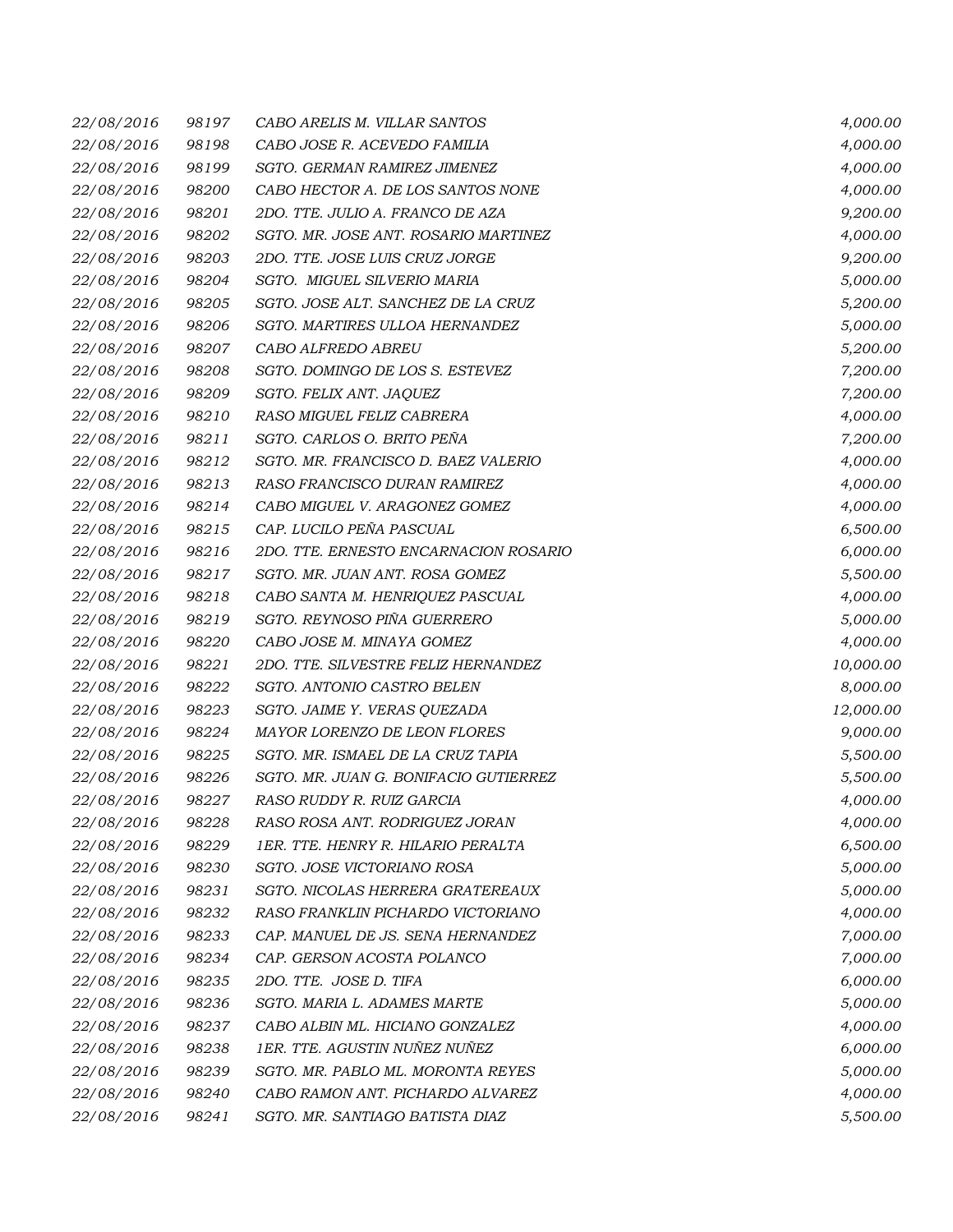| 22/08/2016 | 98242 | SGTO. SOREMINDA FLETE ADAMES               | 5,000.00 |
|------------|-------|--------------------------------------------|----------|
| 22/08/2016 | 98243 | CABO JUAN CISNEROS ALMANZAR                | 4,000.00 |
| 22/08/2016 | 98244 | 2DO. TTE. FRANCISCO S. FULCAR VILORIO      | 5,500.00 |
| 22/08/2016 | 98245 | CABO JOSE ANT. TAVERAS ARIAS               | 4,000.00 |
| 22/08/2016 | 98246 | SGTO. JOSE A. FELIX PEREZ                  | 5,000.00 |
| 22/08/2016 | 98247 | CABO WILLIAMS ADAMES ESPINAL               | 4,000.00 |
| 22/08/2016 | 98248 | 2DO. TTE. JOSE ALB. EVANGELISTA CONCEPCION | 5,000.00 |
| 22/08/2016 | 98249 | RASO JUNIOR CABRERA RODRIGUEZ              | 5,200.00 |
| 22/08/2016 | 98250 | 2DO. TTE. JOSE ML. PAULINO ACOSTA          | 5,000.00 |
| 22/08/2016 | 98251 | RASO DELKIN L. ROSARIO GUZMAN              | 4,900.00 |
| 22/08/2016 | 98252 | CABO JESUS ANT. DE LA CRUZ SUERO           | 4,000.00 |
| 22/08/2016 | 98253 | SGTO. MR. WILSON GERMAN DE LA CRUZ         | 5,500.00 |
| 22/08/2016 | 98254 | SGTO. EDUARDO DE JS. CRUZ VENTURA          | 5,000.00 |
| 22/08/2016 | 98255 | CABO YENNY ALT. ROSARIO GARCIA             | 5,200.00 |
| 22/08/2016 | 98256 | SGTO. RAMON SEVERINO PAREDES               | 7,200.00 |
| 22/08/2016 | 98257 | SGTO. MR. SANTO E. TEJEDA                  | 9,000.00 |
| 22/08/2016 | 98258 | 1ER. TTE. RUBEN D. GARCIA DE LEON          | 6,500.00 |
| 22/08/2016 | 98259 | CAP. NELSON RODRIGUEZ BEATO                | 6,000.00 |
| 22/08/2016 | 98260 | SGTO. MR. LUIS CASTRO ACOSTA               | 5,500.00 |
| 22/08/2016 | 98261 | SGTO. MR. JACOBO ANT. HURTADO MARIA        | 5,500.00 |
| 22/08/2016 | 98262 | RASO ROANGEL FCO. FRIAS ROJAS              | 4,000.00 |
| 22/08/2016 | 98263 | RASO ROBINSON OVIEDO FARIAS                | 4,000.00 |
| 22/08/2016 | 98264 | SGTO. RAMON ANT. JIMENEZ NUÑEZ             | 7,200.00 |
| 22/08/2016 | 98265 | RASO DANIEL ADAMES PERALTA                 | 4,000.00 |
| 22/08/2016 | 98266 | RASO LORENZO L. VERAS DE LA ROSA           | 4,000.00 |
| 22/08/2016 | 98267 | SGTO. JOSE L. BONIFACIO GUTIERREZ          | 5,000.00 |
| 22/08/2016 | 98268 | SGTO. MR. MATIAS CRUCETA REINOSO           | 8,200.00 |
| 22/08/2016 | 98269 | SGTO. JOSE R. HERNANDEZ PAULINO            | 4,000.00 |
| 22/08/2016 | 98270 | SGTO. MR. FREDDY DE JESUS                  | 8,200.00 |
| 22/08/2016 | 98271 | 2DO. TTE. CARLOS ANT. FORTUNA MONCION      | 6,000.00 |
| 22/08/2016 | 98272 | SGTO. RAFAEL DEL C. GUZMAN LOPEZ           | 5,000.00 |
| 22/08/2016 | 98273 | CAP. NOEL S. SOSA PAULINO                  | 7,000.00 |
| 22/08/2016 | 98274 | SGTO. EDUARDO MONTERO GRULLON              | 6,000.00 |
| 22/08/2016 | 98275 | RASO ANTONIO PANIAGUA PANIAGUA             | 9,166.67 |
| 22/08/2016 | 98276 | RASO ROBERT O. VASQUEZ FELIZ               | 4,000.00 |
| 22/08/2016 | 98277 | RASO PETRONILA LOPEZ MEDINA                | 4,000.00 |
| 22/08/2016 | 98278 | RASO ROSELIA PEREZ DE LA CRUZ              | 4,000.00 |
| 22/08/2016 | 98279 | 1ER. TTE. ANGEL M. PERALTA PEÑA            | 6,500.00 |
| 22/08/2016 | 98280 | 2DO. TTE. PABLO GARCIA MONTERO             | 6,000.00 |
| 22/08/2016 | 98281 | 2DO. TTE. APOLINAR PEÑA PEÑA               | 6,000.00 |
| 22/08/2016 | 98282 | 2DO. TTE. LEODAN URBAEZ FELIZ              | 6,000.00 |
| 22/08/2016 | 98283 | SGTO. JOSE DOLORES TRINIDAD FELIZ          | 5,000.00 |
| 22/08/2016 | 98284 | SGTO. LUIS L. ARIAS SANCHEZ                | 5,000.00 |
| 22/08/2016 | 98285 | RASO DIONERIS DE LA CRUZ LOPEZ             | 4,000.00 |
| 22/08/2016 | 98286 | CABO WANDER SANTANA FERRERAS               | 4,000.00 |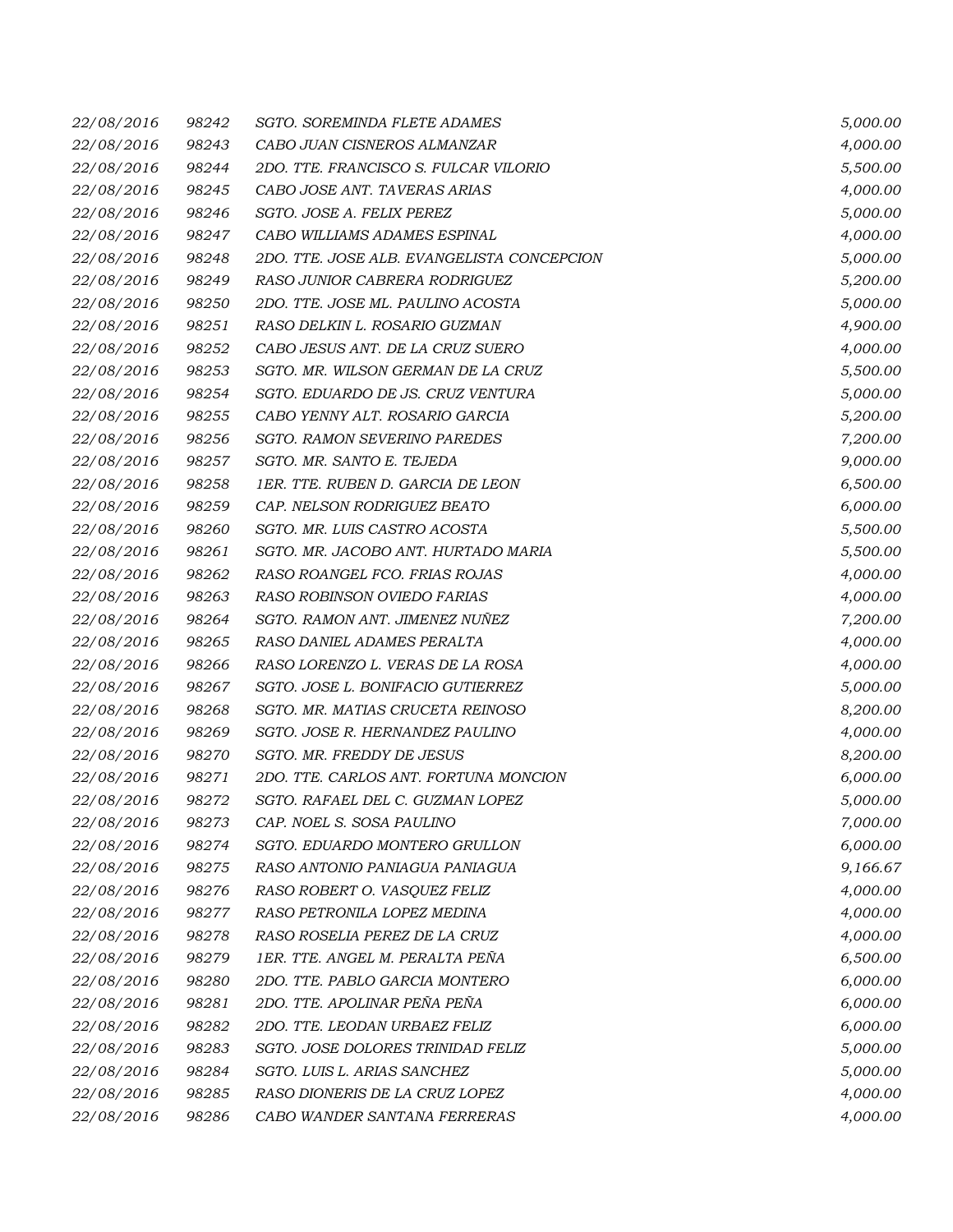| 22/08/2016 | 98287 | CABO ESTERVIN ML. CRUZ PEREZ              | 4,000.00 |
|------------|-------|-------------------------------------------|----------|
| 22/08/2016 | 98288 | RASO JUAN C. ACOSTA SOLIS                 | 4,000.00 |
| 22/08/2016 | 98289 | SGTO. ALEXANDER DE LEON GARCIA            | 7,200.00 |
| 22/08/2016 | 98290 | RASO WILMER A. URBAEZ FELIZ               | 4,000.00 |
| 22/08/2016 | 98291 | SGTO. LIBRADO M. SEGURA ALCANTARA         | 5,000.00 |
| 22/08/2016 | 98292 | SGTO. FAUSTINO BASIL LUIS                 | 6,900.00 |
| 22/08/2016 | 98293 | SGTO. MR. REILYN D. FELIZ GUEVARA         | 4,000.00 |
| 22/08/2016 | 98294 | 1ER. TTE. MERGEN F. BATISTA RIVAS         | 6,500.00 |
| 22/08/2016 | 98295 | 2DO. TTE. FAUSTO D. ROCHA PEREZ           | 9,200.00 |
| 22/08/2016 | 98296 | SGTO. MR. ANGEL R. GONZALEZ CUEVAS        | 5,500.00 |
| 22/08/2016 | 98297 | SGTO. GILTON MATEO MEDINA                 | 7,200.00 |
| 22/08/2016 | 98298 | 2DO. TTE. PATRICIO GOMEZ SEGURA           | 6,000.00 |
| 22/08/2016 | 98299 | RASO WARLIN ANT. CARVAJAL CUEVAS          | 4,000.00 |
| 22/08/2016 | 98300 | SGTO. MR. JAVIEL MEDINA GONZALEZ          | 5,500.00 |
| 22/08/2016 | 98301 | SGTO. ELVIN U. NOVAS MEDRANO              | 5,000.00 |
| 22/08/2016 | 98302 | CAP. JUAN DE D. NOVAS VARGAS              | 6,000.00 |
| 22/08/2016 | 98303 | SGTO. MR. LUIS F. JOSE GARCIA             | 5,500.00 |
| 22/08/2016 | 98304 | SGTO. ROBERTO ANT. FELIZ MATOS            | 7,200.00 |
| 22/08/2016 | 98305 | CABO FRANCIS L. VOLQUEZ NOVAS             | 4,000.00 |
| 22/08/2016 | 98306 | 2DO. TTE. JOSELIN DIAZ SENA               | 6,000.00 |
| 22/08/2016 | 98307 | 1ER. TTE. DELIS G. COLON VALDEZ           | 5,500.00 |
| 22/08/2016 | 98308 | SGTO. HUMBERTO MEDINA ROA                 | 7,200.00 |
| 22/08/2016 | 98309 | MAYOR RAFAEL ANT. SOTO MORETA             | 9,000.00 |
| 22/08/2016 | 98310 | RASO MIGUELINA PEREZ BELTRE               | 4,000.00 |
| 22/08/2016 | 98311 | CABO WILKINS E. HERNANDEZ GARCIA          | 6,000.00 |
| 22/08/2016 | 98312 | RASO YOHAN ML. LUCIANO BAUTISTA           | 6,000.00 |
| 22/08/2016 | 98313 | RASO EDWARD ANT. OGANDO TERRERO           | 4,000.00 |
| 22/08/2016 | 98314 | SGTO. MR. JOSE ML. REYES BELLO            | 8,200.00 |
| 22/08/2016 | 98315 | CABO JEOVANNY A. SANCHEZ ADAMES           | 4,000.00 |
| 22/08/2016 | 98316 | CABO JOSE R. COHEN BERAS                  | 4,000.00 |
| 22/08/2016 | 98317 | SGTO. LUIS FCO. AMADOR VICIOSO            | 5,200.00 |
| 22/08/2016 | 98318 | SGTO. MR. FERNANDO MATEO                  | 5,500.00 |
| 22/08/2016 | 98319 | CABO VICTOR ESPINOSA GONZALEZ             | 4,900.00 |
| 22/08/2016 | 98320 | 2DO. TTE. ELADIO CABRERA ROA              | 6,000.00 |
| 22/08/2016 | 98321 | 1ER. TTE. TEODORO VALLEJO MORILLO         | 5,500.00 |
| 22/08/2016 | 98322 | 1ER. TTE. WILSON GUZMAN PEREZ             | 5,500.00 |
| 22/08/2016 | 98323 | SGTO. CRISTHIAN R. CONCEPCION ORTIZ       | 5,000.00 |
| 22/08/2016 | 98324 | SGTO. ELVIN ENCARNACION OGANDO            | 5,000.00 |
| 22/08/2016 | 98325 | SGTO. MR. CRISTIAN ENCARNACION VALENZUELA | 5,000.00 |
| 22/08/2016 | 98326 | CABO HECTOR CALDERON CAPELLAN             | 4,000.00 |
| 22/08/2016 | 98327 | CABO JONATHAN F. MEDINA                   | 4,000.00 |
| 22/08/2016 | 98328 | RASO ALTAGRACIA MATEO SOLIS               | 4,000.00 |
| 22/08/2016 | 98329 | CABO RAMONA MATEO BUGUE                   | 4,000.00 |
| 22/08/2016 | 98330 | RASO ANYELA N. DE LOS SANTOS PIÑA         | 4,000.00 |
| 22/08/2016 | 98331 | 2DO. TTE. JOSE E. CABRAL Y CABRAL         | 6,000.00 |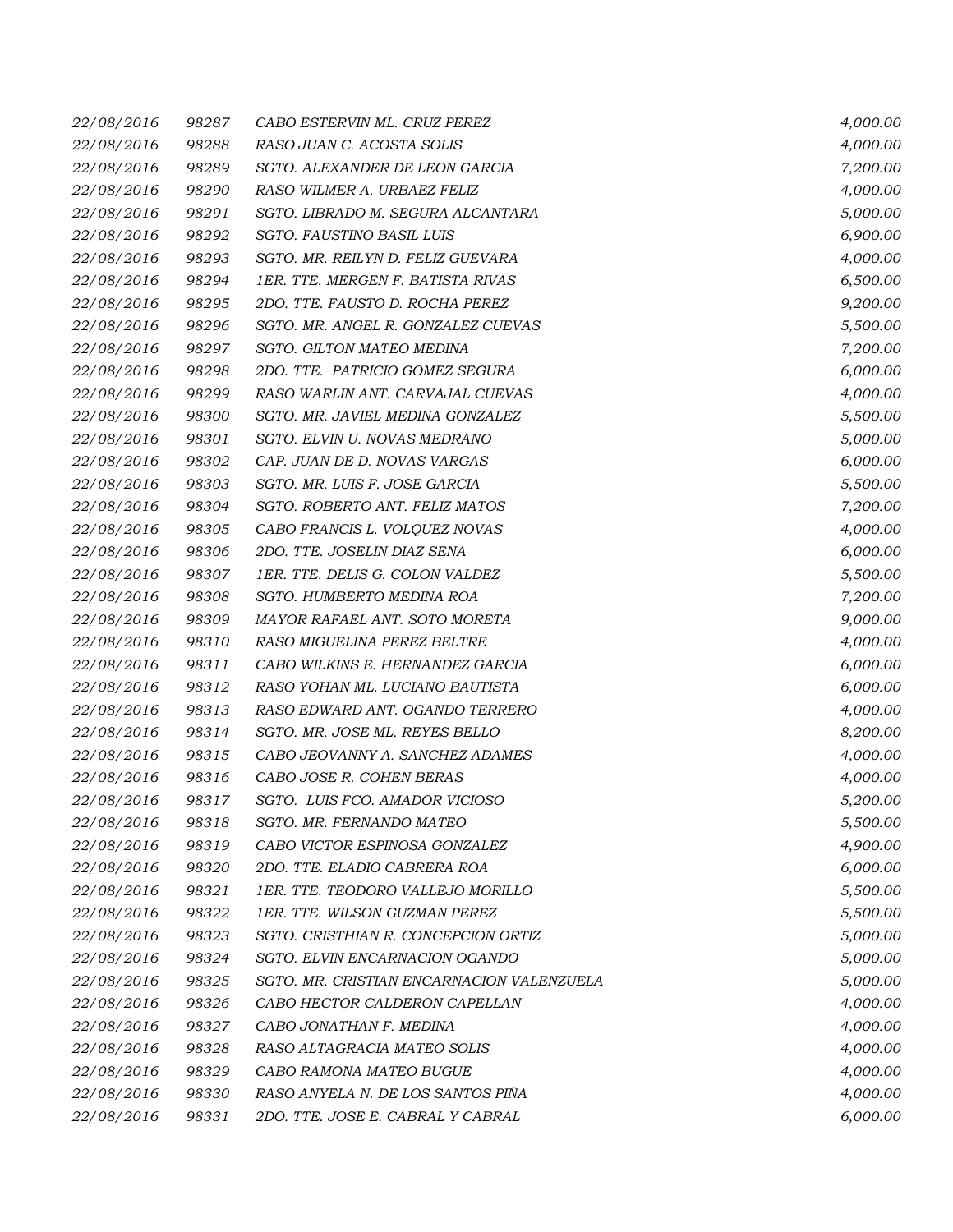| 22/08/2016 | 98332 | RASO MIGUEL ALCANTARA RAMOS            | 4,000.00  |
|------------|-------|----------------------------------------|-----------|
| 22/08/2016 | 98333 | SGTO. ARTURO VILLEGAS DE LOS SANTOS    | 5,000.00  |
| 22/08/2016 | 98334 | 2DO. TTE. SILVIO E. ZABALA OGANDO      | 6,000.00  |
| 22/08/2016 | 98335 | 2DO. TTE. JOSE A. DIAZ VALDEZ          | 6,000.00  |
| 22/08/2016 | 98336 | SGTO. MR. MANUEL S. MONTILLA MADE      | 5,500.00  |
| 22/08/2016 | 98337 | SGTO. SALVADOR DE LOS SANTOS TURBI     | 7,200.00  |
| 22/08/2016 | 98338 | CABO EDDY A. MONTILLA MONTERO          | 4,000.00  |
| 22/08/2016 | 98339 | 1ER. TTE. WILLIAM G. PEREZ             | 5,500.00  |
| 22/08/2016 | 98340 | CABO AGUSTIN FLORENTINO ROSARIO        | 5,200.00  |
| 22/08/2016 | 98341 | SGTO. MR. MARIOLIN LORENZO MEDINA      | 5,000.00  |
| 22/08/2016 | 98342 | RASO ANGELO VALLEJO ALCANTARA          | 4,000.00  |
| 22/08/2016 | 98343 | SGTO. LUIS ALB. DE LA ROSA GONZALEZ    | 6,200.00  |
| 22/08/2016 | 98344 | RASO VALERIO MORILLO MERAN             | 5,200.00  |
| 22/08/2016 | 98345 | CABO JORGE L. FIGUEREO DIAZ            | 4,000.00  |
| 22/08/2016 | 98346 | 1ER. TTE. FRANCISCO ALBER VALDEZ       | 6,500.00  |
| 22/08/2016 | 98347 | 2DO. TTE. RAFAEL E. ENCARNACION ADAMES | 6,000.00  |
| 22/08/2016 | 98348 | SGTO. ANTONIO GOMEZ TAPIA              | 4,000.00  |
| 22/08/2016 | 98349 | CABO MARIBEL DEL C. MOREL              | 4,000.00  |
| 22/08/2016 | 98350 | CABO AGUSTIN CORONADO CORONADO         | 4,000.00  |
| 22/08/2016 | 98351 | SGTO. JOSE L. VALDEZ MEDINA            | 5,000.00  |
| 22/08/2016 | 98352 | CABO ALEXANDER Y. TAPIA CRUZ           | 4,000.00  |
| 22/08/2016 | 98353 | SGTO. GUILLERMO E. RODRIGUEZ           | 6,900.00  |
| 22/08/2016 | 98354 | SGTO. JUNIOR CUEVAS GUZMAN             | 5,200.00  |
| 22/08/2016 | 98355 | RASO LEIDY ALB. HERNANDEZ MINYETTY     | 4,900.00  |
| 22/08/2016 | 98356 | 2DO. TTE. FRANK FELIZ ALCANTARA        | 10,000.00 |
| 22/08/2016 | 98357 | SGTO. MR. PEDRO SOTO                   | 9,000.00  |
| 22/08/2016 | 98358 | SGTO. FELIX SANCHEZ GUZMAN             | 8,000.00  |
| 22/08/2016 | 98359 | RASO TOMAS DE JESUS MEJIA              | 6,000.00  |
| 22/08/2016 | 98360 | RASO ADRIAN A. PALACIO MARTINEZ        | 6,000.00  |
| 22/08/2016 | 98361 | RASO SANDRO T. REYES LERBOURS          | 6,000.00  |
| 22/08/2016 | 98362 | RASO MIGUEL L. CABRERA DEL ROSARIO     | 6,000.00  |
| 22/08/2016 | 98363 | MAYOR PEDRO ML. R. DOMINGUEZ MORCELO   | 9,000.00  |
| 22/08/2016 | 98364 | 2DO. TTE. MARINO SANCHEZ VASQUEZ       | 6,000.00  |
| 22/08/2016 | 98365 | SGTO. MR. WILMIN ALB. TRINIDAD ACEVEDO | 5,500.00  |
| 22/08/2016 | 98366 | SGTO. NILSON M. CUEVAS CAPELLAN        | 5,000.00  |
| 22/08/2016 | 98367 | CABO FRANCISCO ANT. GUANCE             | 4,000.00  |
| 22/08/2016 | 98368 | RASO AMADO E. GUZMAN PEREZ             | 4,000.00  |
| 22/08/2016 | 98369 | RASO MILCIADES MESA ENCARNACION        | 4,000.00  |
| 22/08/2016 | 98370 | SGTO. MR. VICTOR M. CASTILLO HERNANDEZ | 9,000.00  |
| 22/08/2016 | 98371 | SGTO. MR. JORGE LUCIANO MARTINEZ       | 8,000.00  |
| 22/08/2016 | 98372 | RASO FELIX E. VALENZUELA SIERRA        | 4,000.00  |
| 22/08/2016 | 98373 | RASO LUIS F. VALLEJO MARTINEZ          | 5,200.00  |
| 22/08/2016 | 98374 | CABO JEUDIS PAREDES MOJICA             | 5,200.00  |
| 22/08/2016 | 98375 | CABO MANOLIN BASILIO SALOMON           | 5,200.00  |
| 22/08/2016 | 98376 | CABO JUAN DIAZ ENCARNACION             | 5,200.00  |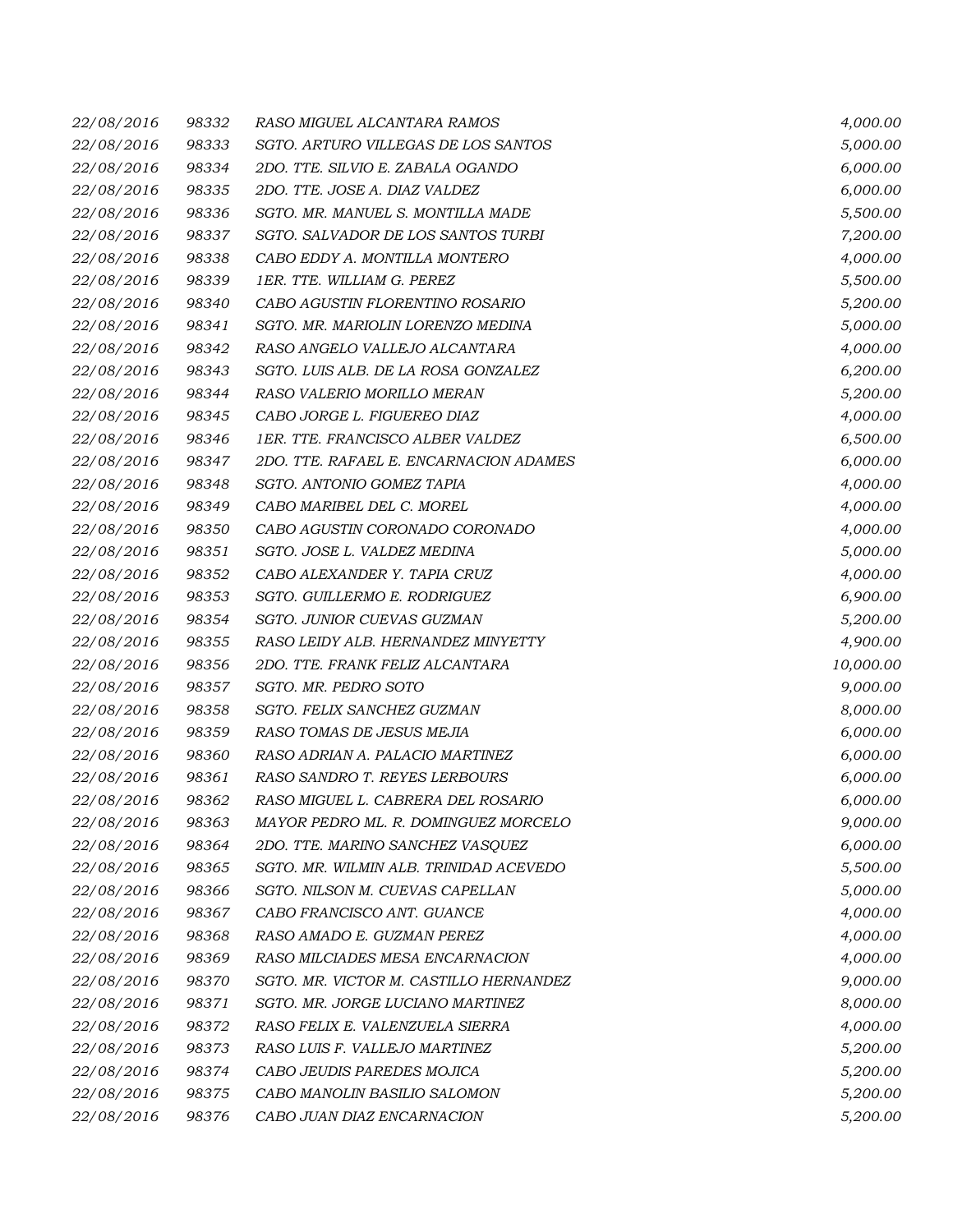| 22/08/2016 | 98377 | SGTO. JOSE ML. DE LA ROSA DE LEON         | 7,200.00  |
|------------|-------|-------------------------------------------|-----------|
| 22/08/2016 | 98378 | MAYOR DAMIAN ANT. OVALLES JORGE           | 9,000.00  |
| 22/08/2016 | 98379 | 1ER. TTE. EUGENIO PEGUERO DEL ROSARIO     | 6,500.00  |
| 22/08/2016 | 98380 | RASO DAWRYN GARCIA PERALTA                | 4,000.00  |
| 22/08/2016 | 98381 | CAPITAN EVARISTO VELAZQUEZ                | 11,200.00 |
| 22/08/2016 | 98382 | SGTO. MR. SANTOS RODRIGUEZ RIVERA         | 9,000.00  |
| 22/08/2016 | 98383 | CABO SALVADOR A. HEREDIA MATEO            | 6,000.00  |
| 22/08/2016 | 98384 | SGTO. MR. MANUEL S. SOTO CABRAL           | 7,200.00  |
| 22/08/2016 | 98385 | RASO KELVIN A. FRANCO TURBI               | 4,000.00  |
| 22/08/2016 | 98386 | SGTO. WIQUIN LAVALE GONZALEZ              | 6,900.00  |
| 22/08/2016 | 98387 | SGTO. MR. PEDRO LAUREANO PAULA            | 5,500.00  |
| 22/08/2016 | 98388 | CABO MILKELIS FIGUEROA SUAREZ             | 4,000.00  |
| 22/08/2016 | 98389 | SGTO. MR. CESAR ANT. SERRANO GARCIA       | 7,900.00  |
| 22/08/2016 | 98390 | CABO CARLOS D. REYNOSO PEREYRA            | 4,000.00  |
| 22/08/2016 | 98391 | 2DO. TTE. JUAN FCO. JIMENEZ DE LOS SANTOS | 6,000.00  |
| 22/08/2016 | 98392 | SGTO. MR. MARCELO UREÑA ROSADO            | 8,200.00  |
| 22/08/2016 | 98393 | RASO MELANEA MILIANO FRIAS                | 4,000.00  |
| 22/08/2016 | 98394 | SGTO. MR. JOHAN ML. SOSA                  | 5,500.00  |
| 22/08/2016 | 98395 | 2DO. TTE. JOSE R. LUGO CARMONA            | 4,900.00  |
| 22/08/2016 | 98396 | 2DO. TTE. DIOMEDES DE LA CRUZ DE LA CRUZ  | 9,200.00  |
| 22/08/2016 | 98397 | RASO JUAN U. ARIAS                        | 5,200.00  |
| 22/08/2016 | 98398 | MAYOR JUAN B. DIPRE ISABEL                | 5,000.00  |
| 22/08/2016 | 98399 | SGTO. CRISTINO SOTO SOTO                  | 5,000.00  |
| 22/08/2016 | 98400 | 1ER. TTE. VIRGINIO ARISMENDY PEREZ        | 6,500.00  |
| 22/08/2016 | 98401 | SGTO. DANTE E. GALAN SANTANA              | 7,200.00  |
| 22/08/2016 | 98402 | CABO WANDER AGRAMONTE CESPEDES            | 5,200.00  |
| 22/08/2016 | 98403 | 2DO. TTE. RAMON E. MENDEZ RUIZ            | 6,000.00  |
| 22/08/2016 | 98404 | 2DO. TTE. SALVADOR MEDINA MEDINA          | 6,000.00  |
| 22/08/2016 | 98405 | 2DO. TTE. PASCUAL SEGURA OLIVERO          | 4,000.00  |
| 22/08/2016 | 98406 | RASO JULIAN SUAZO CASADO                  | 4,000.00  |
| 22/08/2016 | 98407 | CABO LEONIDES SUAZO CASADO                | 5,200.00  |
| 22/08/2016 | 98408 | 2DO. TTE. JOSE D. TAPIA TAVERAS           | 9,200.00  |
| 22/08/2016 | 98409 | 2DO. TTE. EMILIO ROBLES PLASENCIO         | 6,000.00  |
| 22/08/2016 | 98410 | CABO FRANKLIN ANT. RODRIGUEZ CASTILLO     | 4,900.00  |
| 22/08/2016 | 98411 | CAP. JOE ANT. GARCIA HOFFMAN              | 7,000.00  |
| 22/08/2016 | 98412 | 2DO. TTE. JUAN DEL A. FELIZ FELIZ         | 10,000.00 |
| 22/08/2016 | 98413 | 2DO. TTE. GIL ML. CAMPECHANO GARCIA       | 9,000.00  |
| 22/08/2016 | 98414 | SGTO. CRISTIAN JAVIER ARREDONDO           | 9,000.00  |
| 22/08/2016 | 98415 | RASO FELIX F. REYNOSO REYES               | 6,000.00  |
| 22/08/2016 | 98416 | RASO MODESTO MONTERO POLANCO              | 6,000.00  |
| 22/08/2016 | 98417 | CABO GUDRICH M. ORTIZ CABREJA             | 6,000.00  |
| 22/08/2016 | 98418 | RASO ROSELIO SOLANO SILVESTRE             | 5,200.00  |
| 22/08/2016 | 98419 | SGTO. MR. JUAN ALB. REED GOMEZ            | 7,200.00  |
| 22/08/2016 | 98420 | CABO ENMANUEL BAEZ YAN                    | 5,200.00  |
| 22/08/2016 | 98421 | RASO JUNIOR ALB. CASTILLO ESCANIO         | 5,200.00  |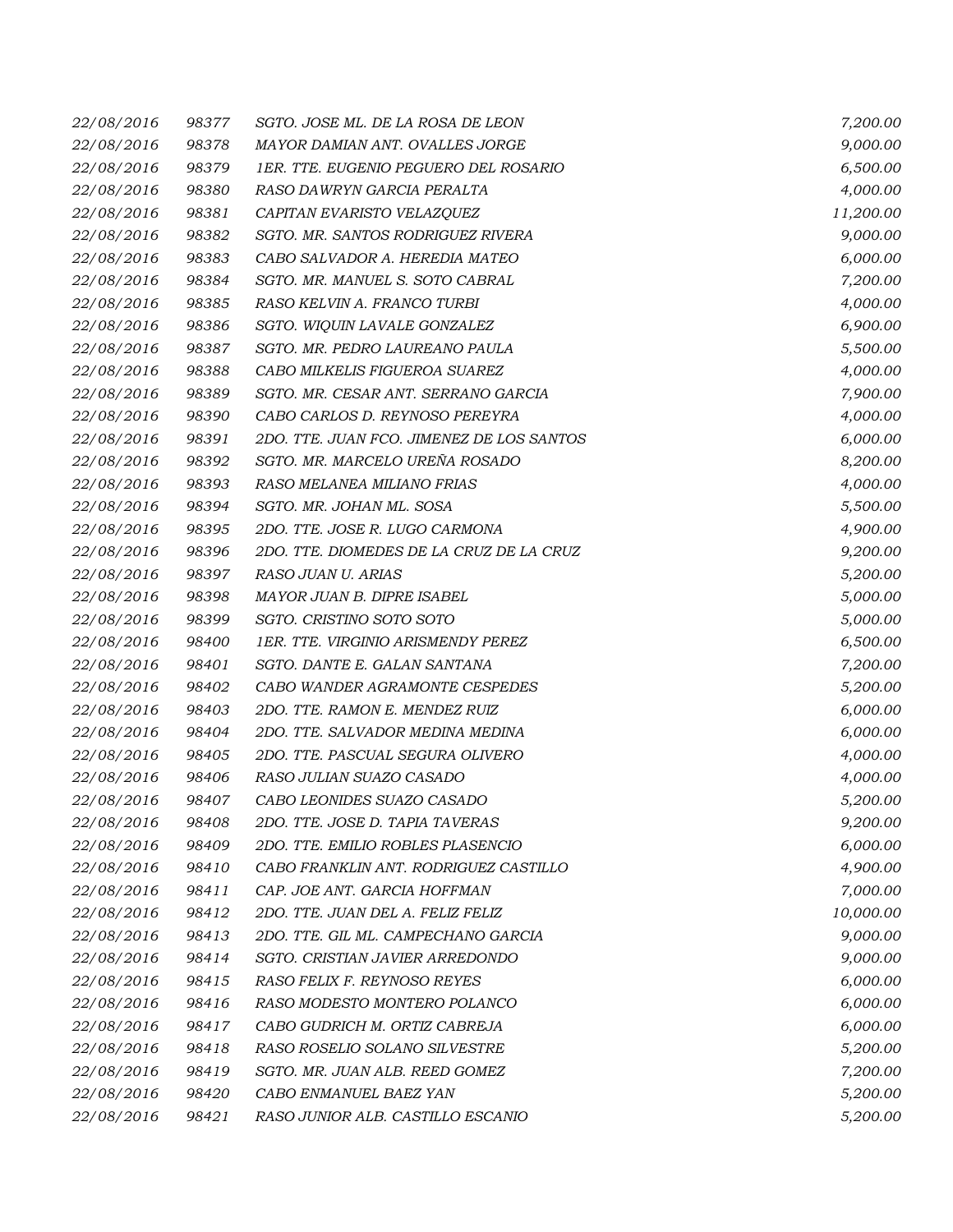| 22/08/2016 | 98422 | 2DO. TTE. GERVASIO DEGOLLADO RINCON   | 8,900.00  |
|------------|-------|---------------------------------------|-----------|
| 22/08/2016 | 98423 | CABO JOHNNY OZORIA DANIEL             | 4,000.00  |
| 22/08/2016 | 98424 | 2DO. TTE. NIXON RAMIREZ CANDELARIO    | 6,000.00  |
| 22/08/2016 | 98425 | SGTO. GRECIA I. ASTACIO JIMENEZ       | 5,000.00  |
| 22/08/2016 | 98426 | CABO ANGEL GONZALEZ BORQUEZ           | 4,900.00  |
| 22/08/2016 | 98427 | CAP. ERNESTO MEJIA SARMIENTO          | 7,000.00  |
| 22/08/2016 | 98428 | CAP. PACO MORILLO RAMIREZ             | 7,000.00  |
| 22/08/2016 | 98429 | 1ER. TTE. PEDRO BERIGUETE CUELLO      | 6,500.00  |
| 22/08/2016 | 98430 | 2DO. TTE. ANGEL ML. SOSA VANTERPOOL   | 6,000.00  |
| 22/08/2016 | 98431 | 2DO. TTE. GERSON ALCANTARA GOMEZ      | 6,000.00  |
| 22/08/2016 | 98432 | 2DO. TTE. RAMON E. RAMIREZ PACHECO    | 6,000.00  |
| 22/08/2016 | 98433 | SGTO. MR. LEONARDO MONEGRO ORTEGA     | 5,500.00  |
| 22/08/2016 | 98434 | SGTO. MR. WILSON S. CUELLO            | 5,500.00  |
| 22/08/2016 | 98435 | SGTO. MR. RAFAEL REYES MEJIA          | 5,500.00  |
| 22/08/2016 | 98436 | 2DO. TTE. MARIO M. VICIOSO MANZANILLO | 5,000.00  |
| 22/08/2016 | 98437 | SGTO. PEDRO OZORIA EMILIANO           | 5,000.00  |
| 22/08/2016 | 98438 | SGTO. FIOR R. SEGURA CANA             | 5,000.00  |
| 22/08/2016 | 98439 | SGTO. PAULA C. BELEN PAULINO          | 5,000.00  |
| 22/08/2016 | 98440 | CABO JUAN H. RAMIREZ PACHECO          | 4,000.00  |
| 22/08/2016 | 98441 | CABO GASPAR ABREU CASTILLO            | 4,000.00  |
| 22/08/2016 | 98442 | CABO JACOB ROMERO RODRIGUEZ           | 4,000.00  |
| 22/08/2016 | 98443 | RASO FRANK ALBURQUERQUE MOTA          | 4,000.00  |
| 22/08/2016 | 98444 | CABO JULIO S. MAZARA REINOSO          | 4,000.00  |
| 22/08/2016 | 98445 | CABO FRANCISCO ANT. BASTARDO CORDERO  | 4,000.00  |
| 22/08/2016 | 98446 | RASO DANIEL ALCANTARA BARREIRO        | 4,000.00  |
| 22/08/2016 | 98447 | RASO ELY E. DE LA ROSA AMBROSIO       | 4,000.00  |
| 22/08/2016 | 98448 | CABO ARACELIS MARTINEZ RIVERA         | 4,000.00  |
| 22/08/2016 | 98449 | CABO JULIO NOLASCO PEREZ              | 5,200.00  |
| 22/08/2016 | 98450 | SGTO. TITO ROJAS MOTA                 | 5,000.00  |
| 22/08/2016 | 98451 | SGTO. ANGEL REYES BAEZ                | 5,000.00  |
| 22/08/2016 | 98452 | CABO ANASTACIO JOSEPH FOSTEL          | 4,000.00  |
| 22/08/2016 | 98453 | SGTO. MR. JOEL A. GUERRERO MEDINA     | 5,500.00  |
| 22/08/2016 | 98454 | SGTO. HECTOR R. MOTA SANTANA          | 7,200.00  |
| 22/08/2016 | 98455 | SGTO. CRISTIAN DE PAULA POLANCO       | 7,200.00  |
| 22/08/2016 | 98456 | CAP. VICTOR ML. GONZALEZ ALVAREZ      | 7,000.00  |
| 22/08/2016 | 98457 | SGTO. FRANKLIN S. ACOSTA SOLIS        | 5,000.00  |
| 22/08/2016 | 98458 | CABO CLAUDIO CORNIELLE                | 4,000.00  |
| 22/08/2016 | 98459 | RASO WILLIAM E. JIMENEZ SOSA          | 4,000.00  |
| 22/08/2016 | 98460 | 2DO. TTE. CARLOS ML. VIDAL SEGURA     | 10,000.00 |
| 22/08/2016 | 98461 | CABO MANUEL L. NUÑEZ SANCHEZ          | 4,900.00  |
| 22/08/2016 | 98462 | 1ER. TTE. FELIX ALB. PEREYRA ROA      | 6,500.00  |
| 22/08/2016 | 98463 | RASO MAXIMO AQUINO GOMEZ              | 4,000.00  |
| 22/08/2016 | 98464 | CABO EDGAL EFRAIN SANTANA DIAZ        | 4,000.00  |
| 22/08/2016 | 98465 | 2DO. TTE. DIOMEDES PAREDES SANTANA    | 6,000.00  |
| 22/08/2016 | 98466 | CABO DHAIN S. BERAS FIGUEROA          | 4,000.00  |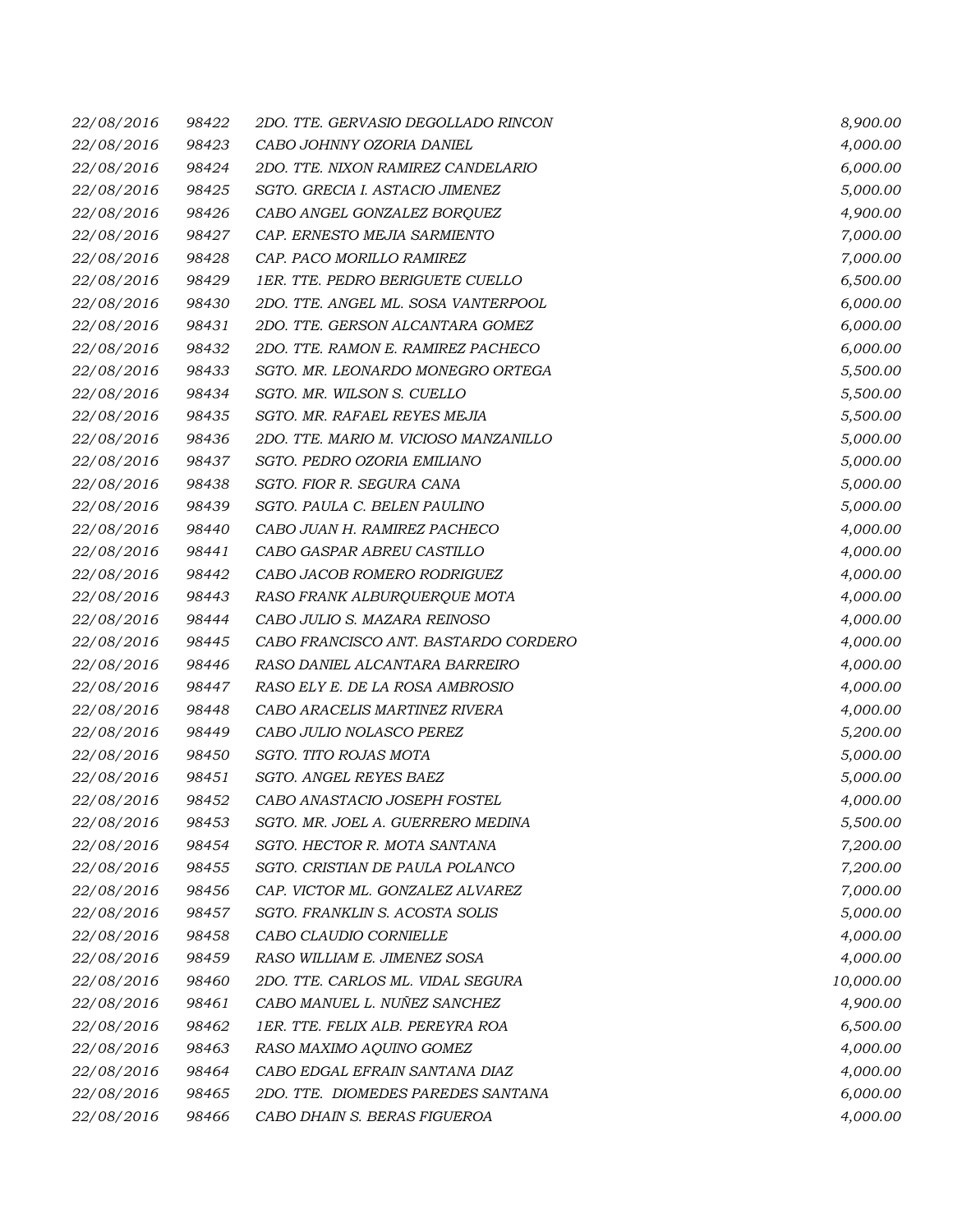| 22/08/2016 | 98467 | RASO ALEXIS BDO. CABRERA SOLANO           | 4,000.00  |
|------------|-------|-------------------------------------------|-----------|
| 22/08/2016 | 98468 | RASO VLADIMIR ML. SANTANA PEÑA            | 4,900.00  |
| 22/08/2016 | 98469 | SGTO. ALCADIO JOSE ROSARIO                | 7,200.00  |
| 22/08/2016 | 98470 | SGTO. HENRY ML. ESCORBORES AVILA          | 7,200.00  |
| 22/08/2016 | 98471 | RASO YOEL ML. AGESTA SILVESTRE            | 5,200.00  |
| 22/08/2016 | 98472 | CAP. HECTOR DE LOS SANTOS A.              | 10,000.00 |
| 22/08/2016 | 98473 | <b>1ER TTE, EMELINDO BATISTA</b>          | 7,000.00  |
| 22/08/2016 | 98474 | 1ER. TTE. JUAN JIMENEZ SANTANA            | 6,500.00  |
| 22/08/2016 | 98475 | 2DO. TTE. CIRIACO PAYANO SEVERINO         | 6,000.00  |
| 22/08/2016 | 98476 | 2DO. TTE. DOMINGO ANT. SEVERINO HENRIQUEZ | 6,000.00  |
| 22/08/2016 | 98477 | SGTO. MR. LUISA J. JIMENEZ BORT           | 5,500.00  |
| 22/08/2016 | 98478 | SGTO. BELKIS A. RICHARDSON GUILLEN        | 5,000.00  |
| 22/08/2016 | 98479 | SGTO. FRANKLIN GUZMAN LEONARDO            | 5,000.00  |
| 22/08/2016 | 98480 | RASO ISMAEL ALB. PEGUERO GONZALEZ         | 4,000.00  |
| 22/08/2016 | 98481 | CABO DANIEL E. RAMIREZ MESA               | 4,000.00  |
| 22/08/2016 | 98482 | SGTO. MR. ANDRES GUERRERO                 | 5,500.00  |
| 22/08/2016 | 98483 | SGTO. CARLOS ALB. PEGUERO MOTA            | 7,200.00  |
| 22/08/2016 | 98484 | SGTO. JOAQUIN SALAS CEDEÑO                | 5,000.00  |
| 22/08/2016 | 98485 | CABO YEIMY RIVAS PEGUERO                  | 4,000.00  |
| 22/08/2016 | 98486 | SGTO. LISANDRO CHALAS TRINIDAD            | 4,000.00  |
| 22/08/2016 | 98487 | SGTO. MR. BIENVENIDO ALFONSECA JAVIER     | 4,000.00  |
| 22/08/2016 | 98488 | CABO SANTO SEVERINO SANTANA               | 4,000.00  |
| 22/08/2016 | 98489 | RASO JEAN C. PUENTE REINA                 | 4,900.00  |
| 22/08/2016 | 98490 | MAYOR JOSE FCO. FRIAS MOTA                | 9,000.00  |
| 22/08/2016 | 98491 | CAP. CESAREO PEGUERO PRADO                | 11,000.00 |
| 22/08/2016 | 98492 | 1ER. TTE. SANTO A. BRUJAN AQUINO          | 11,000.00 |
| 22/08/2016 | 98493 | 2DO. TTE. PEDRO LAUREANO GUZMAN           | 8,000.00  |
| 22/08/2016 | 98494 | SGTO. NELDIS A. BELLO PEREZ               | 8,000.00  |
| 22/08/2016 | 98495 | SGTO. MR. NIORVIS M. FABIAN TOLENTINO     | 8,000.00  |
| 22/08/2016 | 98496 | CABO LEORYS ANT. MARTINEZ OVIEDO          | 6,000.00  |
| 22/08/2016 | 98497 | CABO ANGEL MA. RAMIREZ SEPULVEDA          | 6,000.00  |
| 22/08/2016 | 98498 | SGTO. EDWIN ALB. CUEVAS MARCANO           | 4,900.00  |
| 22/08/2016 | 98499 | SGTO. MR. WILLIAM DE LA CRUZ CABRAL       | 8,200.00  |
| 22/08/2016 | 98500 | SGTO. MR. HARRY A. CASTILLO MADERA        | 8,200.00  |
| 22/08/2016 | 98501 | SGTO. JORGE M. MARTE OLIVERO              | 5,200.00  |
| 22/08/2016 | 98502 | TTE. COR. WILLIAN CABRERA ARIAS           | 10,000.00 |
| 22/08/2016 | 98503 | MAYOR ERASMO ALCANTARA VARGAS             | 9,000.00  |
| 22/08/2016 | 98504 | MAYOR ELVIS R. HERNANDEZ FERNANDEZ        | 9,000.00  |
| 22/08/2016 | 98505 | CAP. EMETERIO A. SANTANA HERNANDEZ        | 7,000.00  |
| 22/08/2016 | 98506 | CAP. RAUL FCO. SURIEL ARIAS               | 7,000.00  |
| 22/08/2016 | 98507 | CAP. IGNACIO G. MUÑOZ MORA                | 7,000.00  |
| 22/08/2016 | 98508 | CAP. SAMUEL HERNANDEZ OTAÑO               | 7,000.00  |
| 22/08/2016 | 98509 | CAP. CLODOMIRO H. DOTEL NOVAS             | 7,000.00  |
| 22/08/2016 | 98510 | CAP. PASCUAL CASTRO MARTE                 | 7,000.00  |
| 22/08/2016 | 98511 | 1ER. TTE. YNABER Y. SANTANA VASQUEZ       | 6,500.00  |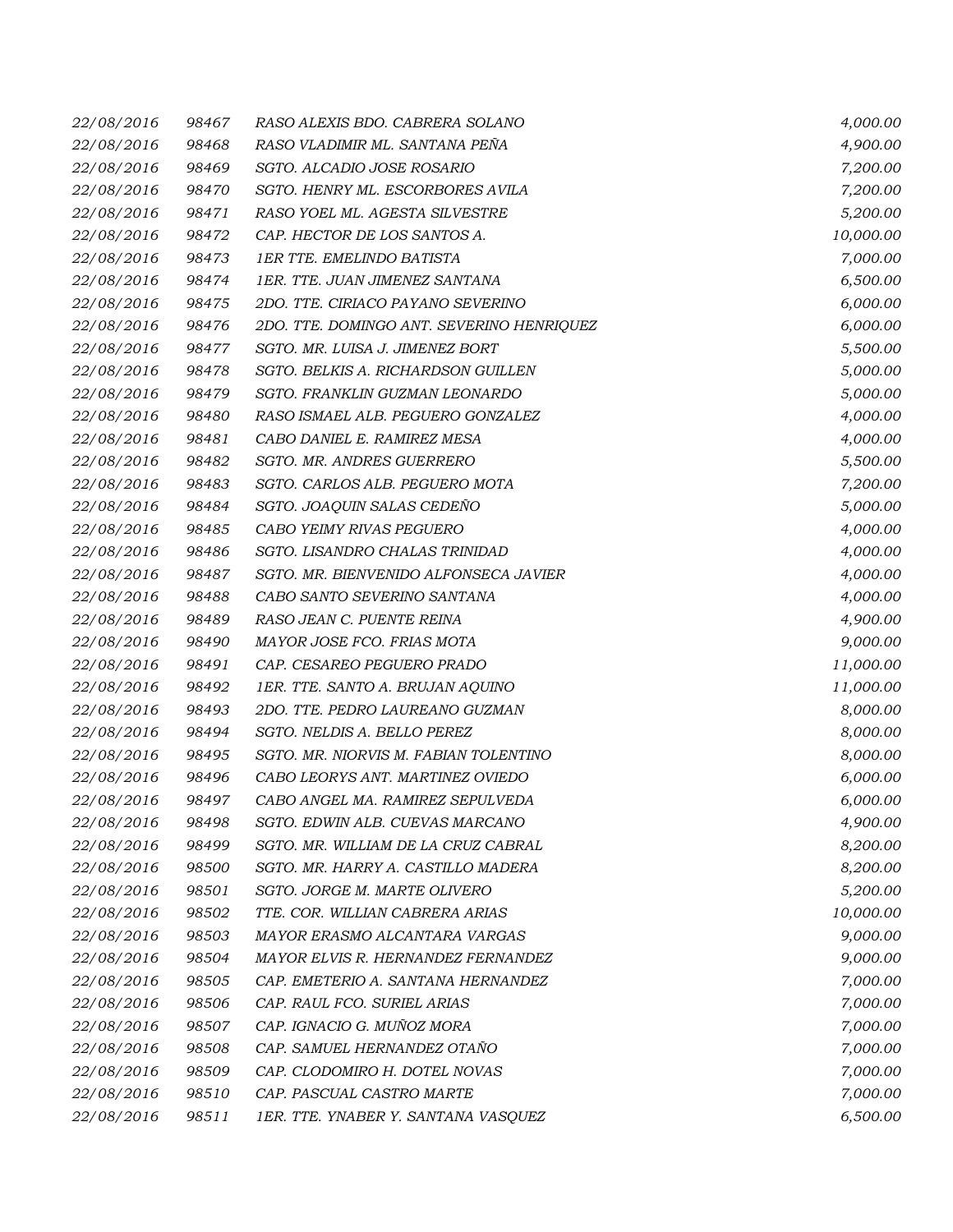| 22/08/2016 | 98512 | 1ER. TTE. JULIO E. FELIZ URBAEZ         | 6,500.00  |
|------------|-------|-----------------------------------------|-----------|
| 22/08/2016 | 98513 | 1ER. TTE. FELICIA CONRADO JIMENEZ       | 6,500.00  |
| 22/08/2016 | 98514 | 1ER. TTE. ADOLFO CARRASCO FELIZ         | 6,500.00  |
| 22/08/2016 | 98515 | 1ER. TTE. JOSE CASTRO HERNANDEZ         | 6,000.00  |
| 22/08/2016 | 98516 | 2DO. TTE. FLERIDA A. GARCIA NICOLAS     | 6,000.00  |
| 22/08/2016 | 98517 | ALFEREZ DE FRAGATA NILO PUJOLS GARCIA   | 6,000.00  |
| 22/08/2016 | 98518 | 2DO. TTE. JOSE S. MOREL DE LA CRUZ      | 6,000.00  |
| 22/08/2016 | 98519 | 2DO. TTE. ALEJANDRO FORTUNATO ARIAS     | 6,000.00  |
| 22/08/2016 | 98520 | SGTO. MR. ANTONIO DE LA ROSA RAMIREZ    | 5,500.00  |
| 22/08/2016 | 98521 | SGTO. MR. HENRY SOSA GOMEZ              | 5,500.00  |
| 22/08/2016 | 98522 | SGTO. MR. YOKASTA CASTILLO SUERO        | 5,500.00  |
| 22/08/2016 | 98523 | SGTO. MR. LUCIANO SANTOS                | 5,500.00  |
| 22/08/2016 | 98524 | SGTO. MERCEDES M. LECLER GARCIA         | 5,000.00  |
| 22/08/2016 | 98525 | SGTO. MR. NANCY SUSANA HERNANDEZ CASADO | 4,000.00  |
| 22/08/2016 | 98526 | CABO FEDERICO HERNANDEZ BERROA          | 4,000.00  |
| 22/08/2016 | 98527 | CABO GLADYS SANTANA HERNANDEZ           | 4,000.00  |
| 22/08/2016 | 98528 | SGTO. BRUNO LORENZO JIMENEZ             | 4,000.00  |
| 22/08/2016 | 98529 | <b>RASO MELISA REYES</b>                | 4,000.00  |
| 22/08/2016 | 98530 | 1ER. TTE. DOMINGO M. REYES RODRIGUEZ    | 10,200.00 |
| 22/08/2016 | 98531 | 2DO. TTE. NAZARIO MOLINA RODRIGUEZ      | 6,000.00  |
| 22/08/2016 | 98532 | SGTO. MR. CONFESOR BERROA DE LOS SANTOS | 5,500.00  |
| 22/08/2016 | 98533 | 2DO. TTE. MANUEL DE LOS R DOTEL MATOS   | 9,200.00  |
| 22/08/2016 | 98534 | 2DO. TTE. SILVESTRE PEÑA GOMEZ          | 10,000.00 |
| 22/08/2016 | 98535 | 2DO. TTE. FRANCISCO ROA GONZALEZ        | 6,000.00  |
| 22/08/2016 | 98536 | 2DO. TTE. ABRAHAN D. FELIZ FELIZ        | 10,000.00 |
| 22/08/2016 | 98537 | SGTO. MR. JOSE RAMON DE LA ROSA         | 4,000.00  |
| 22/08/2016 | 98538 | CABO OLIVIO SENA FERRERAS               | 6,000.00  |
| 22/08/2016 | 98539 | RASO JOSE V. MATEO DE LA CRUZ           | 5,200.00  |
| 22/08/2016 | 98540 | MARINERO FRANCISCO ANT. FELIZ SANCHEZ   | 6,000.00  |
| 22/08/2016 | 98541 | CABO ALFI A. URIBE EMILIANO             | 4,000.00  |
| 22/08/2016 | 98542 | CABO ARIEL SANCHEZ DE OLEO              | 4,000.00  |
| 22/08/2016 | 98543 | SGTO. CIRILO DE JESUS PASCUAL           | 7,200.00  |
| 22/08/2016 | 98544 | 1ER. TTE. DANIELA ALT. LOPEZ MIRABAL    | 6,000.00  |
| 22/08/2016 | 98545 | RASO JOSE A. SUAZO PEREZ                | 5,200.00  |
| 22/08/2016 | 98546 | 1ER. TTE. LETER R. DUARTE PEREZ         | 6,500.00  |
| 22/08/2016 | 98547 | SGTO. MR. ANA I. FERMIN PEÑA            | 5,500.00  |
| 22/08/2016 | 98548 | 1ER. TTE. AURA C. HERASME TEJEDA        | 6,500.00  |
| 22/08/2016 | 98549 | SGTO. MR. ROBERTO QUEZADA SANCHEZ       | 5,500.00  |
| 22/08/2016 | 98550 | 1ER. TTE. DOMINGO NUEZ GUZMAN           | 6,500.00  |
| 22/08/2016 | 98551 | CAP. LUIS E. ARIAS BETHANCOURT          | 6,500.00  |
| 22/08/2016 | 98552 | SGTO. MR. CARMEN VALENZA                | 5,500.00  |
| 22/08/2016 | 98553 | SGTO. MAR. ARIAS A. GONZALES PEÑA       | 5,500.00  |
| 22/08/2016 | 98554 | MAYOR NATANAEL ARIAS DOMINGUEZ          | 8,828.04  |
| 22/08/2016 | 98555 | 1ER. TTE. SENCION ROMERO BRUJAN         | 9,200.00  |
| 22/08/2016 | 98556 | ALF. DE NAVIO FRANKLIN HERASME          | 6,500.00  |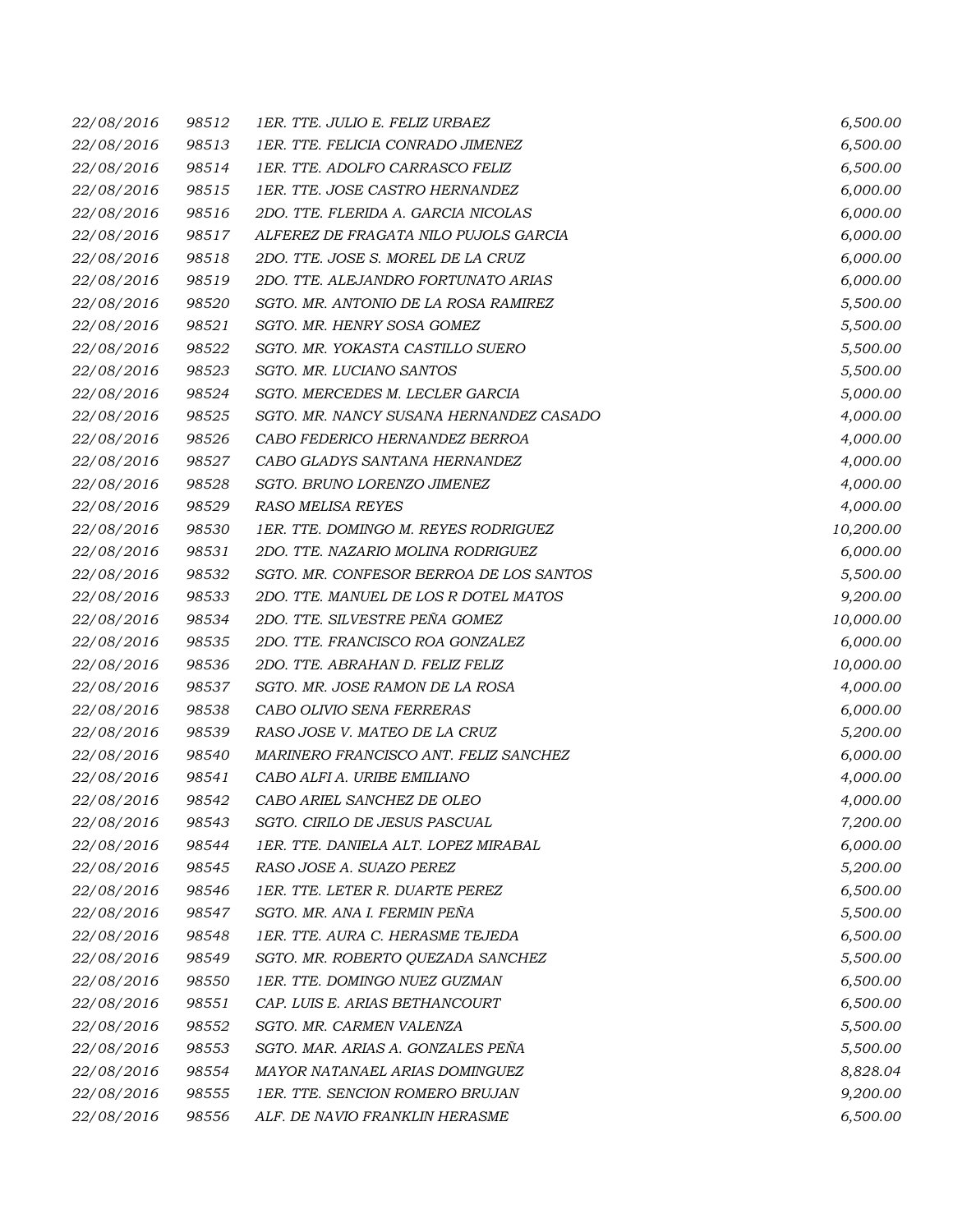| 22/08/2016 | 98557 | MAYOR EDUARD O. MENDEZ VOLQUEZ            | 6,500.00  |
|------------|-------|-------------------------------------------|-----------|
| 22/08/2016 | 98558 | 2DO. TTE. ENEROLIZA RUIZ                  | 6,000.00  |
| 22/08/2016 | 98559 | 2DO. TTE. HERINELDO VASQUEZ               | 6,000.00  |
| 22/08/2016 | 98560 | SGTO. MAGALY ALT. TEJADA BRITO            | 5,000.00  |
| 22/08/2016 | 98561 | SGTO. JOSE GUZMAN RODRIGUEZ               | 5,000.00  |
| 22/08/2016 | 98562 | MARINERO BERNARDO ANT. PEREZ LOPEZ        | 4,000.00  |
| 22/08/2016 | 98563 | CABO MAURO MEDINA MATOS                   | 4,000.00  |
| 22/08/2016 | 98564 | 1ER. TTE. MILAGROS ESPINOSA MONTERO       | 6,500.00  |
| 22/08/2016 | 98565 | SGTO. SANTO B. BERAS BAUTISTA             | 7,200.00  |
| 22/08/2016 | 98566 | TTE. COR. OCTAVIO ROMERO ENCARNACION      | 10,000.00 |
| 22/08/2016 | 98567 | TTE. COR. MELIDO AMPARO ESPIRITU          | 9,360.00  |
| 22/08/2016 | 98568 | MAYOR RAMON ANT. PEREZ MENDEZ             | 7,000.00  |
| 22/08/2016 | 98569 | 1ER. TTE. MANUEL BASILIO                  | 6,000.00  |
| 22/08/2016 | 98570 | SGTO. RAMON C. PAULINO OTAÑE              | 8,000.00  |
| 22/08/2016 | 98571 | CABO FELIX MUESES NUÑEZ                   | 6,000.00  |
| 22/08/2016 | 98572 | SGTO. MR. LUIS A. OGANDO RUBIO            | 4,000.00  |
| 22/08/2016 | 98573 | SGTO. JOSE L. SEGURA ALCANTARA            | 4,000.00  |
| 22/08/2016 | 98574 | RASO ERNESTO F. MORONTA RUIZ              | 6,000.00  |
| 22/08/2016 | 98575 | 1ER. TTE. ESTHER M. RAMIREZ BEATO         | 10,200.00 |
| 22/08/2016 | 98576 | SGTO. ELEONARDO REGALADO SERRANO          | 5,000.00  |
| 22/08/2016 | 98577 | SGTO. MR. DOMINGUITO GREGORIO MARTINEZ    | 5,500.00  |
| 22/08/2016 | 98578 | SGTO. DANY F. CAMPUSANO VALDEZ            | 5,000.00  |
| 22/08/2016 | 98579 | SGTO. GLENNY K. RODRIGUEZ ALVAREZ         | 5,000.00  |
| 22/08/2016 | 98580 | RASO LUISA MA. LEDESMA                    | 4,000.00  |
| 22/08/2016 | 98581 | SGTO. MR. JULIO L. CRUZ                   | 8,200.00  |
| 22/08/2016 | 98582 | 2DO. TTE. SANTO A. LARA                   | 8,900.00  |
| 22/08/2016 | 98583 | SGTO. JUAN C. PEREZ                       | 4,000.00  |
| 22/08/2016 | 98584 | RASO GEORGINA CASTILLO OZUNA              | 4,000.00  |
| 22/08/2016 | 98585 | RASO WINSTON A. ACOSTA URBINO             | 4,000.00  |
| 22/08/2016 | 98586 | 2DO. TTE. FRANCISCO ANT. HERNANDEZ JAVIER | 6,000.00  |
| 22/08/2016 | 98587 | SGTO. FREMIS DE LEON ALCANTARA            | 5,000.00  |
| 22/08/2016 | 98588 | CABO AGUSTIN DE LOS SANTOS ADON           | 4,900.00  |
| 22/08/2016 | 98589 | SGTO. JUAN R. ROSARIO VASQUEZ             | 5,000.00  |
| 22/08/2016 | 98590 | SGTO. ANDRES C. FIGUEROA AQUINO           | 5,000.00  |
| 22/08/2016 | 98591 | RASO MANUEL ANT. MEJIA PEÑA               | 4,000.00  |
| 22/08/2016 | 98592 | 2DO. TTE. ANGEL DE LOS SANTOS DE LA ROSA  | 6,000.00  |
| 22/08/2016 | 98593 | 1ER. TTE. MODESTO DE LEON BELLO           | 6,500.00  |
| 22/08/2016 | 98594 | SGTO. MR. LUIS D. REYES PEÑA              | 8,200.00  |
| 22/08/2016 | 98595 | 2DO. TTE. JOEL E. LOPEZ FELIZ             | 9,200.00  |
| 22/08/2016 | 98596 | MAYOR ANGEL A. MICELI CALDERON            | 9,000.00  |
| 22/08/2016 | 98597 | SGTO. MR. JOSE M. BELLIARD DISLA          | 5,500.00  |
| 22/08/2016 | 98598 | SGTO. MR. DANIEL ANT. VERAS GERMOSEN      | 5,500.00  |
| 22/08/2016 | 98599 | SGTO. FELIPE S. FRANCISCO POLANCO         | 5,000.00  |
| 22/08/2016 | 98600 | SGTO. JOSE A. SANCHEZ SANCHEZ             | 5,000.00  |
| 22/08/2016 | 98601 | SGTO. ALFREDO A. PANIAGUA SANTANA         | 5,000.00  |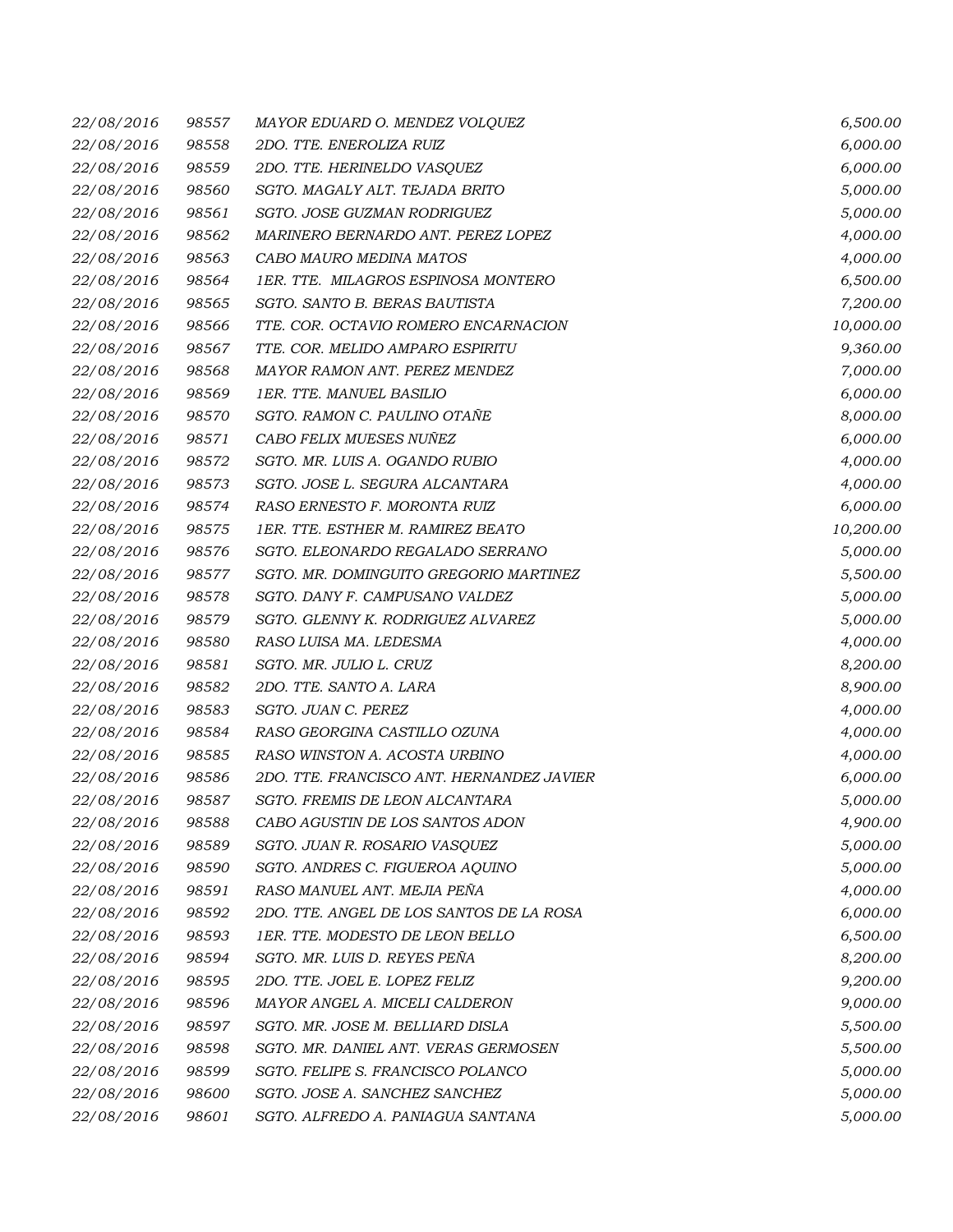| 22/08/2016 | 98602 | CABO JUAN A. NOVAS HERASME                | 4,000.00  |
|------------|-------|-------------------------------------------|-----------|
| 22/08/2016 | 98603 | RASO YEFRICA MA. HIDALGO MARTINEZ         | 4,000.00  |
| 22/08/2016 | 98604 | RASO ELIZABETH METIVIER MARTINEZ          | 4,000.00  |
| 22/08/2016 | 98605 | CABO MODESTO V. VALENZUELA LUGO           | 4,900.00  |
| 22/08/2016 | 98606 | 1ER. TTE. DIGNO JIMENEZ ROMERO            | 11,000.00 |
| 22/08/2016 | 98607 | 2DO. TTE. CLODOMIRO ZABALA SANTOS         | 10,000.00 |
| 22/08/2016 | 98608 | SGTO. JUAN C. MONTILLA MONTERO            | 8,000.00  |
| 22/08/2016 | 98609 | SGTO. MR. WINKY R. REYES ZABALA           | 12,000.00 |
| 22/08/2016 | 98610 | 1ER. TTE. FERNANDO GOMEZ MENDEZ           | 9,900.00  |
| 22/08/2016 | 98611 | SGTO. RAUL GARCIA HENRIQUEZ               | 7,900.00  |
| 22/08/2016 | 98612 | CABO FRANKLIN MONTERO MONTERO             | 4,900.00  |
| 22/08/2016 | 98613 | CAP. JOSE M. JAQUEZ FERNANDEZ             | 6,500.00  |
| 22/08/2016 | 98614 | 2DO. TTE. MIRIAM ALT. LARA CUEVAS         | 6,000.00  |
| 22/08/2016 | 98615 | 2DO. TTE. NELSON SANTANA BAUTISTA         | 6,000.00  |
| 22/08/2016 | 98616 | SGTO. MR. ENEROLINDA AQUINO DE LOS SANTOS | 5,500.00  |
| 22/08/2016 | 98617 | SGTO. CARMELINO CONTRERAS OFFRER          | 5,000.00  |
| 22/08/2016 | 98618 | SGTO. JOSE ALT. ENCARNACION VALDEZ        | 5,000.00  |
| 22/08/2016 | 98619 | 2DO. TTE. JORGE DE LOS SANTOS ANDUJAR     | 12,000.00 |
| 22/08/2016 | 98620 | SGTO. MR. JOVANNY ABREU SURIEL            | 8,200.00  |
| 22/08/2016 | 98621 | SGTO. MARINO ABAD PUELLO                  | 8,000.00  |
| 22/08/2016 | 98622 | SGTO. MARTIN BERNABEL VIZCAINO            | 8,000.00  |
| 22/08/2016 | 98623 | RASO CARLOS ML. ROSARIO NUÑEZ             | 6,000.00  |
| 22/08/2016 | 98624 | CAP. JOSE DIAZ FLORIAN                    | 7,000.00  |
| 22/08/2016 | 98625 | 2DO TTE. FELICIANO REYES FLORIAN          | 6,000.00  |
| 22/08/2016 | 98626 | SGTO. CEVERO RODRIGUEZ RODRIGUEZ          | 5,000.00  |
| 22/08/2016 | 98627 | SGTO. MR. RAFAEL FRANCO LUNA              | 9,000.00  |
| 22/08/2016 | 98628 | 2DO. TTE. MAXIMO F. CRUZ ROSARIO          | 8,200.00  |
| 22/08/2016 | 98629 | CABO JUAN C. NATERA SANTANA               | 6,000.00  |
| 22/08/2016 | 98630 | SGTO. MR. LEANDRO ALB. JAVIER ENCARNACION | 9,000.00  |
| 22/08/2016 | 98631 | SGTO. MR. RAMON R. VICTORIANO AQUINO      | 9,000.00  |
| 22/08/2016 | 98632 | SGTO. WILSON MATEO PEREZ                  | 8,000.00  |
| 22/08/2016 | 98633 | SGTO. ALEXANDER A. MATEO AGUASVIVA        | 5,000.00  |
| 22/08/2016 | 98634 | CABO CARLOS FLORENTINO FLORENTINO         | 4,000.00  |
| 22/08/2016 | 98635 | 2DO. TTE. WILLIAN DISLA BAEZ              | 6,000.00  |
| 22/08/2016 | 98636 | SGTO. MR. AQUINO BELLIARD ROJAS           | 4,000.00  |
| 22/08/2016 | 98637 | RASO HUGO M. RODRIGUEZ OGANDO             | 6,000.00  |
| 22/08/2016 | 98638 | TTE. COR. JOSE M. ROSARIO AQUINO          | 10,000.00 |
| 22/08/2016 | 98639 | MAYOR HILARIO O. AYBAR POLANCO            | 9,000.00  |
| 22/08/2016 | 98640 | MAYOR JORGE L. ZOUAIN TAVAREZ             | 9,000.00  |
| 22/08/2016 | 98641 | CAP. JOSE L. MENDEZ CRUZ                  | 7,000.00  |
| 22/08/2016 | 98642 | CAP. FELIPE ANT. GARCIA PERALTA           | 7,000.00  |
| 22/08/2016 | 98643 | CAP. JOSE L. MORROBEL                     | 7,000.00  |
| 22/08/2016 | 98644 | 2DO. TTE. BLAS FERNANDEZ GIL              | 6,000.00  |
| 22/08/2016 | 98645 | 1ER. TTE. ISIDRO A. HERRERA MADERA        | 6,000.00  |
| 22/08/2016 | 98646 | 1ER. TTE. SANTO CALZADO                   | 6,000.00  |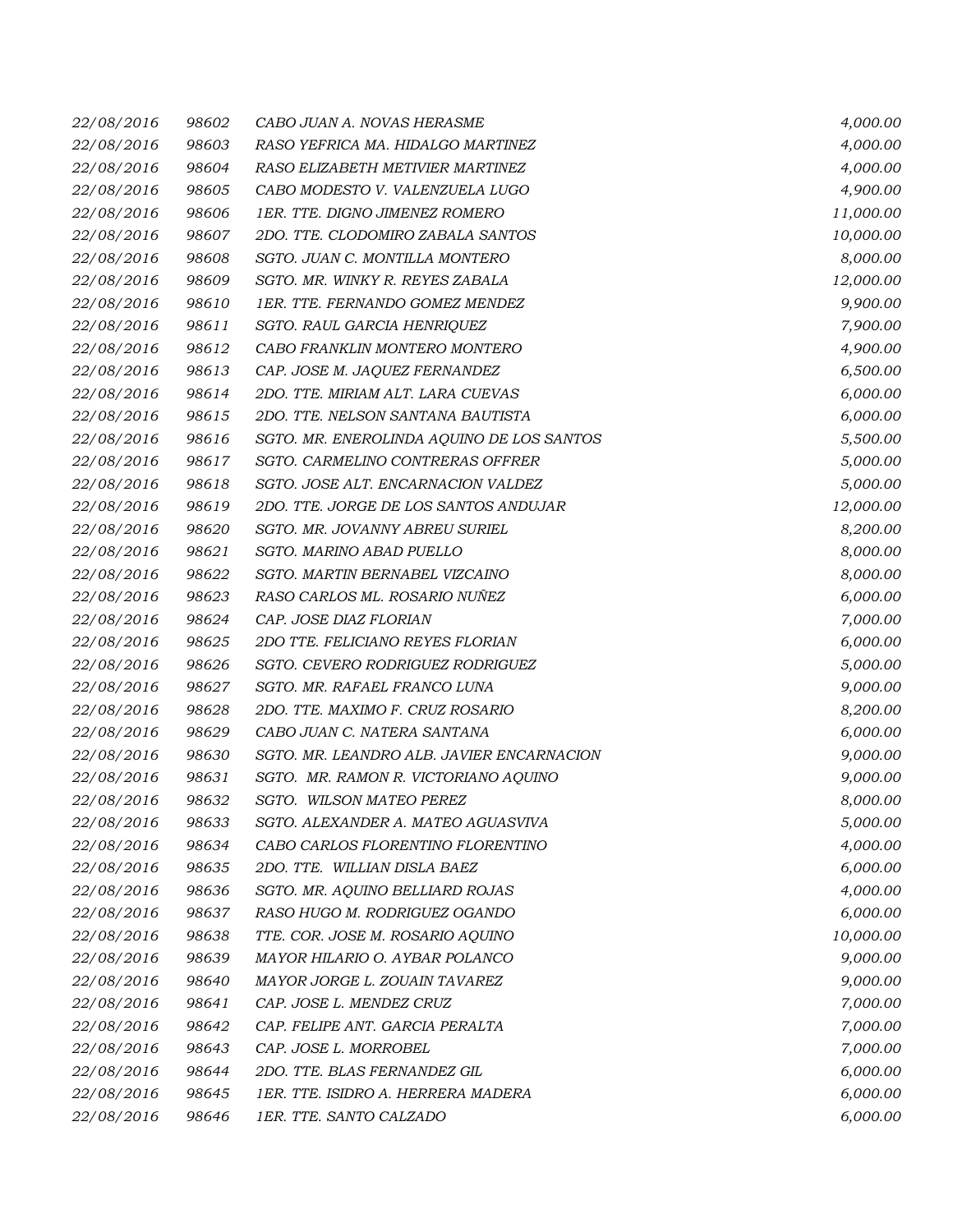| 22/08/2016 | 98647 | 1ER. TTE. JOSE N. BETANCES DIAZ                   | 6,000.00      |
|------------|-------|---------------------------------------------------|---------------|
| 22/08/2016 | 98648 | 1ER. TTE. CARLOS J. BIDO D OLEO                   | 6,000.00      |
| 22/08/2016 | 98649 | SGTO. MR. ELIAS R. MEDINA TERRERO                 | 5,500.00      |
| 22/08/2016 | 98650 | SGTO. MR. REIMUNDO ALVAREZ PENA                   | 5,500.00      |
| 22/08/2016 | 98651 | SGTO. MR. RAYMUNDO FANAS REYES                    | 5,500.00      |
| 22/08/2016 | 98652 | SGTO. MAYOR GUSTAVO A. ZARZUELA ARROYO            | 5,500.00      |
| 22/08/2016 | 98653 | SGTO. MR. RAFAEL ANT. ALCANTARA REYES             | 5,500.00      |
| 22/08/2016 | 98654 | SGTO. MR. MANUEL ANT. GIL DE LEON                 | 5,500.00      |
| 22/08/2016 | 98655 | SGTO. MR. GILBERTO ACOSTA GONZALEZ                | 5,500.00      |
| 22/08/2016 | 98656 | GREGORIO ARIAS CARRASCO                           | 21,709.26     |
| 22/08/2016 | 98657 | DAVID A. FELIZ FELIZ                              | 6,018.18      |
| 23/08/2016 | 98658 | PROGRAMA DE CONSOL. DE LA JURISDICC. INMOBILIARIA | 13,271.09     |
| 23/08/2016 | 98659 | GUSTAVO A. MINAYA M.                              | 1,031.77      |
| 23/08/2016 | 98660 | MIRIAN E. CARPIO P.                               | 1,942.82      |
| 23/08/2016 | 98661 | MIRIAN E. PAULINO G.                              | 24,936.46     |
| 23/08/2016 | 98662 | CAROLINA SILVESTRE RODRIGUEZ                      | 34,398.46     |
| 23/08/2016 | 98663 | JOSE M. PEREZ DE LOS S.                           | 1,818.06      |
| 23/08/2016 | 98664 | ERNESTO ANT. MATOS DURAN                          | 8,331.75      |
| 23/08/2016 | 98665 | TANYA A. READ DIAZ                                | 8,500.80      |
| 23/08/2016 | 98666 | COOPNASEJU                                        | 5,814.48      |
| 23/08/2016 | 98667 | CONSEJO DEL PODER JUDICIAL                        | 3,500.00      |
| 23/08/2016 | 98668 | CONSEJO DEL PODER JUDICIAL                        | 1,656.35      |
| 24/08/2016 | 98669 | CONSEJO DEL PODER JUDICIAL                        | 0.00          |
| 24/08/2016 | 98670 | CONSEJO DEL PODER JUDICIAL                        | 0.00          |
| 25/08/2016 | 98671 | COLECTOR DE IMPUESTOS INTERNOS                    | 6,528.91      |
| 25/08/2016 | 98672 | FONDO DE PENSIONES Y JUBILACIONES                 | 13,475,623.96 |
| 25/08/2016 | 98673 | CONSEJO DEL PODER JUDICIAL                        | 347.76        |
| 25/08/2016 | 98674 | COOPNASEJU                                        | 700.00        |
| 25/08/2016 | 98675 | COOPNASEJU                                        | 2,490.84      |
| 25/08/2016 | 98676 | MARLENE L. LIRIANO CABRERA                        | 9,073.16      |
| 25/08/2016 | 98677 | COOPNASEJU                                        | 15,412.50     |
| 25/08/2016 | 98678 | JOHANNA BAUTISTA TAVARES                          | 22,433.90     |
| 26/08/2016 | 98679 | <b>FONDO DE PENSIONES Y JUBILACIONES</b>          | 6,586,309.08  |
| 26/08/2016 | 98680 | INSTITUTO NACIONAL DE LA VIVIENDA                 | 366.95        |
| 26/08/2016 | 98681 | DOMINGA REYNOSO MOLINA                            | 4,500.00      |
| 26/08/2016 | 98682 | EMMACULADA N. DEL ORBE PEREZ                      | 4,000.00      |
| 26/08/2016 | 98683 | YAHAIRA ALT. RAMOS QUEZADA                        | 3,000.00      |
| 26/08/2016 | 98684 | YANIA MARMOL PUELLO                               | 2,000.00      |
| 26/08/2016 | 98685 | JOHANNA MARTINEZ BATISTA                          | 2,000.00      |
| 26/08/2016 | 98686 | <b>JOSEFINA MERCEDES REYES ESPINAL</b>            | 6,000.00      |
| 26/08/2016 | 98687 | INSTITUTO DE AUXILIOS Y VIVIENDA                  | 1,873.69      |
| 26/08/2016 | 98688 | <b>FUNDACION DE CREDITO EDUCATIVO</b>             | 239,998.85    |
| 26/08/2016 | 98689 | CONSEJO DEL PODER JUDICIAL                        | 5,426.37      |
| 26/08/2016 | 98690 | CONSEJO DEL PODER JUDICIAL                        | 5,000.00      |
| 26/08/2016 | 98691 | CARLOS ML. MENDEZ L.                              | 6,400.00      |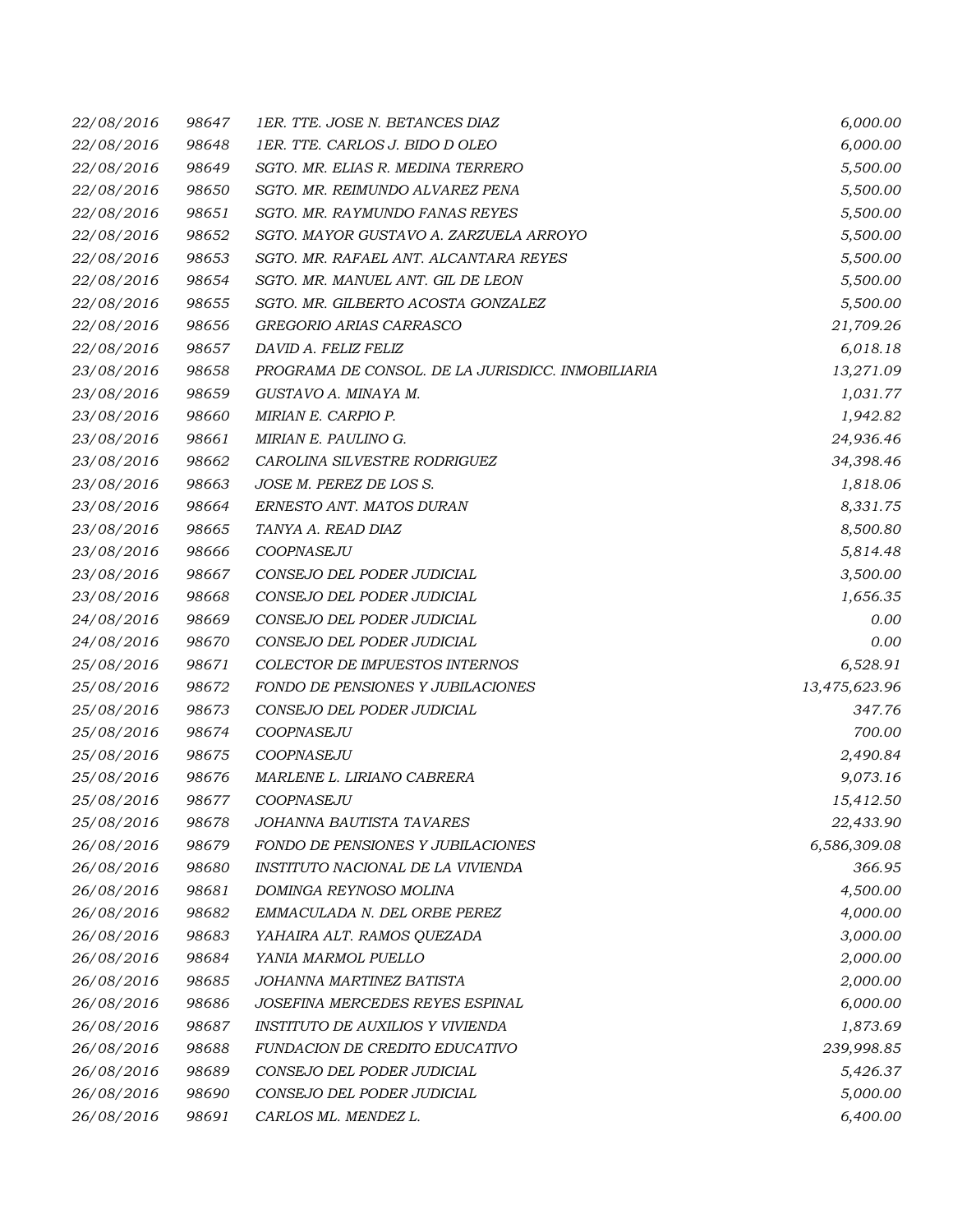| 26/08/2016 | 98692 | CONSEJO DEL PODER JUDICIAL               | 6,716.33   |
|------------|-------|------------------------------------------|------------|
| 26/08/2016 | 98693 | AURA MARIA YBELICE MERCEDES              | 2,000.00   |
| 26/08/2016 | 98694 | LISSET MARIBEL HERNANDEZ PENA            | 6,000.00   |
| 26/08/2016 | 98695 | NURYS LANDA VALDEZ SANCHEZ               | 2,500.00   |
| 26/08/2016 | 98696 | CONSEJO DEL PODER JUDICIAL               | 1,333.33   |
| 26/08/2016 | 98697 | CONSEJO DEL PODER JUDICIAL               | 7,468.75   |
| 26/08/2016 | 98698 | CONSEJO DEL PODER JUDICIAL               | 1,450.00   |
| 26/08/2016 | 98699 | CONSEJO DEL PODER JUDICIAL               | 66,398.01  |
| 26/08/2016 | 98700 | DULCE MARIA AQUINO GONZALEZ              | 3,600.00   |
| 26/08/2016 | 98701 | NAZARET ALMONTE SUAREZ                   | 7,500.00   |
| 26/08/2016 | 98702 | <b>INSTITUTO DE AUXILIOS Y VIVIENDAS</b> | 159,225.00 |
| 26/08/2016 | 98703 | <b>MAILENY RICHIEZ</b>                   | 3,500.00   |
| 26/08/2016 | 98704 | CONSEJO DEL PODER JUDICIAL               | 2,535.39   |
| 26/08/2016 | 98705 | FAVIANA L. MATOS MATOS                   | 2,000.00   |
| 26/08/2016 | 98706 | CONSEJO DEL PODER JUDICIAL               | 1,485.40   |
| 26/08/2016 | 98707 | CONSEJO DEL PODER JUDICIAL               | 6,291.67   |
| 26/08/2016 | 98708 | <b>WENDY VALERIO DE PARKER</b>           | 5,800.00   |
| 26/08/2016 | 98709 | LAURIDISY SANCHEZ ORTIZ                  | 10,000.00  |
| 26/08/2016 | 98710 | CONSEJO DEL PODER JUDICIAL               | 6,125.00   |
| 26/08/2016 | 98711 | CONSEJO DEL PODER JUDICIAL               | 2,625.00   |
| 26/08/2016 | 98712 | <b>INSTITUTO DE AUXILIOS Y VIVIENDAS</b> | 250.00     |
| 26/08/2016 | 98713 | FONDO DE PENSIONES Y JUBILACIONES        | 92,385.85  |
| 26/08/2016 | 98714 | CONSEJO DEL PODER JUDICIAL               | 93,713.25  |
| 26/08/2016 | 98715 | COOPNASEJU                               | 121,067.17 |
| 26/08/2016 | 98716 | COOPNASEJU                               | 81,810.00  |
| 26/08/2016 | 98717 | INSTITUTO NACIONAL DE LA VIVIENDA        | 35.47      |
| 26/08/2016 | 98718 | CARLOS ML. MENDEZ L.                     | 150.00     |
| 26/08/2016 | 98719 | CONSEJO DEL PODER JUDICIAL               | 875.00     |
| 26/08/2016 | 98720 | CONSEJO DEL PODER JUDICIAL               | 18,423.58  |
| 26/08/2016 | 98721 | MELVIN A. GARO DIAZ                      | 22,433.90  |
| 26/08/2016 | 98722 | SAN E. SANCHEZ                           | 15,789.22  |
| 26/08/2016 | 98723 | ALAN R. ENCARNACION RAMON                | 15,789.22  |
| 26/08/2016 | 98724 | SANDY ML. ALMARANTE BAEZ                 | 14,248.80  |
| 26/08/2016 | 98725 | RIGO A. MENDOZA FEBLES                   | 1,540.42   |
| 26/08/2016 | 98726 | <b>GLERWINS VICIOSO</b>                  | 12,323.28  |
| 26/08/2016 | 98727 | ANTONIO MENDEZ FELIZ                     | 14,570.92  |
| 26/08/2016 | 98728 | ROBERT DAVID VASQUEZ                     | 3,049.73   |
| 26/08/2016 | 98729 | JEANNETTE J. JIMENEZ DURAN               | 26,459.31  |
| 26/08/2016 | 98730 | MERY C. MATTA HILARIO                    | 44,867.82  |
| 26/08/2016 | 98731 | BRACILIA DEL C. CORTES RAPOSO            | 8,973.56   |
| 26/08/2016 | 98732 | STARLYN R. ESPINAL ALMONTE               | 4,236.14   |
| 26/08/2016 | 98733 | JOEL ANT. ARIAS CRUZ                     | 5,391.44   |
| 26/08/2016 | 98734 | JUAN A. POLANCO MARTINEZ                 | 12,323.30  |
| 26/08/2016 | 98735 | JUNIOR A. NICASIO GARCIA                 | 13,478.60  |
| 26/08/2016 | 98736 | VIDAL A. TORIBIO CRUZ                    | 49,896.00  |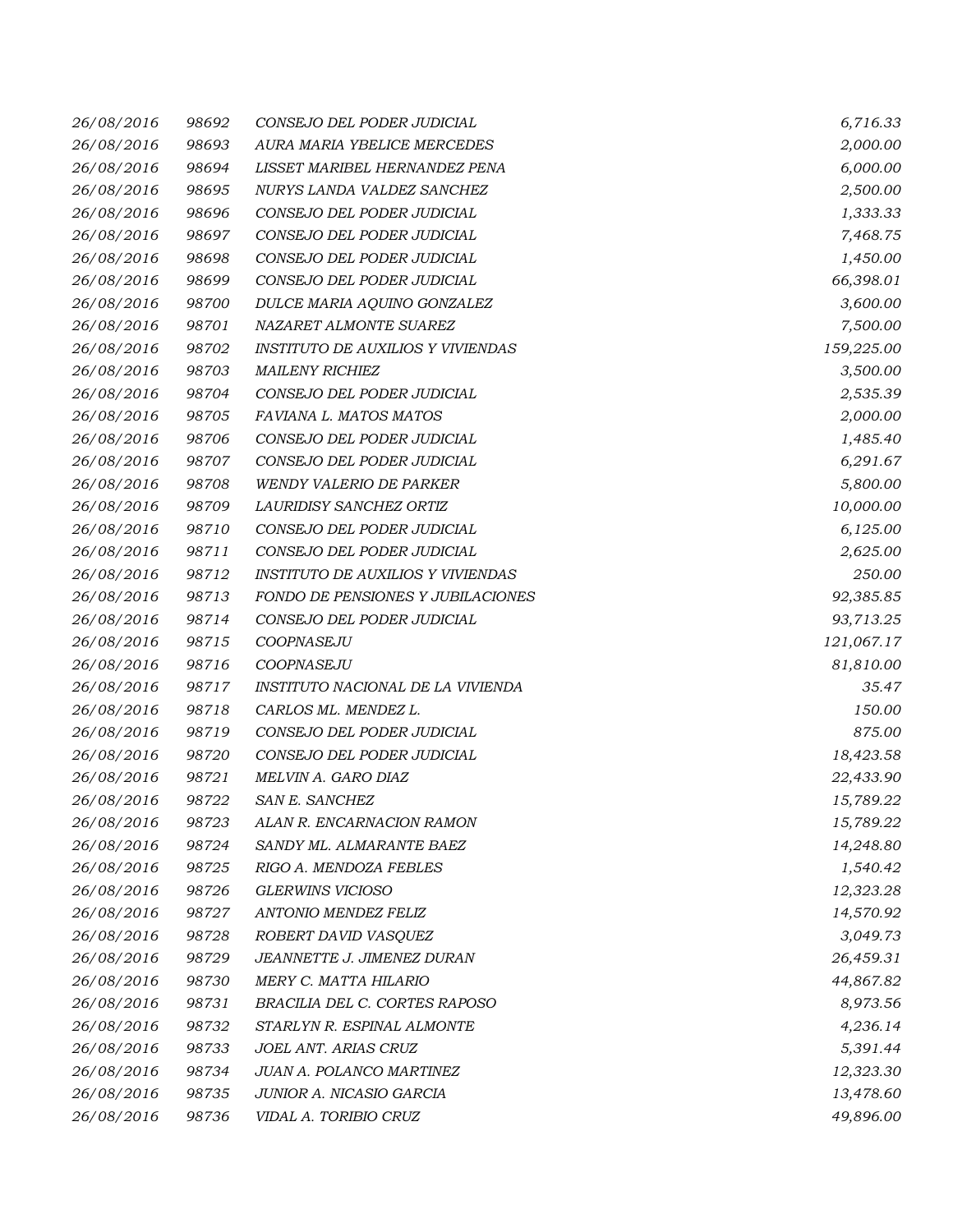| 26/08/2016 | 98737 | JUAN ANT. REYES UREÑA           | 26,920.68  |
|------------|-------|---------------------------------|------------|
| 26/08/2016 | 98738 | LUIS N. GOMEZ GIL               | 87,492.24  |
| 26/08/2016 | 98739 | ELLIN J. CORDERO TEJADA         | 29,164.07  |
| 26/08/2016 | 98740 | LIDIA A. PUIG FRANCISCO         | 13,460.34  |
| 26/08/2016 | 98741 | KATIUSCA MENDOZA PERALTA        | 26,730.00  |
| 26/08/2016 | 98742 | THELMA V. REYES GARCIA          | 42,624.42  |
| 26/08/2016 | 98743 | FRANCIA Y. CLASE CLASE          | 49,354.60  |
| 26/08/2016 | 98744 | ANA R. DE LEON GUZMAN           | 106,920.00 |
| 26/08/2016 | 98745 | JOHANNA BAUTISTA TAVARES        | 26,920.69  |
| 26/08/2016 | 98746 | LORENZO A. VARGAS CRUZ          | 15,640.17  |
| 26/08/2016 | 98747 | CESAR E. CABRAL ORTIZ           | 69,545.10  |
| 26/08/2016 | 98748 | ANA D. ALMANZAR CORONADO        | 7,128.00   |
| 26/08/2016 | 98749 | MODESTO R. CAMACHO SANTANA      | 96,465.77  |
| 26/08/2016 | 98750 | MARLEN I. TAVERAS RODRIGUEZ     | 2,243.39   |
| 26/08/2016 | 98751 | ROSA M. ALMONTE FRANCISCO       | 106,920.00 |
| 26/08/2016 | 98752 | MELANIO ALB. RODRIGUEZ RAMOS    | 6,730.17   |
| 26/08/2016 | 98753 | BERNARDINA PEÑA JIMENEZ         | 106,920.00 |
| 26/08/2016 | 98754 | BEATO A. SANTANA TEJADA         | 6,730.17   |
| 26/08/2016 | 98755 | HILARIA ALT. PERALTA JIMENEZ    | 106,920.00 |
| 26/08/2016 | 98756 | GRISELDA R. SALAZAR TAVERAS     | 28,973.39  |
| 26/08/2016 | 98757 | ALBANIA ALT. CONTRERAS SANCHEZ  | 4,486.78   |
| 26/08/2016 | 98758 | CARMEN LOPEZ MEREJO             | 22,433.90  |
| 26/08/2016 | 98759 | JOSE F. THEN REINOSO            | 49,354.58  |
| 26/08/2016 | 98760 | CARMEN M. ALONZO MARTE          | 108,702.00 |
| 26/08/2016 | 98761 | MAYRA J. DE LA CRUZ LORA        | 10,692.00  |
| 26/08/2016 | 98762 | EDIS Y. RODRIGUEZ MUÑOZ         | 29,164.07  |
| 26/08/2016 | 98763 | RAYSA M. URBAEZ RUBIO           | 96,228.00  |
| 26/08/2016 | 98764 | MANUEL GUEVARA FERRERAS         | 78,869.39  |
| 26/08/2016 | 98765 | ZOBEIDA MATEO                   | 69,545.12  |
| 26/08/2016 | 98766 | GUSTAVO A. RUIZ FELIZ           | 25,647.85  |
| 26/08/2016 | 98767 | FRANKLYN A. CUEVAS CARRASCO     | 26,920.68  |
| 26/08/2016 | 98768 | <i>JORGE FELIZ CUEVAS</i>       | 4,486.78   |
| 26/08/2016 | 98769 | RUTH M. GONZALEZ DE LOS SANTOS  | 26,920.68  |
| 26/08/2016 | 98770 | LIBIS M. MEREJO PEREZ           | 26,920.68  |
| 26/08/2016 | 98771 | ALFREDO GONZALEZ SANCHEZ        | 6,268.78   |
| 26/08/2016 | 98772 | EUDOCIO FERRERAS MEDINA         | 13,460.34  |
| 26/08/2016 | 98773 | <b>MIGUEL VALDEZ PEREZ</b>      | 56,084.76  |
| 26/08/2016 | 98774 | DEISDANIA R. BELTRE BELTRE      | 4,486.78   |
| 26/08/2016 | 98775 | CLARO TRINIDAD SANTANA          | 26,920.68  |
| 26/08/2016 | 98776 | DENNIS M. PEREZ GUZMAN          | 26,920.68  |
| 26/08/2016 | 98777 | ISABEL A. CARABALLO ALCANTARA   | 15,703.73  |
| 26/08/2016 | 98778 | NORA E. DE LOS SANTOS ALCANTARA | 15,703.73  |
| 26/08/2016 | 98779 | JOSELYN A. MATEO SALCIE         | 17,947.12  |
| 26/08/2016 | 98780 | MARIANA CANELA PEREZ            | 16,038.00  |
| 26/08/2016 | 98781 | EDGAR E. PIÑA MATEO             | 17,947.12  |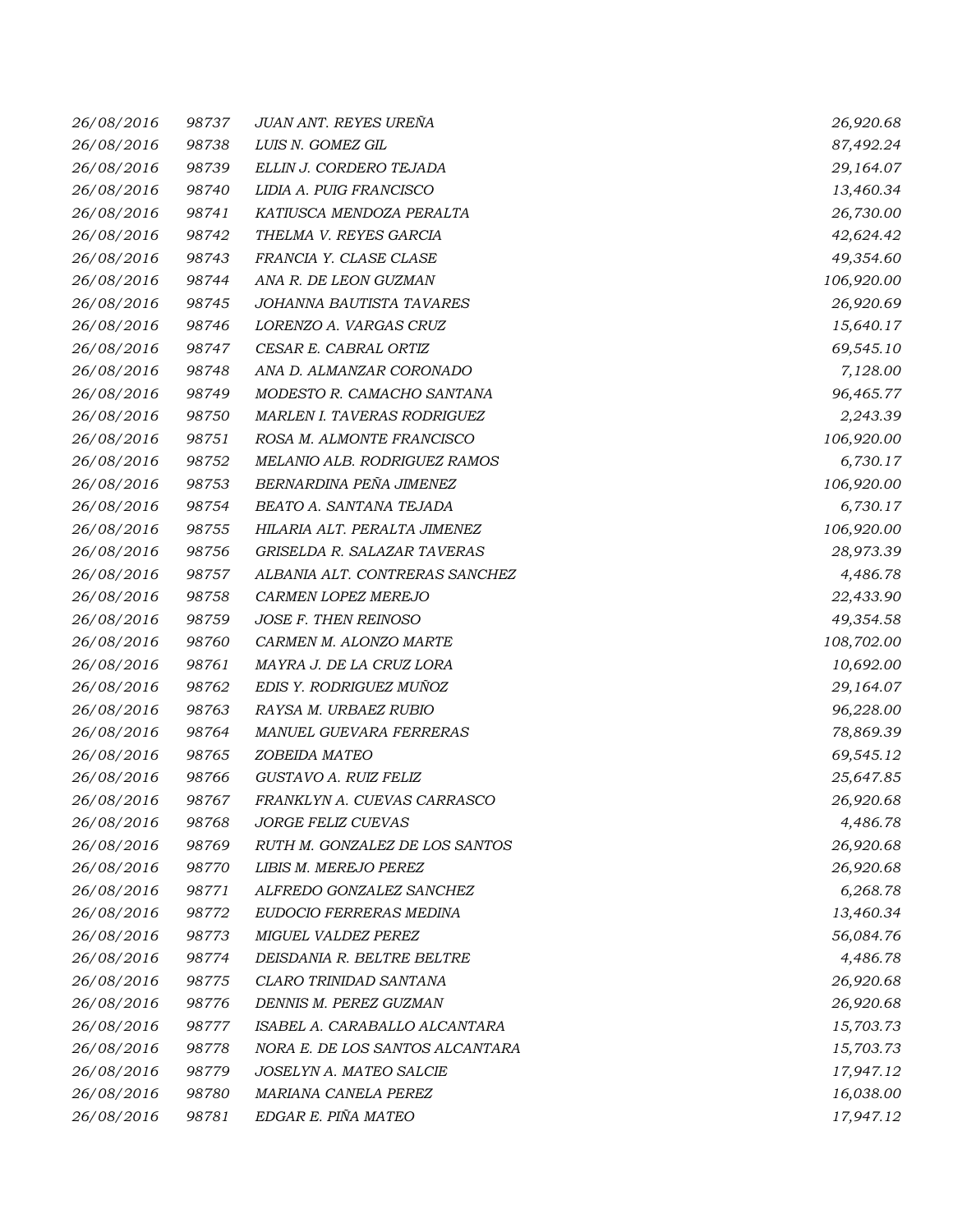| 26/08/2016 | 98782 | ZORAIRA MARQUEZ MERAN             | 11,216.95 |
|------------|-------|-----------------------------------|-----------|
| 26/08/2016 | 98783 | DOMINGA T. MORILLO MONTERO        | 4,486.78  |
| 26/08/2016 | 98784 | JAVIERCA ANT. GOMEZ               | 6,730.17  |
| 26/08/2016 | 98785 | WANDA Y. VARGAS PERALTA           | 13,460.34 |
| 26/08/2016 | 98786 | FRANCY R. DE LA ROSA ROMERO       | 15,703.73 |
| 26/08/2016 | 98787 | HIPOLITO CANDELARIO CASTILLO      | 8,973.56  |
| 26/08/2016 | 98788 | MIREYA SUARDI                     | 4,486.78  |
| 26/08/2016 | 98789 | JUAN E. BRITO BENITEZ             | 13,460.34 |
| 26/08/2016 | 98790 | KATTY M. TAVERAS GUZMAN           | 2,243.39  |
| 26/08/2016 | 98791 | ANGELA M. GONZALEZ HERRERA        | 6,730.17  |
| 26/08/2016 | 98792 | RAFAEL B. SOTO SEPULVEDA          | 15,703.73 |
| 26/08/2016 | 98793 | ARELYS ALT. PEREZ CAAMAÑO         | 11,216.95 |
| 26/08/2016 | 98794 | MANUELICA MEDINA BELTRE           | 4,486.78  |
| 26/08/2016 | 98795 | JOSE M. DE LA ROSA                | 2,243.39  |
| 26/08/2016 | 98796 | CARMENNELIA BELTRE DIAZ           | 4,486.78  |
| 26/08/2016 | 98797 | SONIA DE LOS A. RUIZ MATOS        | 13,460.34 |
| 26/08/2016 | 98798 | ANGEL G. DE LA ROSA COMAS         | 4,486.78  |
| 26/08/2016 | 98799 | MARIA L. GUZMAN OROZCO            | 2,243.39  |
| 26/08/2016 | 98800 | FLOR Z. ABREU MAÑANA              | 2,243.39  |
| 26/08/2016 | 98801 | FRANCISCO JIMENEZ RODRIGUEZ       | 6,268.78  |
| 26/08/2016 | 98802 | MERY S. SEVERINO VASQUEZ          | 20,795.56 |
| 26/08/2016 | 98803 | DIOGENES OGANDO OGANDO            | 2,243.39  |
| 26/08/2016 | 98804 | CHARINA MORLA LAUREANO            | 5,281.41  |
| 26/08/2016 | 98805 | MAXIMILIANO PEGUERO DE AZA        | 20,190.51 |
| 26/08/2016 | 98806 | RAUL A. REYNOSO ALVAREZ           | 15,250.07 |
| 26/08/2016 | 98807 | ENGEL CEDEÑO FOE                  | 20,276.80 |
| 26/08/2016 | 98808 | LENIN RIVERA CASTRO               | 2,200.59  |
| 26/08/2016 | 98809 | CARLOS M. NUÑEZ SEVERINO          | 94,706.64 |
| 26/08/2016 | 98810 | GERTRUDIS M. ADAMES BATISTA       | 35,894.27 |
| 26/08/2016 | 98811 | YOKARY I. GAUTREAUX DE LA CRUZ    | 17,947.14 |
| 26/08/2016 | 98812 | VIRGINIA F. PERALTA HERRERA       | 17,947.13 |
| 26/08/2016 | 98813 | AMAURIS A. PEÑA GARCIA            | 24,677.29 |
| 26/08/2016 | 98814 | PEDRO P. GARCIA VASQUEZ           | 24,677.30 |
| 26/08/2016 | 98815 | MARGARITA DE LOS S. REYES PAULINO | 2,243.39  |
| 26/08/2016 | 98816 | ROSA H. NUÑEZ MERCEDES            | 31,407.48 |
| 26/08/2016 | 98817 | JUAN L. AQUINO CORNIELES          | 2,243.39  |
| 26/08/2016 | 98818 | VALENTINA A. MATOS DE LOS SANTOS  | 13,460.34 |
| 26/08/2016 | 98819 | MARIO E. GOMEZ SILVERIO           | 6,730.17  |
| 26/08/2016 | 98820 | AGUSTIN CONCEPCION CHALAS         | 89,417.82 |
| 26/08/2016 | 98821 | <b>CARMEN CRUZ</b>                | 17,947.12 |
| 26/08/2016 | 98822 | NELLY S. ALVINO PAULINO           | 8,973.57  |
| 26/08/2016 | 98823 | SARA MARTE MARTINEZ               | 15,703.73 |
| 26/08/2016 | 98824 | HECTOR F. MARTINEZ                | 13,460.34 |
| 26/08/2016 | 98825 | ABRAHAM GARCIA                    | 33,650.85 |
| 26/08/2016 | 98826 | MARIA E. ESTEVEZ MEJIA            | 51,678.00 |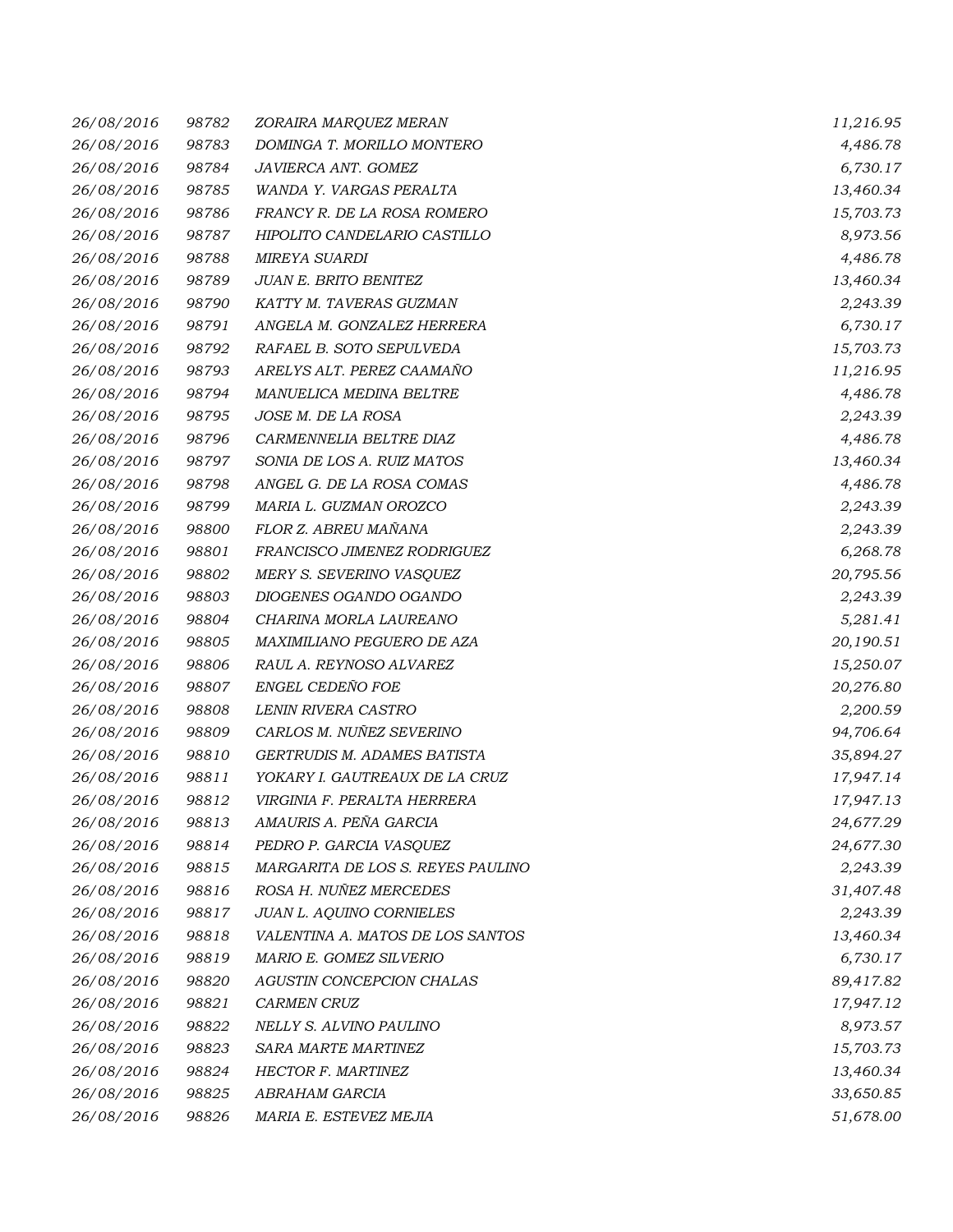| 26/08/2016 | 98827 | ROSA E. ALMONTE R. DE VENTURA            | 11,216.95  |
|------------|-------|------------------------------------------|------------|
| 26/08/2016 | 98828 | ROSO VALLEJO ESPINOSA                    | 75,290.75  |
| 26/08/2016 | 98829 | VICTOR MEJIA LEBRON                      | 69,997.63  |
| 26/08/2016 | 98830 | COOPNASEJU                               | 53,929.57  |
| 29/08/2016 | 98831 | CARLIXTA HERNANDEZ DE ITURBIDES          | 30,684.27  |
| 29/08/2016 | 98832 | <b>JESUS SANCHEZ ORTIZ</b>               | 81,278.32  |
| 29/08/2016 | 98833 | BANCO DE RESERVAS DE LA REP. DOMINICANA  | 19,112.06  |
| 29/08/2016 | 98834 | CONSEJO DEL PODER JUDICIAL               | 29,410.96  |
| 29/08/2016 | 98835 | COOPNASEJU                               | 129,288.77 |
| 29/08/2016 | 98836 | CONSEJO DEL PODER JUDICIAL               | 3,200.00   |
| 29/08/2016 | 98837 | NORIS L. NUÑEZ REGALADO                  | 57,658.72  |
| 29/08/2016 | 98838 | RICHARD ANT. DE LA CRUZ PASCACIO         | 14,018.76  |
| 29/08/2016 | 98839 | JANELLIS DIAZ CALDERON                   | 10,741.89  |
| 29/08/2016 | 98840 | MASSIEL V. RUIZ DIAZ                     | 7,465.01   |
| 29/08/2016 | 98841 | ENMANUEL J. CIPRIAN CASTRO               | 5,628.69   |
| 29/08/2016 | 98842 | NADY W. VALLEJO VARGAS                   | 15,968.83  |
| 29/08/2016 | 98843 | MILHTA FELIZ MORENO                      | 7,465.01   |
| 29/08/2016 | 98844 | ALONDRA E. JOSE LOPEZ                    | 9,805.63   |
| 29/08/2016 | 98845 | EVA MA. GIL DIAZ                         | 12,770.43  |
| 29/08/2016 | 98846 | CARLOS R. ALCANTARA DOMINGUEZ            | 15,827.00  |
| 29/08/2016 | 98847 | JOSUE O. GARCIA REYES                    | 6,811.12   |
| 29/08/2016 | 98848 | ADRIA RODRIGUEZ DURAN                    | 5,826.56   |
| 29/08/2016 | 98849 | FRANK J. FELIX AGRAMONTE                 | 11,013.16  |
| 29/08/2016 | 98850 | BRAULIO A. ACOSTA VENTURA                | 11,013.16  |
| 29/08/2016 | 98851 | LOURDES N. VILLA REINOSO                 | 9,667.04   |
| 29/08/2016 | 98852 | LEANDRO A. PEREZ ESPINOSA                | 7,437.87   |
| 29/08/2016 | 98853 | ELVIS M. FLORIAN FELIZ                   | 15,256.12  |
| 29/08/2016 | 98854 | ORLANDO J. PEREZ LUNA                    | 10,377.79  |
| 29/08/2016 | 98855 | <b>KELVIN PEREZ FERRERAS</b>             | 12,161.12  |
| 29/08/2016 | 98856 | YANET MARRERO PAULINO                    | 5,628.69   |
| 29/08/2016 | 98857 | NIKAURY Y. BAEZ NUÑEZ                    | 4,418.47   |
| 29/08/2016 | 98858 | KIRI A. MELO NUNEZ                       | 6,610.05   |
| 29/08/2016 | 98859 | ROSALBA CEPIN GONZALEZ                   | 5,529.35   |
| 29/08/2016 | 98860 | NATALI EUSTAQUIO RODRIGUEZ               | 5,359.47   |
| 29/08/2016 | 98861 | MOISES A. RIVERA ROSARIO                 | 9,448.97   |
| 29/08/2016 | 98862 | ROCIO S. LOPEZ ROSARIO                   | 8,055.73   |
| 29/08/2016 | 98863 | <b>INSTITUTO DE AUXILIOS Y VIVIENDAS</b> | 600.00     |
| 29/08/2016 | 98864 | FONDO DE PENSIONES Y JUBILACIONES        | 6,870.74   |
| 29/08/2016 | 98865 | CONSEJO DEL PODER JUDICIAL               | 6,209.35   |
| 29/08/2016 | 98866 | MAYOR MARCILIANO CUEVAS GARCIA           | 19,200.00  |
| 29/08/2016 | 98867 | SGTO. MR. RICHARD RAMIREZ RAMIREZ        | 9,900.00   |
| 29/08/2016 | 98868 | SGTO. ELVIN BAUTISTA NOVA                | 4,666.67   |
| 29/08/2016 | 98869 | 2DO. TTE. ARSENIO DE OLEO MONTERO        | 5,600.00   |
| 29/08/2016 | 98870 | SGTO. MR. JUAN G. MENDOZA CONCEPCION     | 4,666.67   |
| 29/08/2016 | 98871 | 1ER. TTE. CLEVER ANT. OGANDO FAMILIA     | 3,733.33   |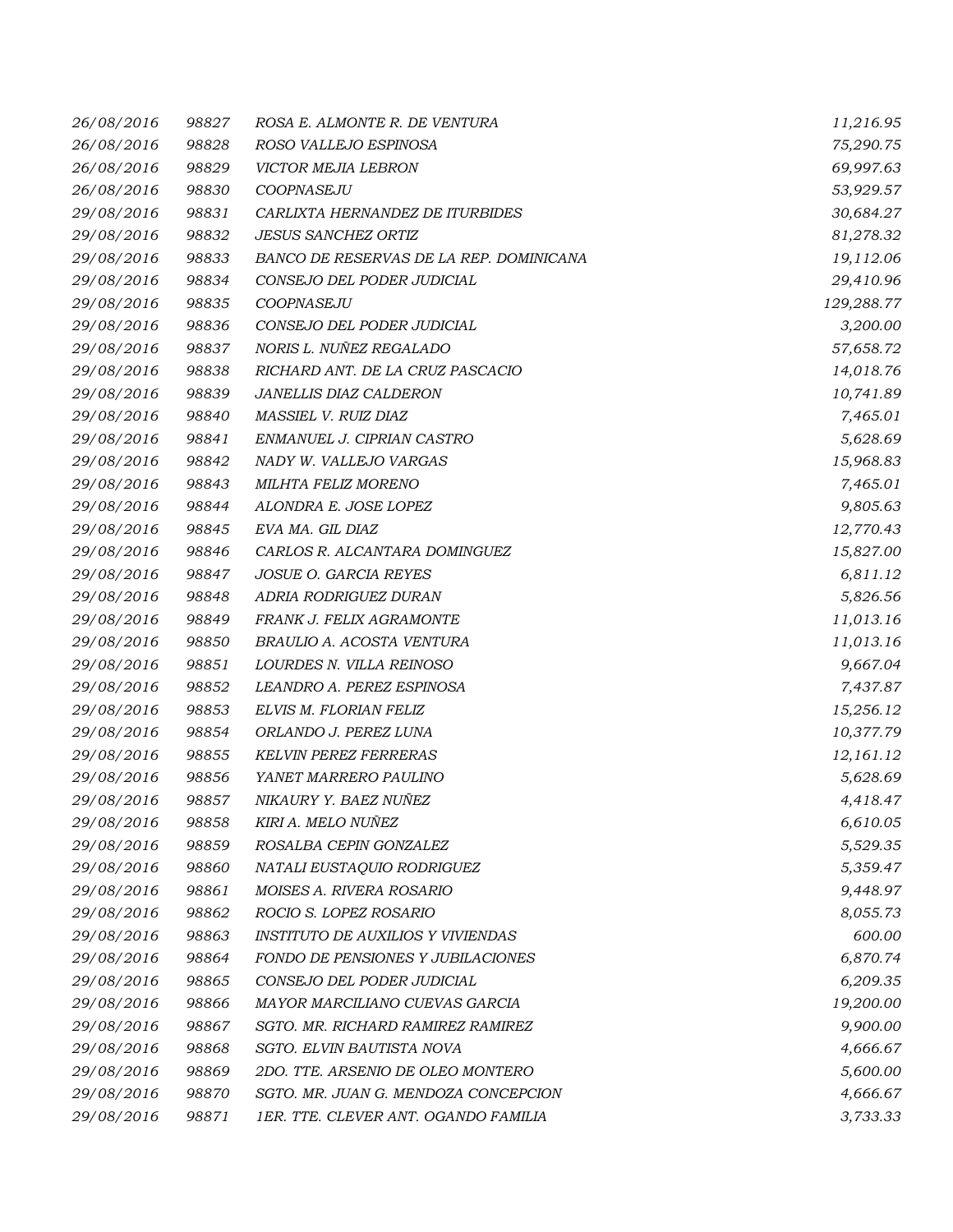| 29/08/2016 | 98872 | RASO ANTONIS DOMINGUEZ GARCIA         | 3,733.33     |
|------------|-------|---------------------------------------|--------------|
| 29/08/2016 | 98873 | SGTO. HELIN E. SANCHEZ PIÑA           | 8,000.00     |
| 29/08/2016 | 98874 | 1ER. TTE. JOSE FCO. RODRIGUEZ ROSARIO | 5,600.00     |
| 29/08/2016 | 98875 | CABO MIGUEL DE JS. SANCHEZ DIAZ       | 4,950.00     |
| 29/08/2016 | 98876 | CAP. CANDIDO AMPARO JEREZ             | 6,533.33     |
| 29/08/2016 | 98877 | CABO RAFAEL MARTES FIGUEROA           | 3,733.33     |
| 31/08/2016 | 98878 | CONSEJO DEL PODER JUDICIAL            | 20,125.00    |
| 31/08/2016 | 98879 | CIRO Y. PEREZ FIGUEREO                | 48,874.02    |
| 31/08/2016 | 98880 | JULIO C. HERNANDEZ JAVIER             | 49,574.02    |
| 31/08/2016 | 98881 | LENIN R. SOSA VASQUEZ                 | 50,974.02    |
| 31/08/2016 | 98882 | ALEXIS VASQUEZ ROSADO                 | 37,774.00    |
| 31/08/2016 | 98883 | CALEB DE LOS SANTOS MONCION           | 31,649.00    |
| 31/08/2016 | 98884 | <i>JOSE R. POZO LEONARDO</i>          | 31,649.00    |
| 31/08/2016 | 98885 | ROBIN E. SANDOVAL FONTANA             | 50,974.02    |
| 31/08/2016 | 98886 | WASCAR D. ARIAS TEJEDA                | 29,899.00    |
| 31/08/2016 | 98887 | MANUEL DE JS. MATOS ESPINOSA          | 18,800.00    |
| 31/08/2016 | 98888 | WILBERTO JUBILEO MARTINEZ             | 19,675.00    |
| 31/08/2016 | 98889 | MELVIN C. DEL ORBE SANCHEZ            | 17,250.00    |
| 31/08/2016 | 98890 | JOSE ML. DE PADUA MORENO              | 17,250.00    |
| 31/08/2016 | 98891 | HUGO D. REYES PEREZ                   | 17,250.00    |
| 31/08/2016 | 98892 | FAUSTO A. DUARTE BLANCO               | 18,125.00    |
| 31/08/2016 | 98893 | BERONICA VARGAS PEREZ                 | 18,125.00    |
| 31/08/2016 | 98894 | MIQUELY BAEZ CASTILLO                 | 18,125.00    |
| 31/08/2016 | 98895 | ETNOEL D. REYES                       | 17,250.00    |
| 31/08/2016 | 98896 | GEOVANNA LEBRON PENA                  | 18,125.00    |
| 31/08/2016 | 98897 | JARLIN ANT. FRIAS FRIAS               | 18,125.00    |
| 31/08/2016 | 98898 | YONATAN I. GARCIA PENA                | 18,125.00    |
| 31/08/2016 | 98899 | ESTEBAN LORENZO SEGURA DE LA CRUZ     | 31,649.00    |
| 31/08/2016 | 98900 | FONDO DE PENSIONES Y JUBILACIONES     | 17,759.81    |
| 31/08/2016 | 98901 | CONSEJO DEL PODER JUDICIAL            | 3,500.00     |
| 31/08/2016 | 98902 | MIGUEL A. PINA QUEZADA                | 16,373.33    |
| 31/08/2016 | 98903 | GARY COLLINS MORROBEL                 | 14,436.80    |
| 31/08/2016 | 98904 | CONSEJO DEL PODER JUDICIAL            | 38,360.00    |
| 31/08/2016 | 98905 | COLECTOR DE IMPUESTOS INTERNOS        | 1,445,004.76 |
| 31/08/2016 | 98906 | <b>JOSUE O. GARCIA REYES</b>          | 11,938.20    |
| 31/08/2016 | 98907 | COLECTOR DE IMPUESTOS INTERNOS        | 1,378.27     |
| 31/08/2016 | 98908 | FRANCISCA SILVESTRE MELO              | 21,178.33    |
| 31/08/2016 | 98909 | DANIEL S. TAVERAS ANDUJAR             | 6,723.49     |
| 31/08/2016 | 98910 | SONIA DEL C. TINEO GARCIA             | 3,125.05     |
| 31/08/2016 | 98911 | CLAUDIO S. TRINIDAD ACEVEDO           | 1,263.97     |
| 31/08/2016 | 98912 | PORFIRIA ANT. ESPINO CALCANO          | 30,920.14    |
| 31/08/2016 | 98913 | JOVANKA RODRIGUEZ RIVERA              | 12,769.46    |
| 31/08/2016 | 98914 | MARITZA VERAS PAULINO                 | 799.64       |
| 31/08/2016 | 98915 | JAMILKA REYNA GARCIA                  | 11,602.50    |
| 31/08/2016 | 98916 | CONSEJO DEL PODER JUDICIAL            | 12,250.00    |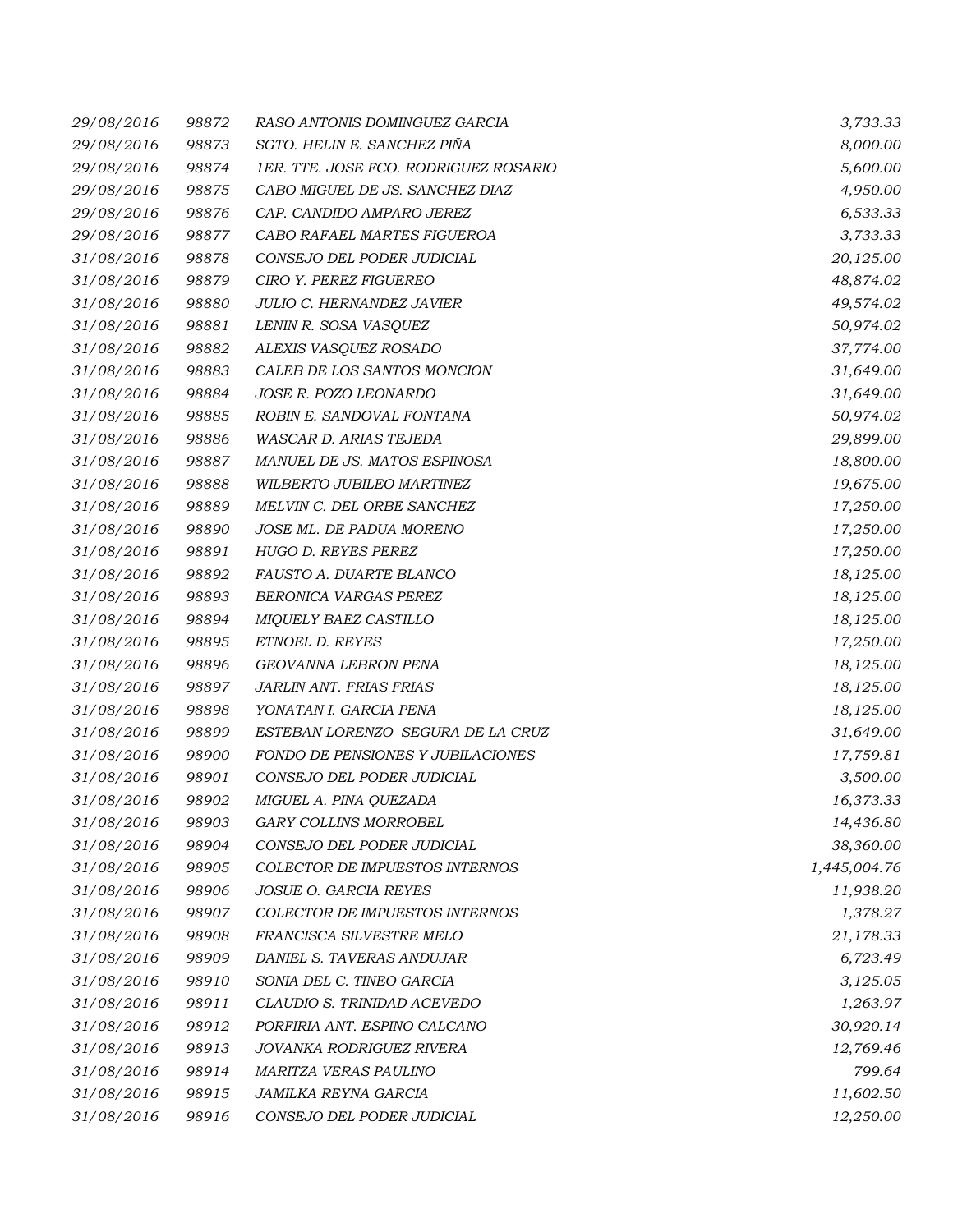|            |       | TOTAL RD\$                          | 56,319,259.69 |
|------------|-------|-------------------------------------|---------------|
| 31/08/2016 | 98933 | COLECTOR DE IMPUESTOS INTERNOS      | 17,706,563.57 |
| 31/08/2016 | 98932 | COLECTOR DE IMPUESTOS INTERNOS      | 296,099.51    |
| 31/08/2016 | 98931 | CONSEJO DEL PODER JUDICIAL          | 26,511.66     |
| 31/08/2016 | 98930 | CONSEJO DEL PODER JUDICIAL          | 14,000.00     |
| 31/08/2016 | 98929 | WILLIAMS HERNANDEZ GENAO            | 4,294.44      |
| 31/08/2016 | 98928 | DANIA R. AMADOR AMADOR              | 11,260.80     |
| 31/08/2016 | 98927 | PEDRO L. GUZMAN LUNA                | 7,330.40      |
| 31/08/2016 | 98926 | REYNALDO B. MENCIA CARELA           | 2,504.22      |
| 31/08/2016 | 98925 | JUAN C. PRESINAL LUNA               | 12,011.92     |
| 31/08/2016 | 98924 | CINDY E. CALDERON FLORENTINO        | 2,570.20      |
| 31/08/2016 | 98923 | RONALD A. ROMERO MENDIETA           | 61,648.27     |
| 31/08/2016 | 98922 | MARIA E. GARCIA GARCIA              | 11,851.16     |
| 31/08/2016 | 98921 | <i>MARINA DE LOS SANTOS POLANCO</i> | 31,377.56     |
| 31/08/2016 | 98920 | EDICKSON R. PARRON FLETE            | 397.10        |
| 31/08/2016 | 98919 | JUAN M. MINAYA VERAS                | 29.60         |
| 31/08/2016 | 98918 | <b>COOPNASEJU</b>                   | 28,622.62     |
| 31/08/2016 | 98917 | CONSEJO DEL PODER JUDICIAL          | 20,338.39     |

# *ANEXO 05*

#### *RELACION DE TRANSFERENCIAS DEBITOS MES DE AGOSTO 2016*

| <i>FECHA</i> | NUM. | <b>DESCRIPCION</b>                                        | <b>VALOR RD\$</b> |
|--------------|------|-----------------------------------------------------------|-------------------|
| 02/08/2016   | 565  | PAGO BONO VACACIONAL CORRESPONDIENTE AL ANO 2016.         | 127,476.80        |
| 05/08/2016   | 566  | TRANSF. DE FONDO AL F. P. J. REEB. NOM EX-JCES. PENS.     | 1,694,892.48      |
| 09/08/2016   | 567  | TRANSF. DE FONDO PAGO DEL BONO VACIONAL                   | 309,633.19        |
| 11/08/2016   | 568  | PAGO BONO VACACIONAL CORRESPONDIENTE AL ANO 2016.         | 295,423.72        |
| 19/08/2016   | 570  | TRANSF. DE FONDO PAGO DE SUELDOS AGOSTO 2016              | 2,328,320.52      |
| 19/08/2016   | 571  | TRANSF. DE FONDO PAGO SUELDOS AGOSTO 2016                 | 147,344,982.21    |
| 19/08/2016   | 569  | TRANSF. DE FONDO PAGO SUELDOS Y BENEF AGOSTO 2016         | 485,102.86        |
| 22/08/2016   | 572  | TRANSF. DE FONDO PAGO PROP. SUELDOS JCES. SALIENTE E.N.J. | 58,760.08         |
| 24/08/2016   | 574  | TRANSF. DE FONDO PAGO DE SUELDOS AGOSTO 2016              | 13,849.40         |
| 24/08/2016   | 575  | TRANSF. DE FONDO PAGO RETENC NOMINA ELECT. AGO/2016       | 49,135,977.31     |
| 24/08/2016   | 573  | TRANSF. DE FONDO PAGO BONO VACACIONAL ANO 2016            | 17,300.00         |
| 26/08/2016   | 576  | TRANSF. DE FONDO PAGO SEG. MED. NOM. ELECT. AGO/2016      | 6,935,851.06      |
| 29/08/2016   | 577  | TRANSF. DE FONDO PAGO REEM NOM JCES. SCJ PENS AGO/16      | 1,694,892.48      |
| 30/08/2016   | 578  | TRANSF. DE FONDO PAGO BONO VACACIONAL SEPT/2016           | 17,026,481.90     |
| 31/08/2016   | 579  | TRANSF. DE FONDO PAGO SUELDOS EMPLS. TEMPOREROS           | 26,186.97         |
|              |      | TOTAL RD\$                                                | 227,495,130.98    |

*ANEXO 06*